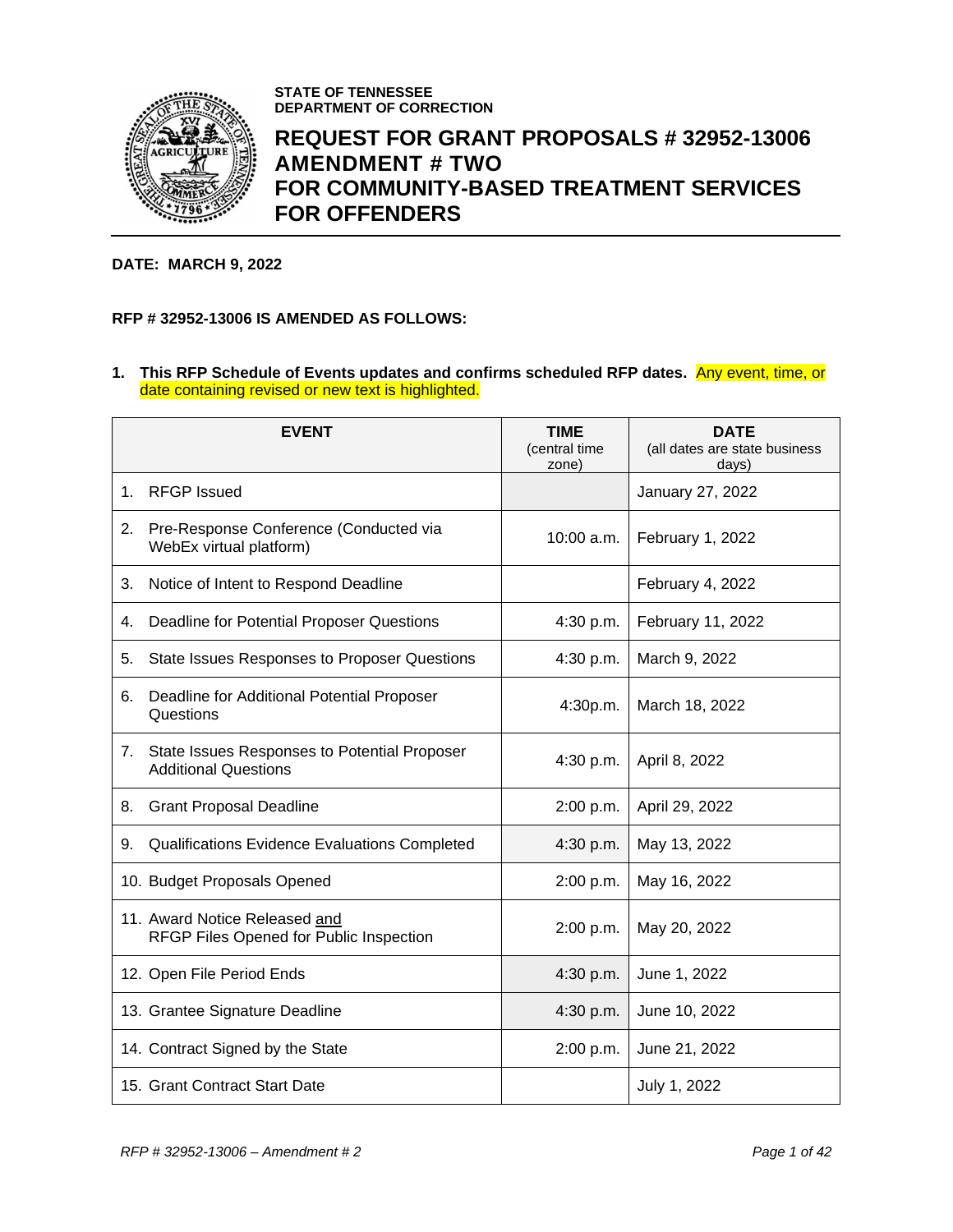## **2. State responses to questions and comments in the table below amend and clarify this RFP.**

Any restatement of RFP text in the Question/Comment column shall NOT be construed as a change in the actual wording of the RFP document.

| <b>RFP</b><br><b>SECTION</b> | <b>PAGE</b><br># | <b>QUESTION / COMMENT</b>                                                                                                                                                                                                    | <b>STATE RESPONSE</b>                                                                                                                                                                                                                                                                                                                                                                                                                                                                                                                                                                                                                                                                  |
|------------------------------|------------------|------------------------------------------------------------------------------------------------------------------------------------------------------------------------------------------------------------------------------|----------------------------------------------------------------------------------------------------------------------------------------------------------------------------------------------------------------------------------------------------------------------------------------------------------------------------------------------------------------------------------------------------------------------------------------------------------------------------------------------------------------------------------------------------------------------------------------------------------------------------------------------------------------------------------------|
|                              |                  | 1) What happens to the current<br>CC population as of 7/1/22 if a<br>current CC grantee secures the<br>proposed contract and certain<br>CC population doesn't meet the<br>criteria as set forth in Grant<br>Contract A.7.b.? | The State will assess all Offenders<br>ineligible for Community Corrections<br>participation under the criteria as set<br>forth in Section A.7.b. of the grant<br>contract and will work to transition<br>those identified Offenders based on<br>their assessed supervision level as a<br>result of the State approved RNA.                                                                                                                                                                                                                                                                                                                                                            |
|                              |                  | 2) Will CC grantees providing<br>supervision to a state-certified<br>recovery court still be allowed to<br>supervise those offenders? For<br>all practical purposes, it is<br>intensive outpatient treatment.                | Respondents that propose a recovery<br>court, drug court, or the like as a<br>treatment component in their<br>submission would need to submit<br>documentation showing an<br>agreement with that court to<br>supervise those offenders in the<br>court's program. Additionally,<br>documentation would need to be<br>submitted detailing certification by the<br>TN Department of Mental Health and<br><b>Substance Abuse Services</b><br>(TNDMHSAS) and/or the specific<br>treatment services offered by that<br>court. TDOC will then evaluate on a<br>case-by-case basis as to whether<br>those proposed services offered<br>through the court qualify as IOP or<br>IRD equivalent. |
|                              |                  | 3) In reference to staffing,<br>A.9.c.1-Program Manager: What<br>license and credentials through<br>the TN Health - Related Boards<br>are needed and why?                                                                    | The program manager does not have<br>to be licensed if this is an<br>administrative role. The program<br>manager must be licensed if they are<br>engaged in clinical services.                                                                                                                                                                                                                                                                                                                                                                                                                                                                                                         |
|                              |                  | 4) In reference to DRC, A.11.i-<br>can a staff person that is a<br>LMSW be allowed to provide<br>necessary services if their work<br>is supervised by an LCSW or<br>equivalent?                                              | An LMSW can work under the<br>supervision of an LCSW per licensure<br>guidelines if they are working towards<br>licensure hours via the health-related<br>boards. LMSW can only be<br>supervised by a LCSW with<br>supervision certification. The LCSW<br>also has to be licensed for at least<br>five (5) years to supervise.                                                                                                                                                                                                                                                                                                                                                         |
|                              |                  | 5) In reference to Supervision<br>Services, A.14.d.-What<br>determines an offender to be<br>non-probatable to Probation<br>supervised by TDOC?                                                                               | Pursuant to TCA 40-35-303, an<br>Offender that is considered to be non-<br>probatable to be supervised by TDOC<br>has a sentence greater than 8 years<br>for a single offense and more than 10                                                                                                                                                                                                                                                                                                                                                                                                                                                                                         |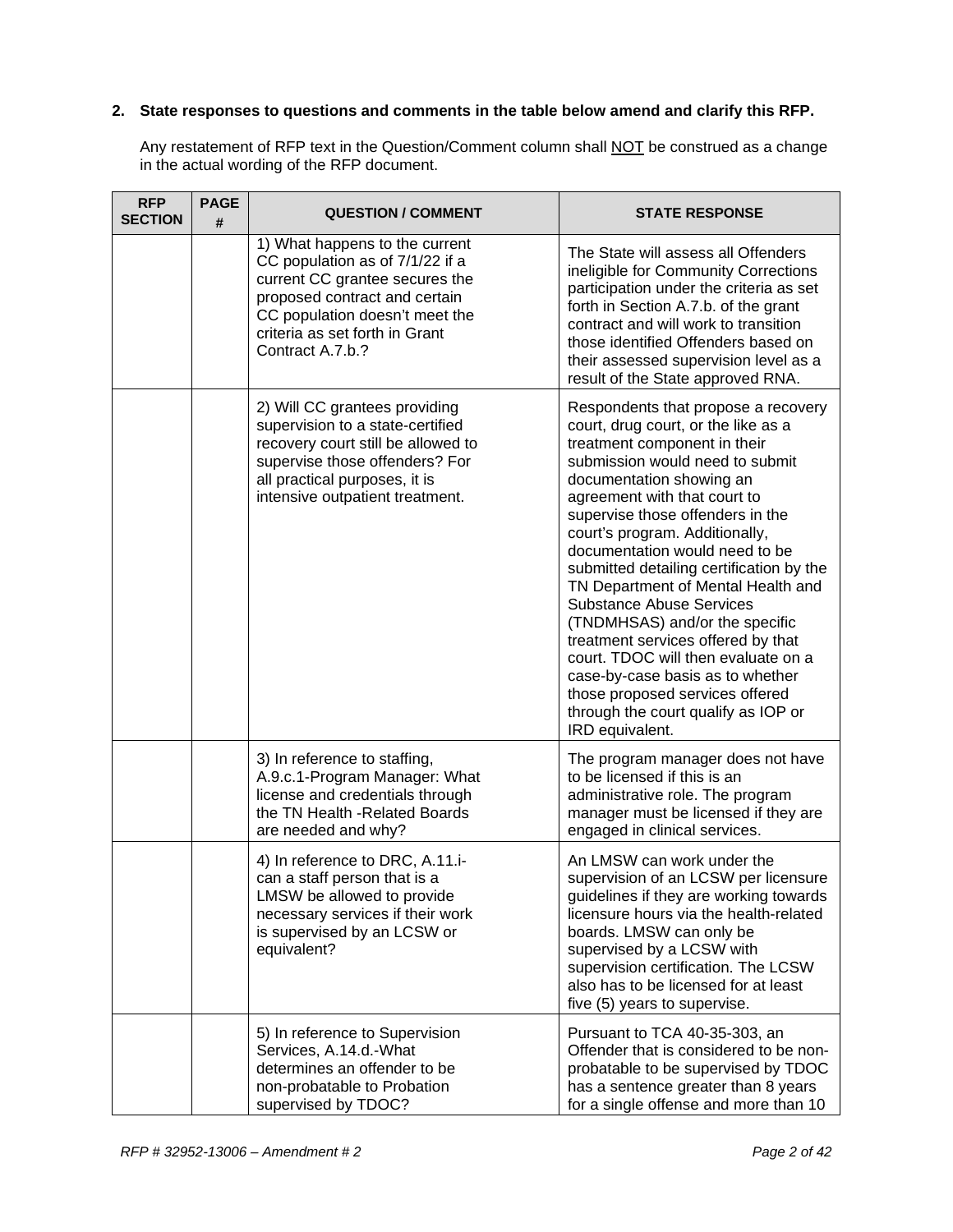| <b>RFP</b><br><b>SECTION</b> | <b>PAGE</b><br># | <b>QUESTION / COMMENT</b>                                                                                                                                                                                                                                                                                         | <b>STATE RESPONSE</b>                                                                                                                                                                                                                                                                                                                                                                                                                      |
|------------------------------|------------------|-------------------------------------------------------------------------------------------------------------------------------------------------------------------------------------------------------------------------------------------------------------------------------------------------------------------|--------------------------------------------------------------------------------------------------------------------------------------------------------------------------------------------------------------------------------------------------------------------------------------------------------------------------------------------------------------------------------------------------------------------------------------------|
|                              |                  |                                                                                                                                                                                                                                                                                                                   | years combined for multiple offenses.<br>Additionally, the statute references<br>specific offenses that are non-<br>probatable regardless of sentence<br>length.                                                                                                                                                                                                                                                                           |
|                              |                  | 6) Is supervision a requirement<br>when proposing one of the<br>approved treatment options or<br>can we just offer the treatment<br>option?                                                                                                                                                                       | Supervision is not a requirement<br>when proposing one of the approved<br>treatment options. However, if a<br>Respondent seeks to offer<br>supervision, one of the approved<br>treatment options must be proposed<br>or a Respondent will be deemed non-<br>responsive.                                                                                                                                                                    |
|                              |                  | 7) In reference to Sec. A-General<br><b>Qualifications &amp; Experience</b><br>Items, A.12, if the "office space"<br>to provide the services is in one<br>county, but you open it to<br>offenders in surrounding counties<br>within your jurisdiction, will a<br>support letter be required in<br>those counties? | Respondents that propose multiple<br>locations need to detail all<br>transportation options available for<br>Offenders to access services at each<br>proposed location. In addition, if the<br>proposed multiple locations are within<br>various counties or jurisdictional<br>districts, then a letter of support is<br>needed from each county or<br>jurisdictional district to ensure the<br>support is given to conduct<br>operations. |
|                              |                  | 8) In reference to Sec. A-General<br>Qualifications & Experience<br>Items, A.26, Can the operational<br>policies referenced here be<br>included as an appendix so as<br>not to go over the 100-page<br>total?                                                                                                     | Respondents may provide their<br>operational policies as an appendix to<br>their response.                                                                                                                                                                                                                                                                                                                                                 |
|                              |                  | 9) If a proposer chooses not to<br>propose a Residential Treatment<br>Program, will they be<br>automatically penalized 15<br>points, the maximum possible<br>score for proposing a RTP?                                                                                                                           | No. Respondents will only be scored<br>on the treatment options they propose<br>to provide.<br>There are no penalties for opting not<br>to provide any particular treatment<br>option.                                                                                                                                                                                                                                                     |
|                              |                  | 10) If a proposer is not able to<br>propose a DRC due to TDOC<br>already having a DRC in their<br>area, will they be penalized 15<br>points, the maximum possible<br>score for proposing a DRC?                                                                                                                   | No. Respondents will only be scored<br>on the treatment options they propose<br>to provide.<br>There are no penalties for opting not<br>to provide any particular treatment<br>option.                                                                                                                                                                                                                                                     |
|                              |                  | 11) If a subcontractor is used for<br>IOP and they have on staff one<br>of the listed clinical designations<br>as listed in B.34, can their other                                                                                                                                                                 | To provide clinical services, the<br>person must be appropriately<br>licensed. The exception would be<br>someone working under supervision                                                                                                                                                                                                                                                                                                 |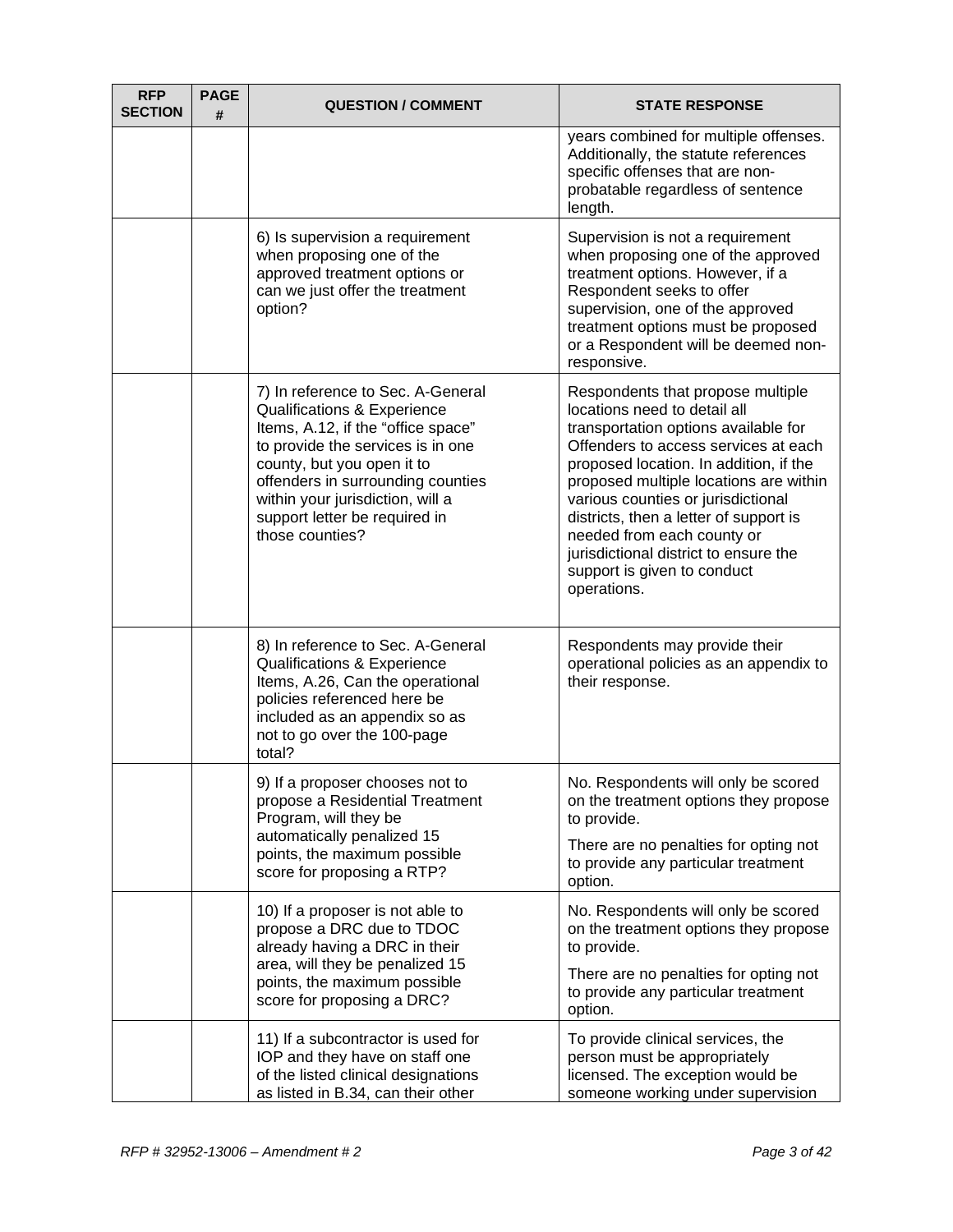| <b>RFP</b><br><b>SECTION</b> | <b>PAGE</b><br># | <b>QUESTION / COMMENT</b>                                                                                                                                                                                                                                                    | <b>STATE RESPONSE</b>                                                                                                                                                                                                                                                                                                                                                                                                                                                                             |
|------------------------------|------------------|------------------------------------------------------------------------------------------------------------------------------------------------------------------------------------------------------------------------------------------------------------------------------|---------------------------------------------------------------------------------------------------------------------------------------------------------------------------------------------------------------------------------------------------------------------------------------------------------------------------------------------------------------------------------------------------------------------------------------------------------------------------------------------------|
|                              |                  | staff that don't have this type of<br>designation provide direct<br>services if they are under<br>supervision?                                                                                                                                                               | toward licensure per the health-<br>related boards scope of practice. All<br>people that are not licensed must<br>work under formal supervision<br>outlined by the board overseeing that<br>particular license.                                                                                                                                                                                                                                                                                   |
|                              |                  | 12) Per AP9.07 of the program<br>standards, all office rentals must<br>have "an automatic fire alarm<br>system" now? Is this something<br>that must be tied into the local<br>fire department, or the<br>installation of smoke detectors<br>be sufficient?                   | All office rentals must have, at a<br>minimum, smoke detectors installed<br>based on the occupancy of the<br>location and they must meet code in<br>the placement of smoke detectors<br>throughout the facility and shall be<br>maintained to ensure effectiveness to<br>notify occupants.                                                                                                                                                                                                        |
|                              |                  | 13) In program standards S1.06,<br>it lists Co-Occurring Disorder<br>Treatment Services as an option<br>to propose, but there is no where<br>listed the guidelines to follow for<br>this option like there is for DRC,<br>IOP, and Residential. Will that be<br>given to us? | Offenders with a documented co-<br>occurring disorder can receive<br>treatment in a DRC, IOP, or<br>Residential Facility if the Grantee's<br>providers are licensed, credentialed<br>and certified by the State to provide<br>treatment for co-occurring disorders.<br>If the Grantee does not have staff or<br>sub-contract staff that are licensed to<br>treat co-occurring disorders, then the<br>Grantee must refer the Offender to an<br>outside licensed provider approved by<br>the State. |
|                              |                  | 14) If a grantee proposes a DRC<br>and/or IOP and offers<br>supervision, and is awarded the<br>grant, can the grantee accept<br>"low to moderate needs"<br>offenders from the court for<br>supervision because the Judge<br>prefers CC supervision?                          | The State is obligated to abide by the<br>orders of the Court.                                                                                                                                                                                                                                                                                                                                                                                                                                    |
|                              |                  | 15) In the grant contract under<br><b>Technology Professional</b><br>Liability/Cyber Liability<br>Insurance, it says "ten million<br>dollars". Is this correct? Currently<br>it's one million.                                                                               | The insurance limits have been<br>increased due to the clinical nature<br>regarding treatment and the<br>transmission of Protected Health<br>Information ("PHI"), Personally<br>Identifiable Information ("PII") and<br><b>Criminal Justice Information Systems</b><br>("CJIS") information.                                                                                                                                                                                                      |
|                              |                  | 16) Will TDOC allow a waiver to<br>provide IOP and Day Reporting<br>Center services while current<br>officers train and work towards<br>certification?                                                                                                                       | No. All credentials, certifications and<br>licensures listed as required in the<br>RFGP must be in place at the grant<br>contract's July 1, 2022 effective date.                                                                                                                                                                                                                                                                                                                                  |
|                              |                  | 17) Will TDOC pay for training<br>required for current officers to<br>attain licensure for LADAC?                                                                                                                                                                            | No. TDOC will not pay the costs for<br>any grantee staff to obtain required                                                                                                                                                                                                                                                                                                                                                                                                                       |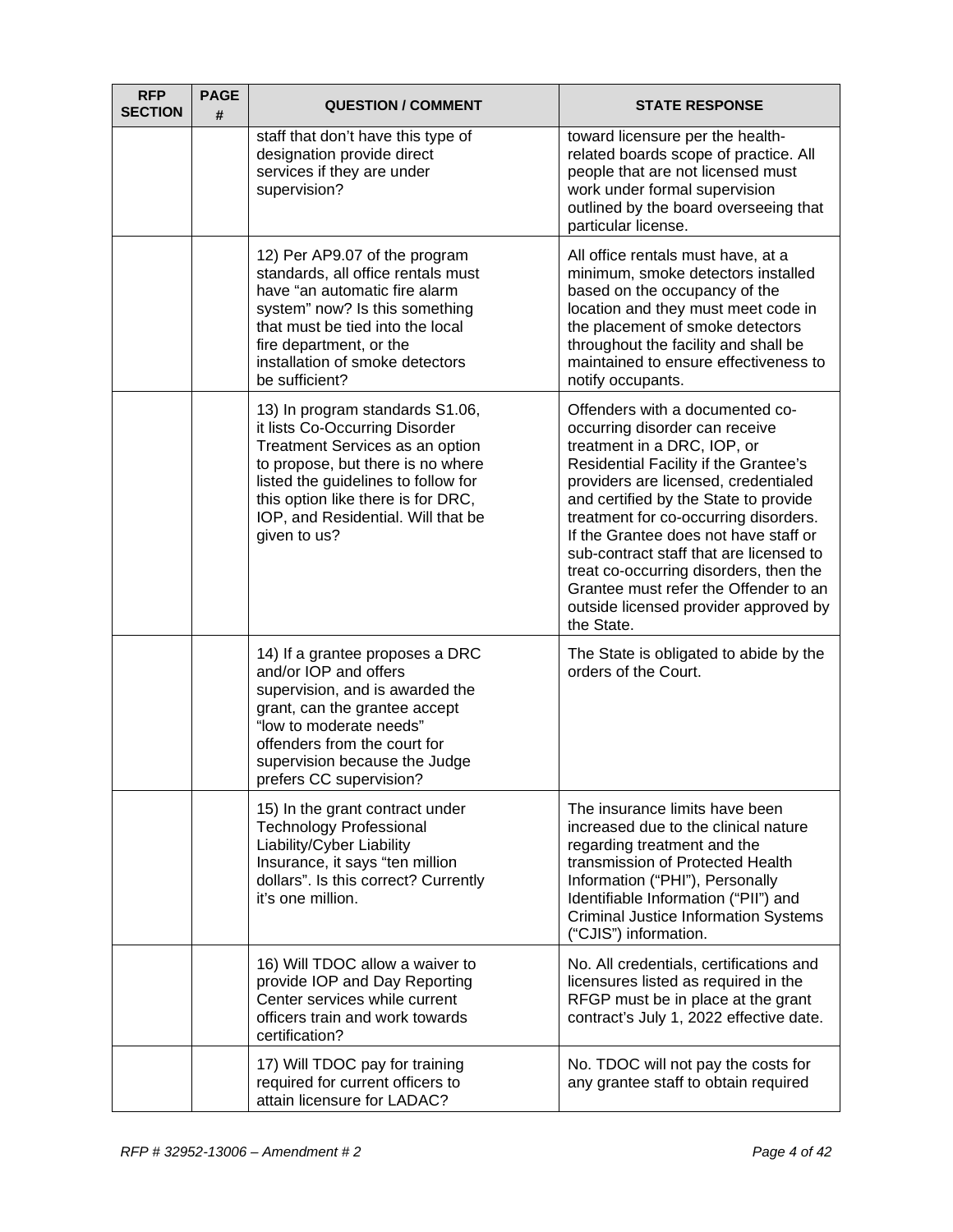| <b>RFP</b><br><b>SECTION</b> | <b>PAGE</b><br># | <b>QUESTION / COMMENT</b>                                                                                                                                                                                                                | <b>STATE RESPONSE</b>                                                                                                                                                                                                                                                                                        |
|------------------------------|------------------|------------------------------------------------------------------------------------------------------------------------------------------------------------------------------------------------------------------------------------------|--------------------------------------------------------------------------------------------------------------------------------------------------------------------------------------------------------------------------------------------------------------------------------------------------------------|
|                              |                  |                                                                                                                                                                                                                                          | credentials, certifications or<br>licensures.                                                                                                                                                                                                                                                                |
|                              |                  | 18) Will TDOC pay for travel for<br>personnel to observe current Day<br>Reporting Centers in day to day<br>operations?                                                                                                                   | Grantee staff may elect to travel to<br>current TDOC DRCs to observe<br>current operations. Please revisit<br>RFGP section 3.5 which states that all<br>costs of proposal preparation and<br>submission are at the sole cost of the<br>proposer.                                                             |
|                              |                  | 19) Will TDOC pay for other<br>types of training? Specifically<br>geared towards IOP treatment<br>operation?                                                                                                                             | No. TDOC will not pay the training<br>costs for any grantee staff to obtain<br>required credentials, certifications or<br>licensures.                                                                                                                                                                        |
|                              |                  | 20) Is there a specific budget<br>range that TDOC has in mind?                                                                                                                                                                           | No. Respondents' budget proposals<br>must reflect the expected costs to<br>provide the treatment and supervision<br>options to be provided.                                                                                                                                                                  |
|                              |                  | 21) Will there be training in OMS<br>case notes? Some CCP<br>operations do not put notes in<br>OMS systems?                                                                                                                              | TDOC will provide OMS training for<br>grantee staff to include but not be<br>limited to case note entry. All<br>grantees <b>must</b> enter case notes into<br>TDOC's OMS system of record.                                                                                                                   |
|                              |                  | 22) Is there a budget amount per<br>inmate, per day, that the<br>department believes is<br>appropriate for these levels of<br>treatment?                                                                                                 | It is the responsibility of the<br>Respondent to research and confirm<br>such rates prior to budget proposal<br>and submission for evaluation.                                                                                                                                                               |
|                              |                  | 23) With the understanding that<br>there is nearly \$14.7 million in<br>state budget appropriated for<br>community corrections, is there<br>additional funding for the<br>services that the department<br>would like to see implemented? | There are no additional funds<br>anticipated for the community<br>corrections program.                                                                                                                                                                                                                       |
|                              |                  | 24) If a grantee is not awarded a<br>contract will there be a transition<br>period for current offenders and<br>staff of more than the 43 days<br>ending June 30, 2022?                                                                  | Once the determinations are made<br>regarding recipients of awards, the<br>State will evaluate the need for<br>additional transition time with<br>Respondents who were not awarded<br>a contract and TDOC will take<br>necessary steps to ensure a smooth<br>and cooperative transition of<br>offenders etc. |
|                              |                  | 25) In A.9 Staffing C1 it states a<br>Program Manager must possess<br>the proper license and<br>credentials through the<br><b>Tennessee Health Related</b><br>Boards.                                                                    | A) The program manager does not<br>have to be licensed if this is an<br>administrative role with no clinical<br>oversight. If the designated Program<br>manager will provide clinical<br>oversight, they must satisfy the                                                                                    |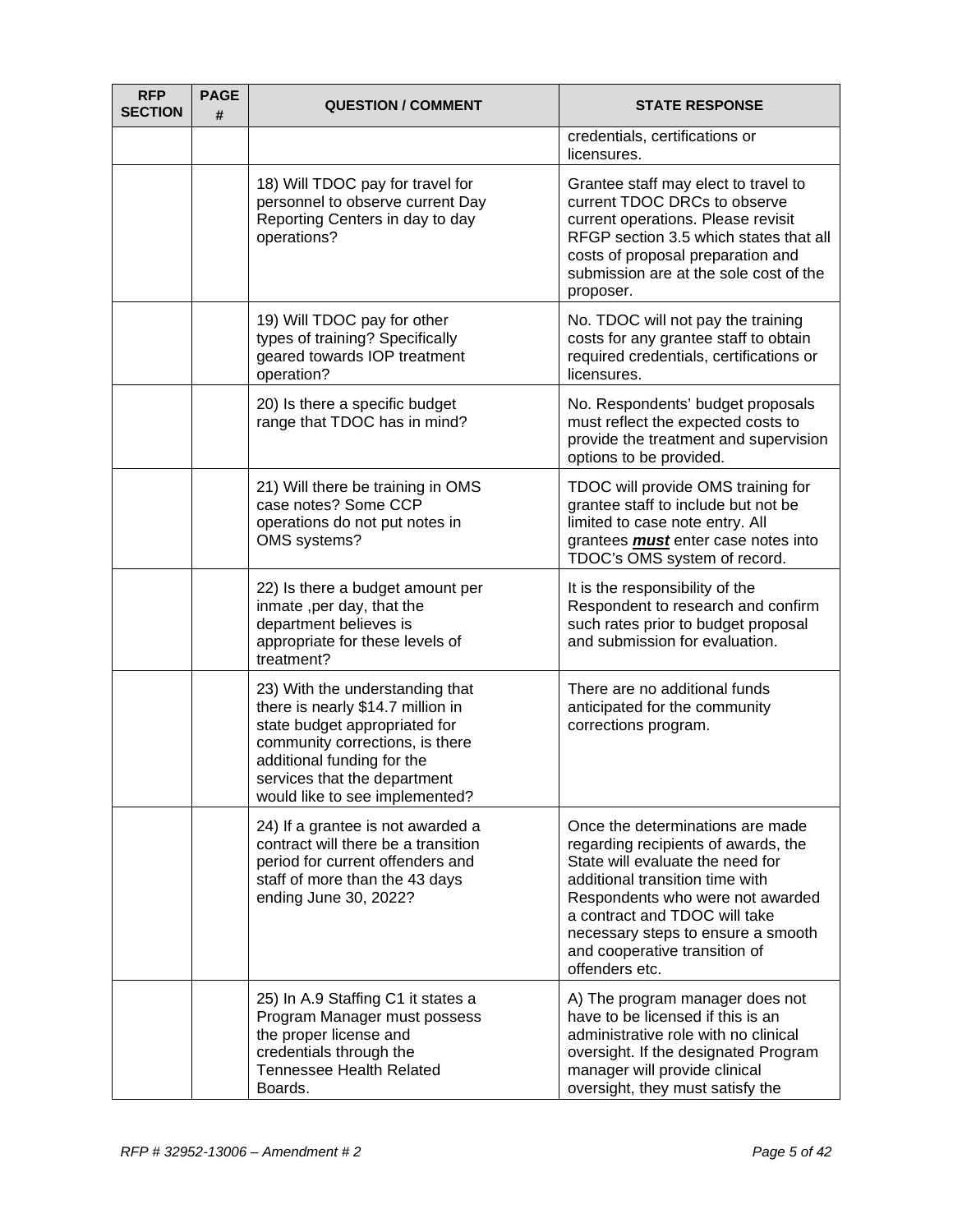| <b>RFP</b><br><b>SECTION</b> | <b>PAGE</b><br># | <b>QUESTION / COMMENT</b>                                                                                                                                                                                                                                                                                                                                                                                                                                                                                                                                                                                                                                                                                                                              | <b>STATE RESPONSE</b>                                                                                                                                                                                                                                                                                                                                                         |
|------------------------------|------------------|--------------------------------------------------------------------------------------------------------------------------------------------------------------------------------------------------------------------------------------------------------------------------------------------------------------------------------------------------------------------------------------------------------------------------------------------------------------------------------------------------------------------------------------------------------------------------------------------------------------------------------------------------------------------------------------------------------------------------------------------------------|-------------------------------------------------------------------------------------------------------------------------------------------------------------------------------------------------------------------------------------------------------------------------------------------------------------------------------------------------------------------------------|
|                              |                  | A. What specific credentials and<br>licenses are the RFP<br>referencing?                                                                                                                                                                                                                                                                                                                                                                                                                                                                                                                                                                                                                                                                               | following requirements to include, but<br>not be limited to:<br>Minimum education of a Master's<br>Level degree and include at a<br>minimum one (1) of the following<br>clinical designations:                                                                                                                                                                                |
|                              |                  | B. If a current grantee is already<br>licensed through the Department<br>of Mental Health will there be a<br>reason to obtain more licenses<br>and certifications.                                                                                                                                                                                                                                                                                                                                                                                                                                                                                                                                                                                     | LPC, MHSP,<br>LCSW,<br>LSPE,<br>Psychologist,<br>and must possess the proper<br>license and credentials through<br>the Tennessee Health-Related<br>Boards;<br>Contract Section A.9. C.1. has been<br>revised to include this additional<br>language.<br>B) If the current grantee has a current<br>valid license through the TNDMHSAS<br>then no additional licensure or      |
|                              |                  | 26) In the standards presented in<br>the RFGP, it states the program<br>manager must possess the<br>proper license and credentials<br>through the Tennessee's Health-<br><b>Related Boards. What license</b><br>are you referring to, or what kind<br>of licenses will be accepted for<br>the program manager to have?<br>Additionally, will these standards<br>be applied to the current program<br>manager as of July 1st, 2022,<br>causing the current managers to<br>obtain a license if the previously<br>did not have one? Or will the<br>current program managers be<br>grandfathered into the program<br>without holding a current license,<br>and all new program managers<br>as of or after July 1, 2022 have<br>to then have the licensure? | certification is required.<br>Please the State's response to<br>question #25.<br>Consistent with TDOC practice,<br>current staff that do not have the<br>required degree will be<br>"grandfathered in" and allowed to<br>continue to work as a case officer.<br>However, they will not be eligible for<br>promotion to a supervisory position<br>without the required degree. |
|                              |                  | 27) For the case officers, it states<br>they all must possess a minimum<br>education of a baccalaureate<br>degrees from an accredited 4-<br>year university. Will these<br>standards be enforced as of July<br>1, 2022 to the current case                                                                                                                                                                                                                                                                                                                                                                                                                                                                                                             | Consistent with TDOC practice,<br>current staff that do not have the<br>required degree will be<br>"grandfathered in" and allowed to<br>continue to work as a case officer.<br>However, they will not be eligible for                                                                                                                                                         |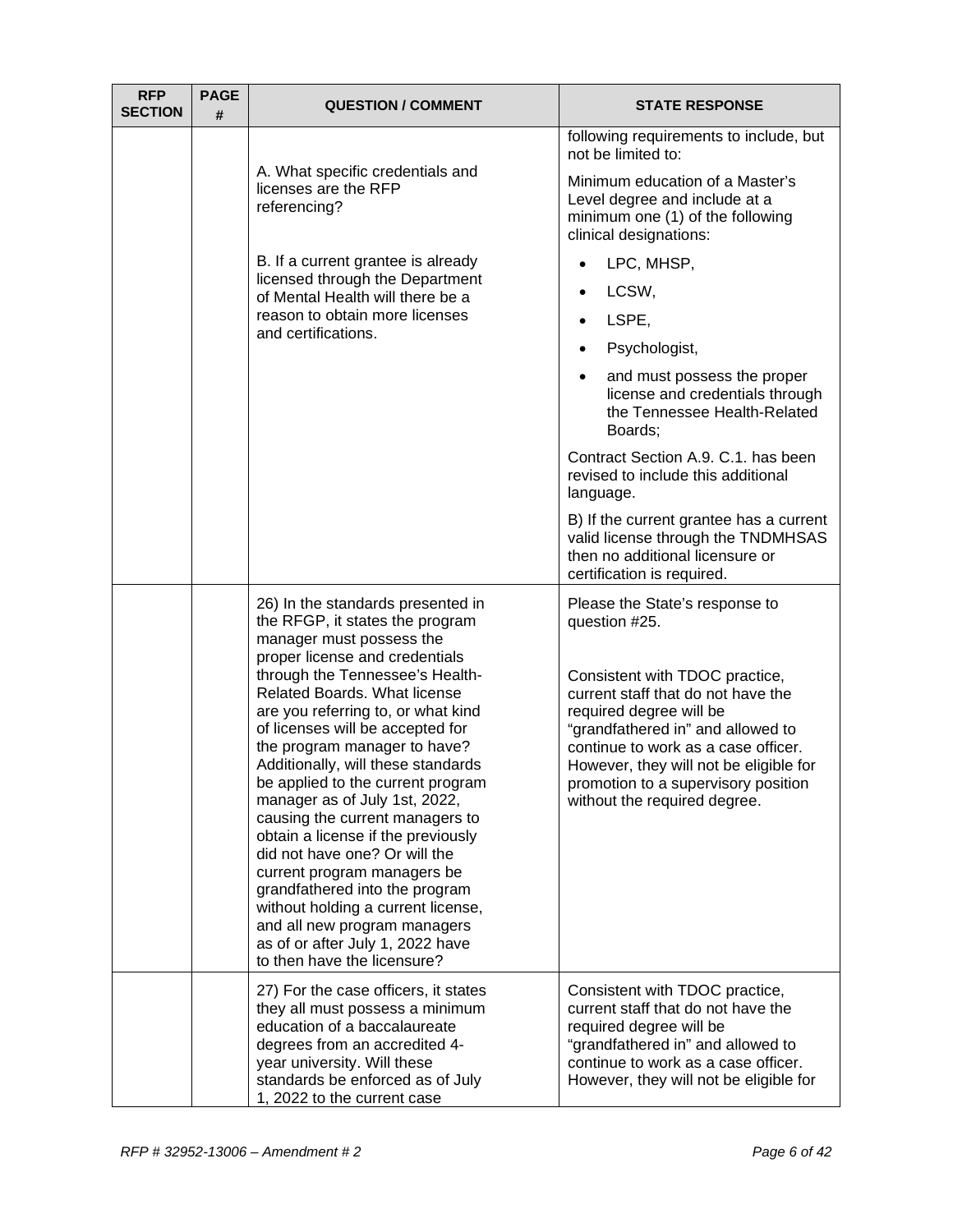| <b>RFP</b><br><b>SECTION</b> | <b>PAGE</b><br># | <b>QUESTION / COMMENT</b>                                                                                                                                                                                                                                                                                                                                                                                                                                          | <b>STATE RESPONSE</b>                                                                                                                                                                                                                                                                                        |
|------------------------------|------------------|--------------------------------------------------------------------------------------------------------------------------------------------------------------------------------------------------------------------------------------------------------------------------------------------------------------------------------------------------------------------------------------------------------------------------------------------------------------------|--------------------------------------------------------------------------------------------------------------------------------------------------------------------------------------------------------------------------------------------------------------------------------------------------------------|
|                              |                  | officers that are currently<br>employed, causing them to<br>obtain a 4 year degree, or will the<br>current officers who do not have<br>a 4-year degree be<br>grandfathered into the program,<br>and all new employees hired on<br>or after July 1, 2022 will have a<br>4-year degree? Additionally, if<br>the Case Officers must have a 4<br>year degree, how long would you<br>give the current case officers<br>who do not have 4 year degrees<br>to obtain one? | promotion to a supervisory position<br>without the required degree.                                                                                                                                                                                                                                          |
|                              |                  | 28) In regards to clinical staff at a<br>DRC or office with out-patient<br>care referrals, will any of the<br>program's current employees<br>who are close to obtaining state<br>approved licensure be<br>grandfathered into the program?<br>If yes, how long would you give<br>them to complete their training<br>for licensure?                                                                                                                                  | The State will not grandfather in<br>grantee employees who are not fully<br>licensed or pursuing licensure as of<br>July 1, 2022. Licensure must be<br>active at the time of contract start<br>date July 1, 2022.                                                                                            |
|                              |                  | 29) For the clients who will be<br>provided with out-patient care<br>who do not have insurance, if we<br>set up contracts with other<br>treatment companies, do we<br>need to include those entrance<br>fees or the cost estimation for<br>each client to receive treatment,<br>in our budget?                                                                                                                                                                     | Yes. Budget Proposals should<br>indicate any anticipated costs for<br>offenders.                                                                                                                                                                                                                             |
|                              |                  | 30) If the grants are denied, will<br>the programs be allowed to<br>phase out its staff to give the<br>staff more time to find<br>employment options, or will they<br>be required to end their<br>employment as of July 1, 2022?                                                                                                                                                                                                                                   | Once the determinations are made<br>regarding recipients of awards, the<br>State will evaluate the need for<br>additional transition time with<br>Respondents who were not awarded<br>a contract and TDOC will take<br>necessary steps to ensure a smooth<br>and cooperative transition of<br>offenders etc. |
|                              |                  | 31) In regards to the DRC, does<br>the office need to be open 5 days<br>a week? Or can we have the<br>office open less days while<br>meeting the standards of 9 hours<br>a week for treatment purposes?                                                                                                                                                                                                                                                            | DRCs must operate on a five (5)-day<br>work week schedule (Monday-Friday).<br>The State may allow for the Grantee<br>to extend its operating hours on any<br>given day in the work week in order to<br>meet the standards of 9 hours a week<br>for treatment purposes.                                       |
|                              |                  | 32) Can some of our offices only<br>consist of DRCs, while other<br>offices only contain supervision                                                                                                                                                                                                                                                                                                                                                               | Every offender under the supervision<br>of the grantee must have a<br>demonstrated need through the                                                                                                                                                                                                          |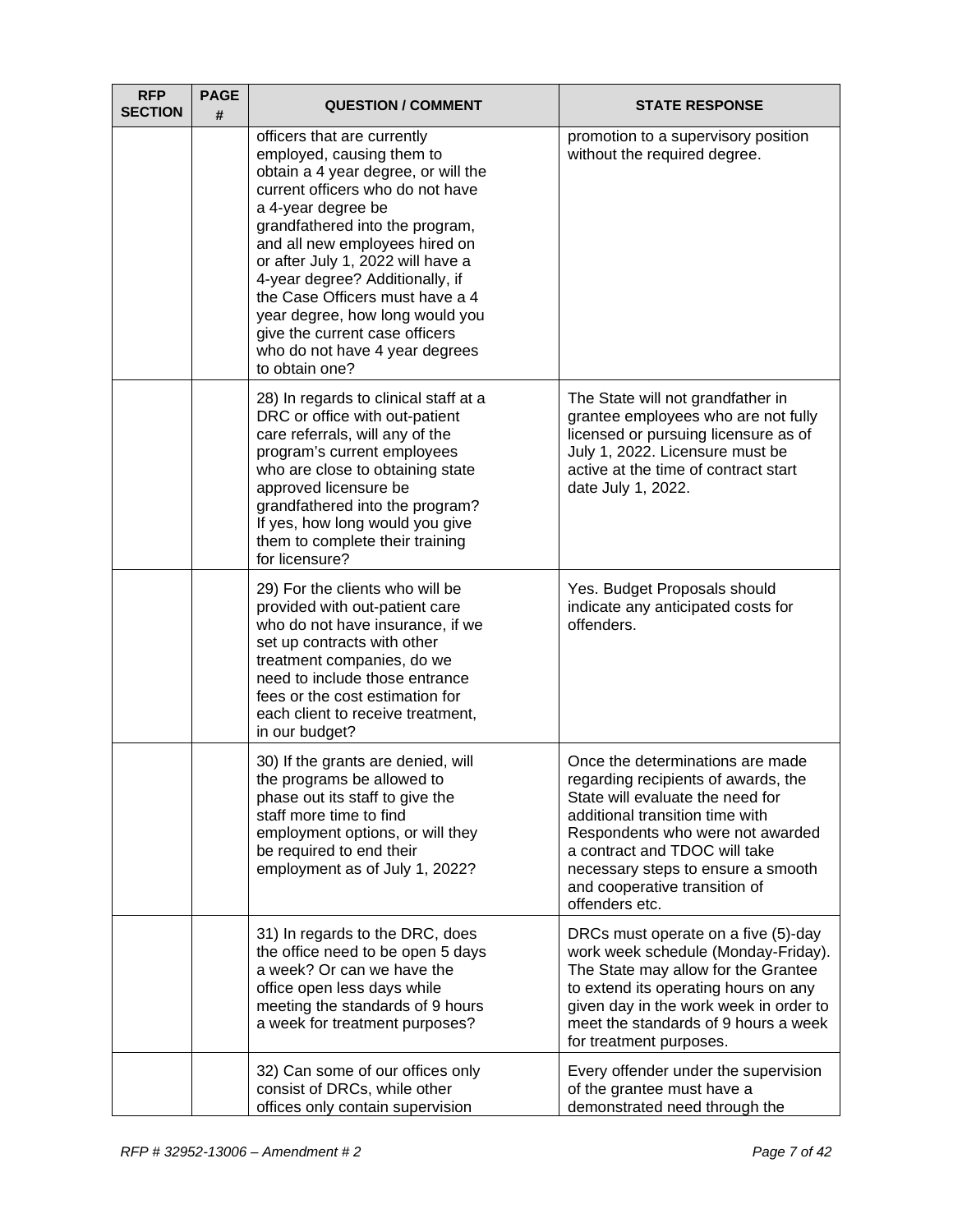| <b>RFP</b><br><b>SECTION</b> | <b>PAGE</b><br># | <b>QUESTION / COMMENT</b>                                                                                                                                                                                                                                                                                                                                                                                  | <b>STATE RESPONSE</b>                                                                                                                                                                                                                                                                                                                                                                        |
|------------------------------|------------------|------------------------------------------------------------------------------------------------------------------------------------------------------------------------------------------------------------------------------------------------------------------------------------------------------------------------------------------------------------------------------------------------------------|----------------------------------------------------------------------------------------------------------------------------------------------------------------------------------------------------------------------------------------------------------------------------------------------------------------------------------------------------------------------------------------------|
|                              |                  | and out-patient referrals to<br>outside treatment companies?                                                                                                                                                                                                                                                                                                                                               | screening and approval process set<br>out in the RFGP scope of services<br>and be receiving their treatment<br>services (DRC in this scenario) from<br>the grantee. There can be no<br>standalone supervision. However, if<br>one site offers DRC services and<br>another site offers supervision tied to<br>IOP services, that would be<br>acceptable.                                      |
|                              |                  | 33) What is the state's definition<br>of recidivism?                                                                                                                                                                                                                                                                                                                                                       | The State defines recidivism as the<br>following: "As defined in Public<br>Chapter 1051, the percentage of<br>convicted misdemeanants who are<br>incarcerated in any state or local<br>facility within three (3) years of the<br>year in which they are released from<br>incarceration from the recipients<br>facility."                                                                     |
|                              |                  |                                                                                                                                                                                                                                                                                                                                                                                                            | This definition is listed in Section A.1.<br>Definitions of the GG & GR pro forma<br>contracts.                                                                                                                                                                                                                                                                                              |
|                              |                  | 34) In the standards, we will be<br>utilizing sanctions for violations,<br>but will we also be granted the<br>authority to write up warrants?                                                                                                                                                                                                                                                              | If a grantee provides both the<br>supervision and treatment of the<br>offender, the grantee would be<br>responsible for writing warrants when<br>needed. If the grantee provides only<br>treatment, they will submit a non-<br>compliance report to the offender's<br>supervising officer (probation/parole).<br>The state probation/parole officer<br>would be responsible for the warrant. |
|                              |                  | 35) Was there any consultation<br>with local authorities (Judges,<br>District Attorneys, Public<br>Defenders, Mayors, Sheriffs)<br>regarding the actual needs of the<br>offenders in our communities<br>before release of this RFGP?                                                                                                                                                                       | Questions related to who was<br>involved or consulted in the<br>creation/drafting of this RFGP are<br>inappropriate.                                                                                                                                                                                                                                                                         |
|                              |                  | 36) If this RFGP was composed<br>and presented without ever<br>contacting the local duly elected<br>officials (Judges, District<br>Attorneys, Public Defenders,<br>Mayors, Sheriffs) that would<br>most likely know the needs of<br>their jurisdiction, is there any<br>evidence-based research to<br>show this process is likely to<br>identify and meet the needs of<br>offenders in said jurisdictions? | This question is inappropriate and<br>does not relate to clarifying<br>requirements in order for a potential<br>vendor to bid on this RFGP and do<br>not relate to clarifying requirements in<br>order for a potential vendor to bid on<br>this RFGP.                                                                                                                                        |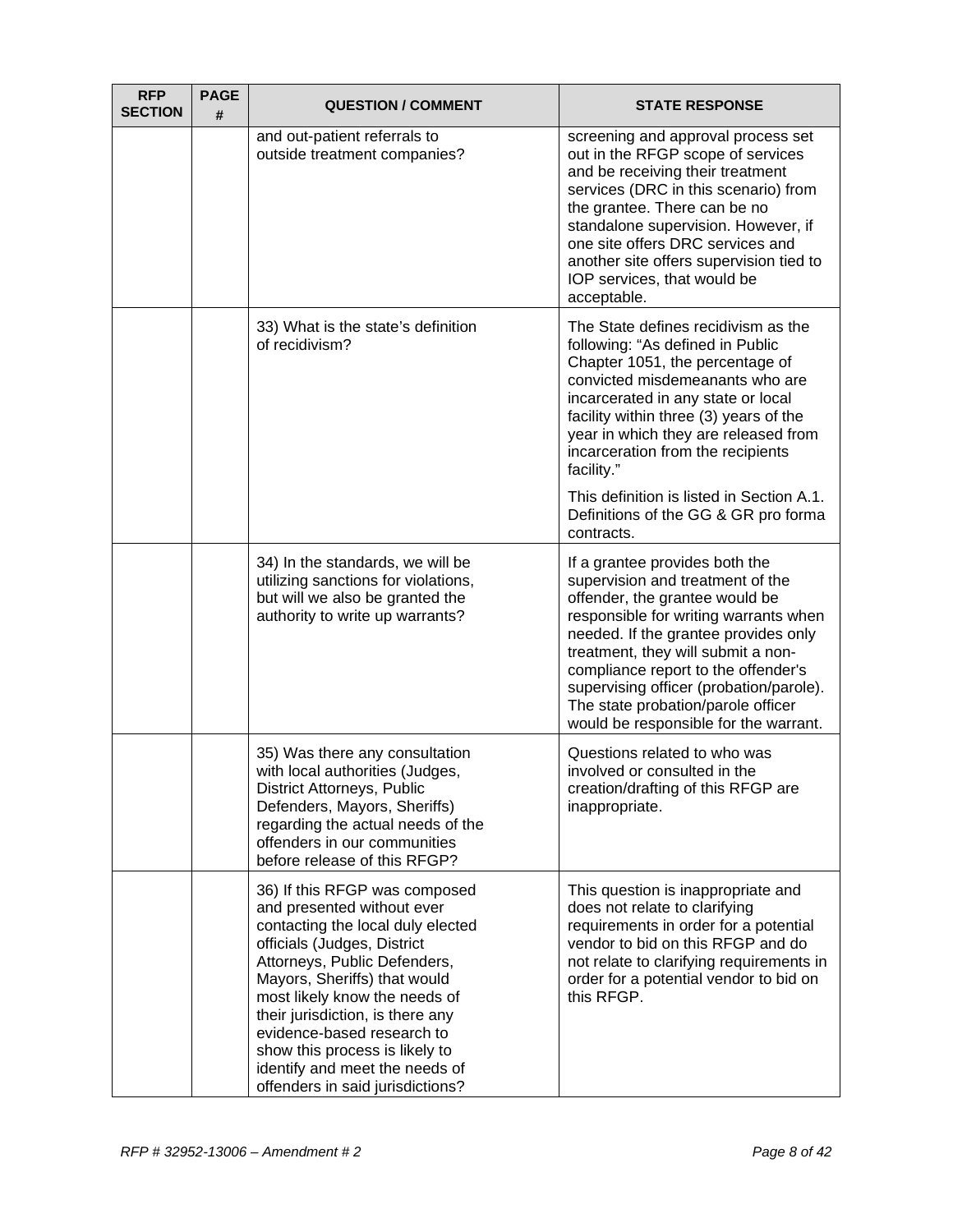| <b>RFP</b><br><b>SECTION</b> | <b>PAGE</b><br># | <b>QUESTION / COMMENT</b>                                                                                                                                                                                                                                                                                                                                                                                                                                                                                                                                           | <b>STATE RESPONSE</b>                                                                                                                                                                                                                                                                                                                                                                      |
|------------------------------|------------------|---------------------------------------------------------------------------------------------------------------------------------------------------------------------------------------------------------------------------------------------------------------------------------------------------------------------------------------------------------------------------------------------------------------------------------------------------------------------------------------------------------------------------------------------------------------------|--------------------------------------------------------------------------------------------------------------------------------------------------------------------------------------------------------------------------------------------------------------------------------------------------------------------------------------------------------------------------------------------|
|                              |                  | 37) If a jurisdiction currently has<br>a DRC and sufficient A&D<br>Treatment resources available,<br>but the TDOC Probation Office is<br>failing miserably to meet<br>supervision needs, is TDOC<br>open to amending the RFGP so<br>as to meet the actual needs of<br>the offenders in our community?                                                                                                                                                                                                                                                               | This question does not relate to<br>clarification of requirements<br>necessary to facilitate a response to<br>this RFGP.                                                                                                                                                                                                                                                                   |
|                              |                  | 38) Is the State willing to meet<br>with local authorities and their<br>legislators to discuss the actual<br>needs of the community and<br>determine a prudent use RFGP<br>funds?                                                                                                                                                                                                                                                                                                                                                                                   | This question is inappropriate and<br>does not relate to clarifying<br>requirements in order for a potential<br>vendor to bid on this RFGP.                                                                                                                                                                                                                                                |
|                              |                  | 39) Who will be responsible for<br>conducting the Strong $R - R$ isk<br>Needs Assessments to<br>determine eligibility for<br><b>Community Based Treatment</b><br>Programs? Currently a RNA is<br>only completed in the event of a<br>Presentence Report. Is TDOC<br>willing to fund under the RFGP<br>personnel to conduct an RNA on<br>large numbers of offenders prior<br>to sentencing to identify eligible<br>offenders prior to the Court<br>adjudication and disposition that<br>most often occurs simultaneously<br>during a plea agreement<br>presentation? | The awarded Grantee will be<br>responsible for the administration of<br>all required assessments including<br>the Risk and Needs Assessment. The<br>Respondent shall include all costs<br>related to the need for staffing to<br>complete this requirement in their<br>detailed budget proposal.                                                                                           |
|                              |                  | 40) On July 1, 2022, will<br>offenders currently court ordered<br>to a Community Corrections<br>sentence be automatically<br>moved to State Probation<br>supervision without the advice<br>and consent of the Court and<br>without due process for the<br>Attorney General's Office and the<br>Offenders?                                                                                                                                                                                                                                                           | All necessary transitions will be made<br>in consultation with all appropriate<br>parties and officials based on risks<br>and needs of each offender.                                                                                                                                                                                                                                      |
|                              |                  | 41) Are there any provisions in<br>the RFGP for faith-based<br>treatment programs that do not<br>meet the licensure requirements,<br>but have proven success and<br>strongly supported by the<br>community or are we<br>intentionally excluding this option<br>for offenders that desire such<br>options?                                                                                                                                                                                                                                                           | Any provider seeking to provide<br>treatment services under this RFGP,<br>regardless of religious affiliation must<br>be licensed to provide services as<br>required by MHSAS and TN Health<br>Related Boards. Participants can<br>practice any religious denomination<br>and most programs include self-help<br>groups that are at minimum spiritually<br>based or fully faith based. The |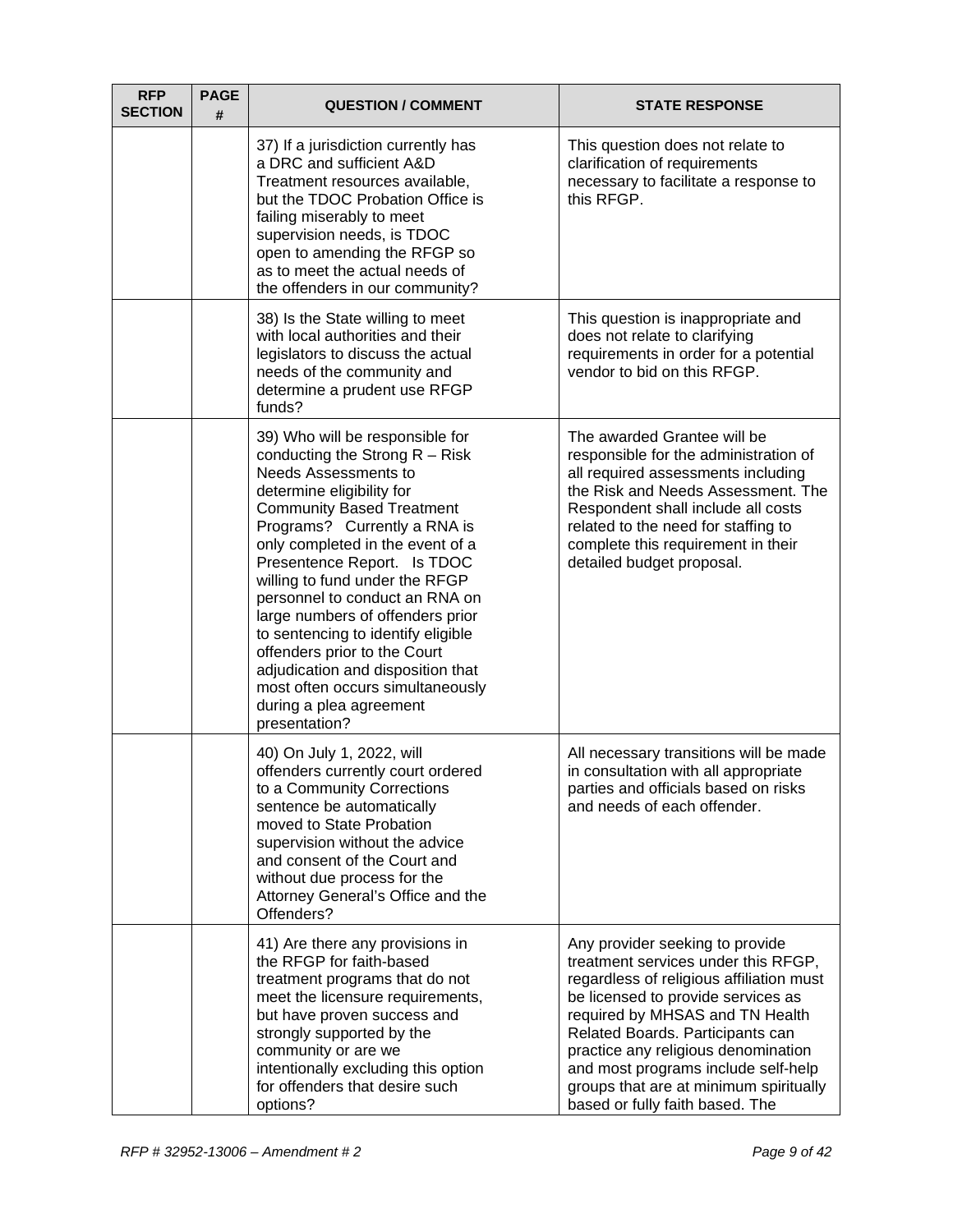| <b>RFP</b><br><b>SECTION</b> | <b>PAGE</b><br># | <b>QUESTION / COMMENT</b>                                                                                                                                                                                                                                                                                                                                                                                   | <b>STATE RESPONSE</b>                                                                                                                                                                                                                                                              |
|------------------------------|------------------|-------------------------------------------------------------------------------------------------------------------------------------------------------------------------------------------------------------------------------------------------------------------------------------------------------------------------------------------------------------------------------------------------------------|------------------------------------------------------------------------------------------------------------------------------------------------------------------------------------------------------------------------------------------------------------------------------------|
|                              |                  |                                                                                                                                                                                                                                                                                                                                                                                                             | licenses are required to deliver clinical<br>treatment.                                                                                                                                                                                                                            |
|                              |                  | 42) If faith-based treatment<br>options are excluded from the<br>RFGP, what is the plan to<br>accommodate the offenders' first<br>amendment religious liberties in<br>how they seek recovery from<br>chemical dependency?                                                                                                                                                                                   | Faith-based treatment is not excluded<br>from the RFGP, the state just requires<br>the basic qualifications to provide the<br>scope of services associated with this<br>grant and treatment. Qualified and<br>licensed providers is a requirement to<br>provide clinical services. |
|                              |                  | 43) How are Recovery Courts,<br>Veteran Courts, and other<br>specialty Courts going to be<br>served under this RFGP? Will<br>these specialty courts be<br>included as a treatment option if<br>the said specialty courts are<br>certified by the State of<br>Tennessee?                                                                                                                                     | Please see the State's response to<br>question #2.                                                                                                                                                                                                                                 |
|                              |                  | 44) If an Offender is assessed<br>using the Strong R RNA and<br>scores less than moderate or<br>high and yet all the parties in the<br>Court determine the offender<br>needs said treatment, may the<br>Court order needed treatment<br>and the Grantee accept the<br>offender for treatment? Does<br>TDOC intend to restrict common<br>sense decision making by a<br>sitting Judge through TDOC<br>policy? | The State is obligated to abide by the<br>orders of the Court.                                                                                                                                                                                                                     |
|                              |                  | 45) What other assessment and<br>screening tools beside the<br><b>Strong R Risk Needs</b><br>Assessment that are approved<br>by the State at this time? (ASI,<br>SASSI, Etc)                                                                                                                                                                                                                                | <b>Texas Christian University Drug</b><br>Screen (TCUDS), Addiction Severity<br>Index (ASI), and American Society of<br><b>Addiction Medicine (ASAM)</b><br>placement criteria are the State<br>approved screening tools at this time.                                             |
|                              |                  | 46) Regarding C.3. Payment<br>Methodology - Partial Advance<br>Payment - What is the formula to<br>determine the "amount of written<br>dollar amount (\$Number)" for<br>partial advance payment? Is this<br>15% as in previous contracts?                                                                                                                                                                   | The maximum amount for advance<br>payment requests remains 15% as<br>detailed in the Rules of the<br><b>Tennessee Department of Correction</b><br>Division of Community Supervision<br>Section 0420-2-2-.11 (2)(b).                                                                |
|                              |                  | 47) Regarding 4.3 State right to<br>refuse personnel - What<br>"reasons" may constitute proper<br>cause for rejection of personnel<br>besides failure to meet the basic<br>licensure, educational, and<br>criminal history check? Does                                                                                                                                                                      | For example, a candidate may be<br>rejected if it was discovered that they<br>would be a treating or supervising a<br>family member. This is just one<br>example of possible situations that<br>may cause the State to either deny or<br>terminate employment.                     |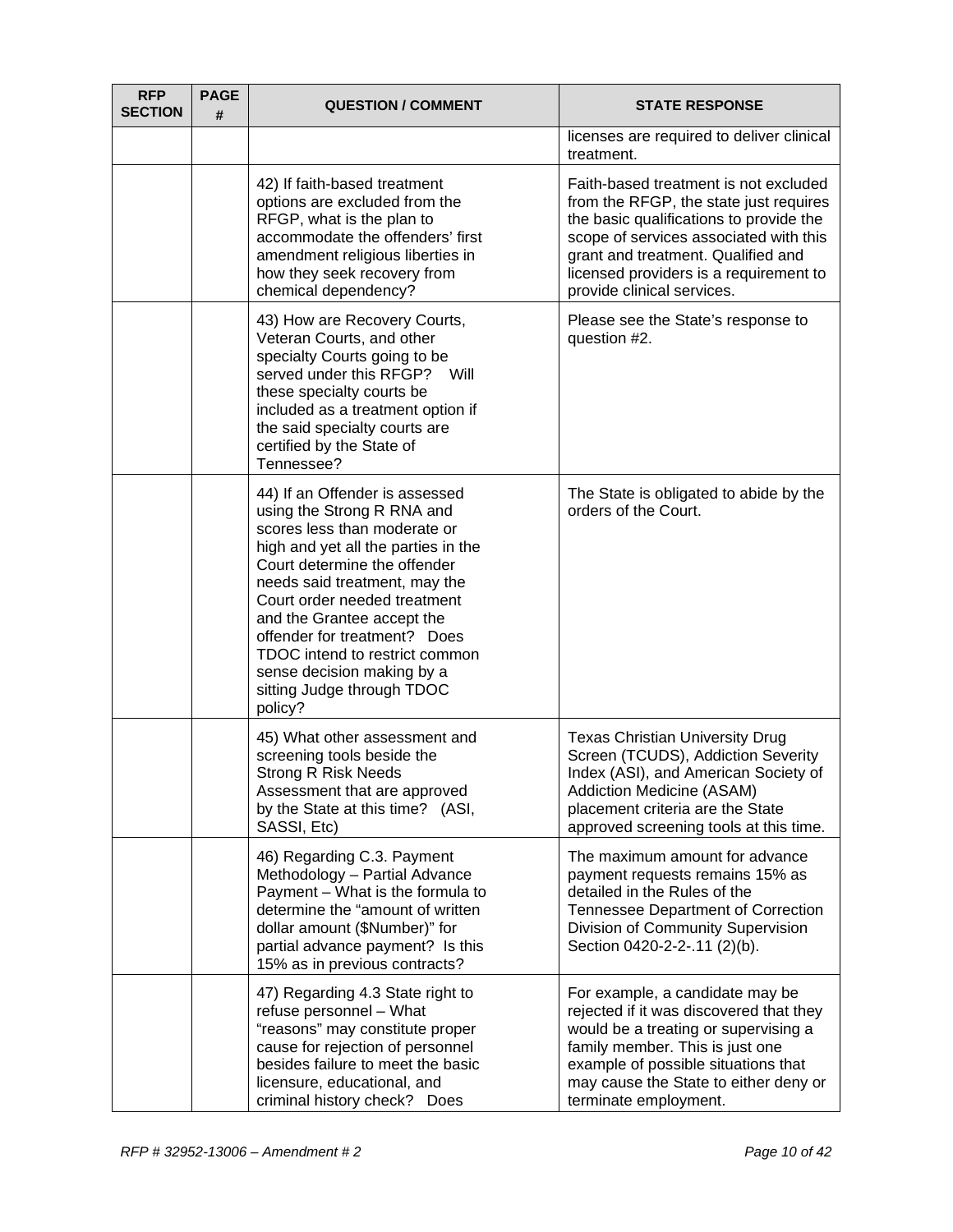| <b>RFP</b><br><b>SECTION</b> | <b>PAGE</b><br># | <b>QUESTION / COMMENT</b>                                                                                                                                                                                                                                                                                                     | <b>STATE RESPONSE</b>                                                                                                                                                                                                                                                                                                                                                                                                                                                                                                                                                         |
|------------------------------|------------------|-------------------------------------------------------------------------------------------------------------------------------------------------------------------------------------------------------------------------------------------------------------------------------------------------------------------------------|-------------------------------------------------------------------------------------------------------------------------------------------------------------------------------------------------------------------------------------------------------------------------------------------------------------------------------------------------------------------------------------------------------------------------------------------------------------------------------------------------------------------------------------------------------------------------------|
|                              |                  | the State intend to use this<br>option to terminate an employee<br>from employment or is this only<br>going to be used in the initial<br>hiring process?                                                                                                                                                                      |                                                                                                                                                                                                                                                                                                                                                                                                                                                                                                                                                                               |
|                              |                  | 48) Regarding Staffing - Is there<br>a waiver process for existing<br>employees that do not have a<br>college degree, but have<br>equivalent experience? Many<br>existing staff have decades of<br>experience but will be prohibited<br>from continuing to work under<br>the RFGP as stated due to lack<br>of college degree. | Consistent with TDOC practice,<br>current staff that do not have the<br>required degree will be<br>"grandfathered in" and allowed to<br>continue to work as a case officer.<br>However, they will not be eligible for<br>promotion to a supervisory position<br>without the required degree.                                                                                                                                                                                                                                                                                  |
|                              |                  | 49) What "proper license and<br>credentials through the<br>Tennessee Health Boards" has<br>been determined by TDOC as<br>mandatory for a Program<br>Manager?                                                                                                                                                                  | Please see the State's response to<br>question #25.                                                                                                                                                                                                                                                                                                                                                                                                                                                                                                                           |
|                              |                  | 50) What is the definition of<br>recidivism in the RFGP? (There<br>are two provided: one on Page 5<br>of contract and another on page<br>26 - Attachment 4 of Program<br>Standards)                                                                                                                                           | Please see the State's Response to<br>Question 33. Attachment Four of the<br>Program Standards has been<br>modified to reflect the State's<br>definition of recidivism.                                                                                                                                                                                                                                                                                                                                                                                                       |
|                              |                  | 51) Can a Grantee propose a<br>Day Reporting Center in any City<br>/ municipality that is not listed in<br>the RFGP?                                                                                                                                                                                                          | The State's intent is to provide Day<br>Reporting Centers as evenly as<br>possible throughout the State's three<br>(3) Grand Divisions. Proposers should<br>consider proposing DRC services<br>where the State is not currently<br>providing DRC services. Proposals<br>will not be accepted and will be<br>deemed as non-responsive as the<br>RFGP states no proposals for DRCs<br>in the following cities where TDOC is<br>present will be accepted. The cities<br>are: Memphis, Jackson, Nashville,<br>Murfreesboro, Columbia, Knoxville,<br>Johnson City and Chattanooga. |
|                              |                  | 52) If an existing TDOC Day<br>Reporting Center is in the<br>Grantee's city, how is that<br>Grantee's proposal scored?                                                                                                                                                                                                        | Proposals will not be accepted and<br>will be deemed as non-responsive as<br>the RFGP states no proposals for<br>DRCs in the following cities where<br>TDOC is present will be accepted.<br>The cities are: Memphis, Jackson,<br>Nashville, Murfreesboro, Columbia,                                                                                                                                                                                                                                                                                                           |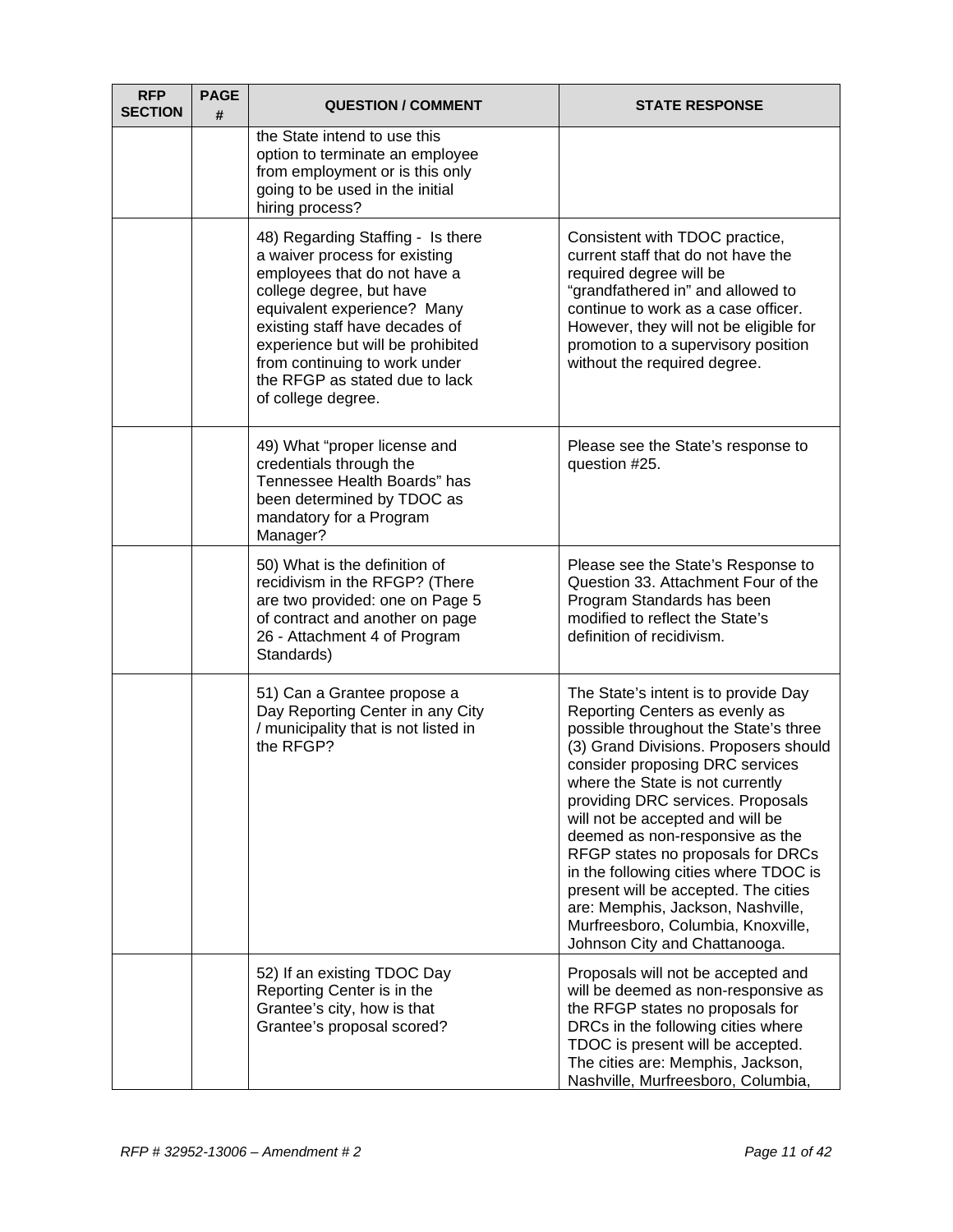| <b>RFP</b><br><b>SECTION</b> | <b>PAGE</b><br># | <b>QUESTION / COMMENT</b>                                                                                                                                                                                                                                                                | <b>STATE RESPONSE</b>                                                                                                                                                                                                                                                                                                                                                                       |
|------------------------------|------------------|------------------------------------------------------------------------------------------------------------------------------------------------------------------------------------------------------------------------------------------------------------------------------------------|---------------------------------------------------------------------------------------------------------------------------------------------------------------------------------------------------------------------------------------------------------------------------------------------------------------------------------------------------------------------------------------------|
|                              |                  |                                                                                                                                                                                                                                                                                          | Knoxville, Johnson City and<br>Chattanooga.                                                                                                                                                                                                                                                                                                                                                 |
|                              |                  | 53) Are the 15 points for Day<br>Reporting Center deducted even<br>though the points are prohibited<br>by the RFPG due to existing<br><b>TDOC DRC?</b>                                                                                                                                   | No. Respondents will only be scored<br>on the treatment options they propose<br>to provide.                                                                                                                                                                                                                                                                                                 |
|                              |                  | 54) Regarding references<br>questionnaire - how shall a<br>sealed envelope containing<br>reference questionnaires be<br>included with a technical<br>response delivered by electronic<br>submission?                                                                                     | Respondents providing references on<br>behalf of potential bidders may submit<br>their completed questionnaire via<br>email directly to the identified<br>Solicitation Coordinator as outlined<br>within the RFGP.                                                                                                                                                                          |
|                              |                  | 55) Why have support letters<br>from Judges, Attorney Generals,<br>Public Defenders, Sheriffs and<br>four leading citizens been<br>excluded from RFGP as<br>previously required?                                                                                                         | Respondents are not excluded from<br>obtaining letters of support for<br>members of the Judiciary, Legislative<br>and Law Enforcement community and<br>can submit them as attachments or as<br>an appendix to their proposal.                                                                                                                                                               |
|                              |                  | 56) Why are large municipalities<br>(100,000+ population) limited to<br>only one Day Reporting Center?                                                                                                                                                                                   | At present the current referral<br>numbers do not support the need for<br>additional DRC locations in these<br>areas.                                                                                                                                                                                                                                                                       |
|                              |                  | 57) If ETHRA as an agency<br>already has a license through the<br>department of mental health for<br>other programs, and we add our<br>program to also be licensed,<br>would that license cover any of<br>the license requirements, such<br>as for the program or staff<br>requirements? | The staff who are providing treatment<br>services to identified Community<br>Corrections Offenders must be the<br>currently named staff licensed by<br>TNDMHSAS.                                                                                                                                                                                                                            |
|                              |                  | 58) If we need to hire a<br>considerable amount of new staff<br>as of July 1, 2022, will we be<br>given a grace period to find<br>appropriate staff members, train,<br>and reorganize operations that<br>would not count against us in an<br>audit?                                      | The State requires the approved<br>program treatment facility to have the<br>required credentials, certifications and<br>licensures as required within the<br>RFGP be in place at the grant<br>contract's effective date of July 1,<br>2022. Any exceptions of staff hiring<br>and training to begin program<br>operations after July 1, 2022, must be<br>approved in writing by the State. |
|                              |                  | 59) Can a clinician who is not<br>fully licensed to practice<br>independently (e.g., an LPC or<br>LMSW) perform mental<br>health/A&D assessments or<br>provide group/individual therapy<br>services, so long as they are                                                                 | If the non-licensed professional is<br>working towards licensure they must<br>be supervised by a licensed clinician<br>that meets the health-related board<br>standards. The supervising clinician<br>must submit a formal supervision<br>agreement to the State's Director of                                                                                                              |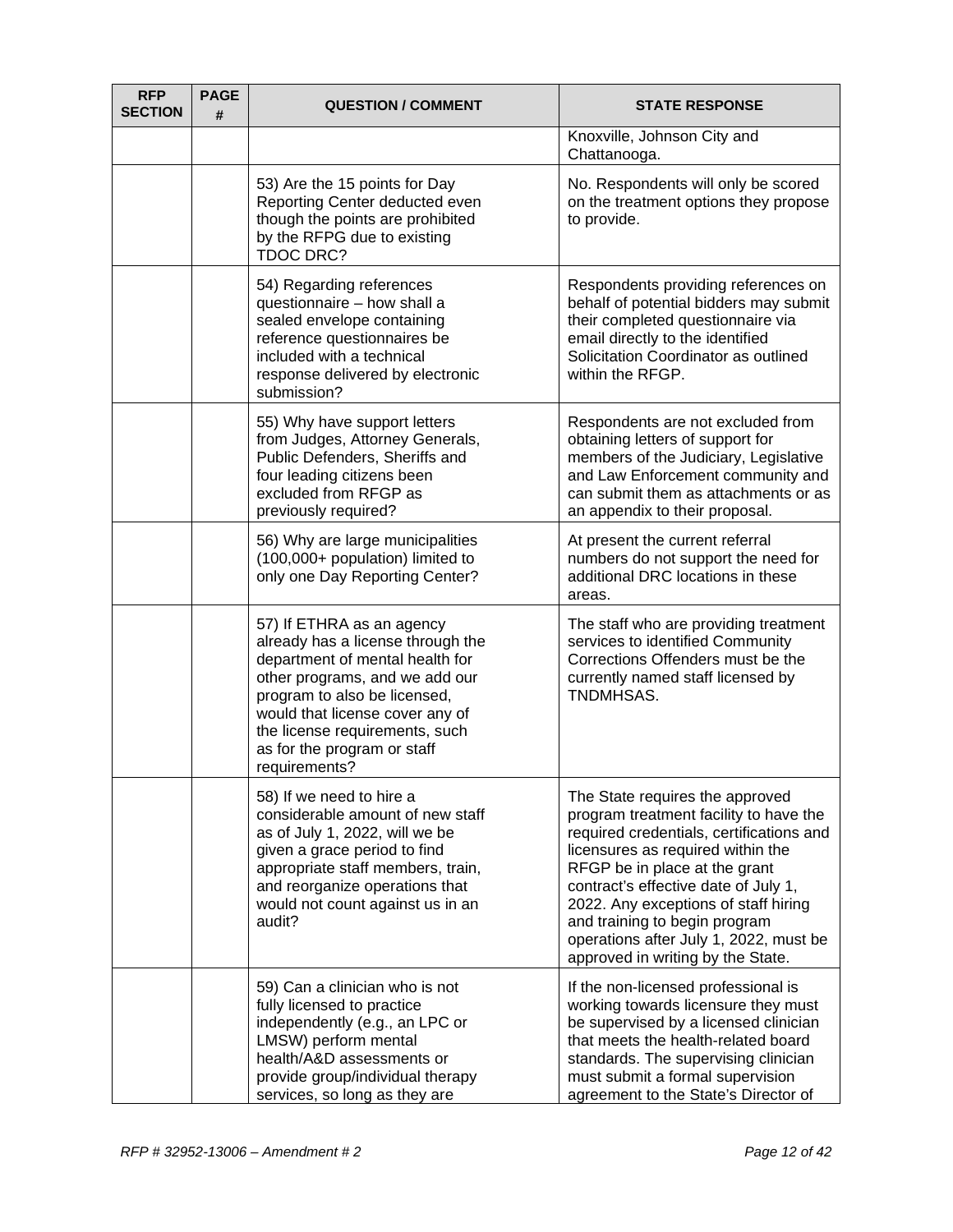| <b>RFP</b><br><b>SECTION</b> | <b>PAGE</b><br># | <b>QUESTION / COMMENT</b>                                                                                                                                                                                                                                                                                                                                                                                                                                                                                                    | <b>STATE RESPONSE</b>                                                                                                                                                                                                                                                                                                                                                                  |
|------------------------------|------------------|------------------------------------------------------------------------------------------------------------------------------------------------------------------------------------------------------------------------------------------------------------------------------------------------------------------------------------------------------------------------------------------------------------------------------------------------------------------------------------------------------------------------------|----------------------------------------------------------------------------------------------------------------------------------------------------------------------------------------------------------------------------------------------------------------------------------------------------------------------------------------------------------------------------------------|
|                              |                  | undergoing supervision by a<br>licensed clinician? If not, what<br>services can they provide?                                                                                                                                                                                                                                                                                                                                                                                                                                | Behavioral Health or designee for<br>review and written approval by the<br>State. The application can be found at<br>the following website:<br>https://www.tn.gov/health/health-<br>program-areas/health-professional-<br>boards/pcmft-board/pcmft-<br>board/applications.html                                                                                                         |
|                              |                  | 60) Can a Day Reporting Center<br>serve clients who are receiving<br>MAT for opioid use disorder?                                                                                                                                                                                                                                                                                                                                                                                                                            | No, State-operated DRCs do not<br>currently admit individuals receiving<br>MAT. Standard State practice is to<br>refer the Offender to a provider that<br>does support those services.                                                                                                                                                                                                 |
|                              |                  | 61) Attachment Four, section<br>IO1.02 states "Group: Ratio shall<br>consist of a minimum of three<br>patients and a maximum of 15<br>patients per group for one<br>provider. Counseling: All<br>programs will maintain a<br>minimum of 1:8 counselor-to-<br>patient ratio seven days per<br>week for one daytime shift. Such<br>counseling staff shall possess<br>appropriate qualifications." What<br>are the minimum qualifications<br>for "provider" and "counselor"? Is<br>an independent clinical license<br>required? | The requirements are a minimum of a<br>master's level clinician as outlined in<br>the pro forma GG & GR templates<br>scope of services.<br>Yes, an independent clinical license is<br>required if the person is providing<br>counseling or therapy services.                                                                                                                           |
|                              |                  | 62) Attachment Four, section<br>IO1.02, it states "The provider is<br>responsible for ensuring that<br>each patient has access to<br>medications prescribed for<br>physical and behavioral health<br>conditions, and documents so in<br>the health record." Can grant<br>funds be used to cover the cost<br>of medication management<br>services for uninsured clients?                                                                                                                                                      | All costs related to the provision of<br>treatment to eligible Offenders<br>regardless of insurance status to<br>receive prescribed medication related<br>to their substance use, co-occurring<br>disorder, or behavioral health<br>condition must be included in the<br>RFGP Budget proposal.                                                                                         |
|                              |                  | 63) Attachment Four, section<br>IO1.02, it states "The provider<br>ensures that patients have<br>access to supportive staff 24<br>hours per day." What are the<br>minimum qualifications for<br>"supportive staff"? Could a<br><b>Certified Peer Recovery</b><br>Specialist fill this position?                                                                                                                                                                                                                              | Minimum requirements for supportive<br>staff: Any individual working towards<br>licensure or certification in substance<br>use or mental health.<br>The State will accept the usage of<br>Certified Peer Recovery Specialists to<br>fill this position. The State will<br>consider individuals that have<br>extensive experience in personal<br>recovery within the field of substance |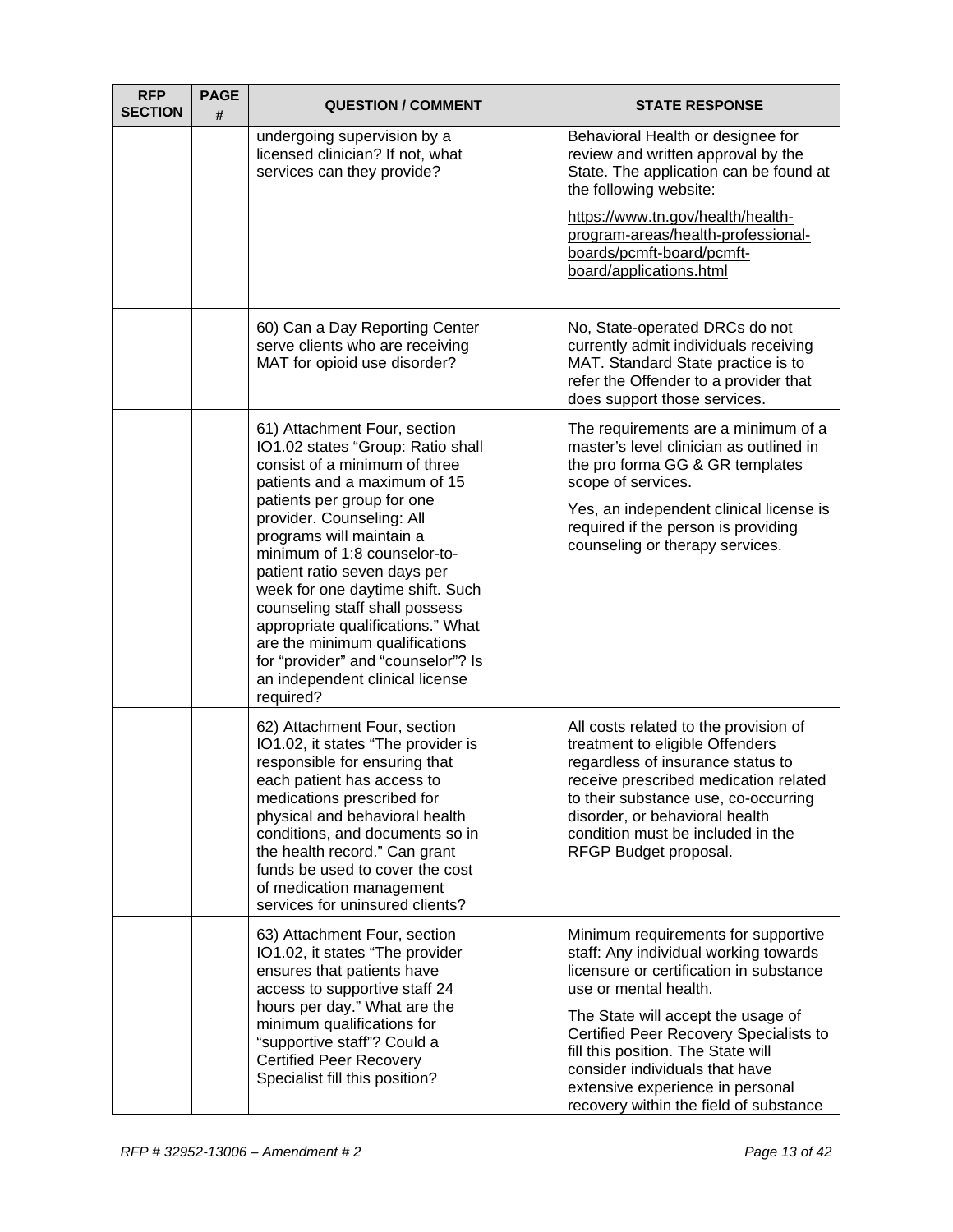| <b>RFP</b><br><b>SECTION</b> | <b>PAGE</b><br># | <b>QUESTION / COMMENT</b>                                                                                                                                                                                                                                                                                                     | <b>STATE RESPONSE</b>                                                                                                                                                                                                                                                                              |
|------------------------------|------------------|-------------------------------------------------------------------------------------------------------------------------------------------------------------------------------------------------------------------------------------------------------------------------------------------------------------------------------|----------------------------------------------------------------------------------------------------------------------------------------------------------------------------------------------------------------------------------------------------------------------------------------------------|
|                              |                  |                                                                                                                                                                                                                                                                                                                               | use on case-by-case basis to be<br>approved in writing by the State. The<br>State has amended this requirement<br>to reflect the updated language in<br>Attachment Four, Section IO1.02.                                                                                                           |
|                              |                  | 64) Attachment Four, section<br>IO1.02, it states "The provider<br>shall provide a comprehensive,<br>formal, structured treatment<br>programand provides a<br>minimum of four hours of service<br>programming per day." How<br>many days per week does an<br>Intensive Outpatient Program<br>client receive services?         | Intensive Outpatient Services are to<br>be provided three to four days per<br>week in keeping with SAMHSA,<br>ASAM, and TDOC Level of Care<br>guidelines.<br><b>ASAM Level of Care Guidelines URL:</b><br>https://www.asam.org/asam-criteria                                                       |
|                              |                  | 65) Attachment Four, section<br>DR1.01, it states Treatment team<br>meetings, at a minimum of bi-<br>weekly. Is the requirement once<br>every other week or twice a<br>week?                                                                                                                                                  | The State requires every other week<br>Treatment team meetings.                                                                                                                                                                                                                                    |
|                              |                  | 66) Can a LADAC provide<br>assessment and treatment<br>services at a Day Reporting<br>Center?                                                                                                                                                                                                                                 | A LADAC can provide services<br>covered under the scope of practice<br>as outlined by the TN health-related<br>board. LADACs cannot diagnose<br>issues outside of substance use;<br>therefore, the State requires a<br>licensed mental health professional<br>be on site and in these positions.   |
|                              |                  | 67) What is the definition of the<br>word "designated" in section 1 of<br>the Introduction on page 2?                                                                                                                                                                                                                         | Release #2 revises the language to<br>remove the term "designated" and<br>replaced with "assessed and<br>diagnosed."                                                                                                                                                                               |
|                              |                  | 68) Must every client sentenced<br>to Community Corrections<br>supervision have an alcohol/drug<br>problem, co-occurring disorder or<br>a special need? Also, does this<br>have to be a current active<br>substance abuse disorder or a<br>history of substance abuse? A<br>client may be in recovery and no<br>longer using. | Yes. Every client sentenced to<br><b>Community Corrections supervision</b><br>must have an active issue with mental<br>health and or substance use. If the<br>person was in verified long-term<br>recovery, then this type of program<br>does not appear to be the best fit for<br>the individual. |
|                              |                  | 69) What are examples of why<br>the State may refuse personnel<br>noted in Section 4.3 on page 7?                                                                                                                                                                                                                             | Please see the State's response to<br>question #47. This is one example<br>and not exhaustive as to why the<br>State may refuse personnel.                                                                                                                                                         |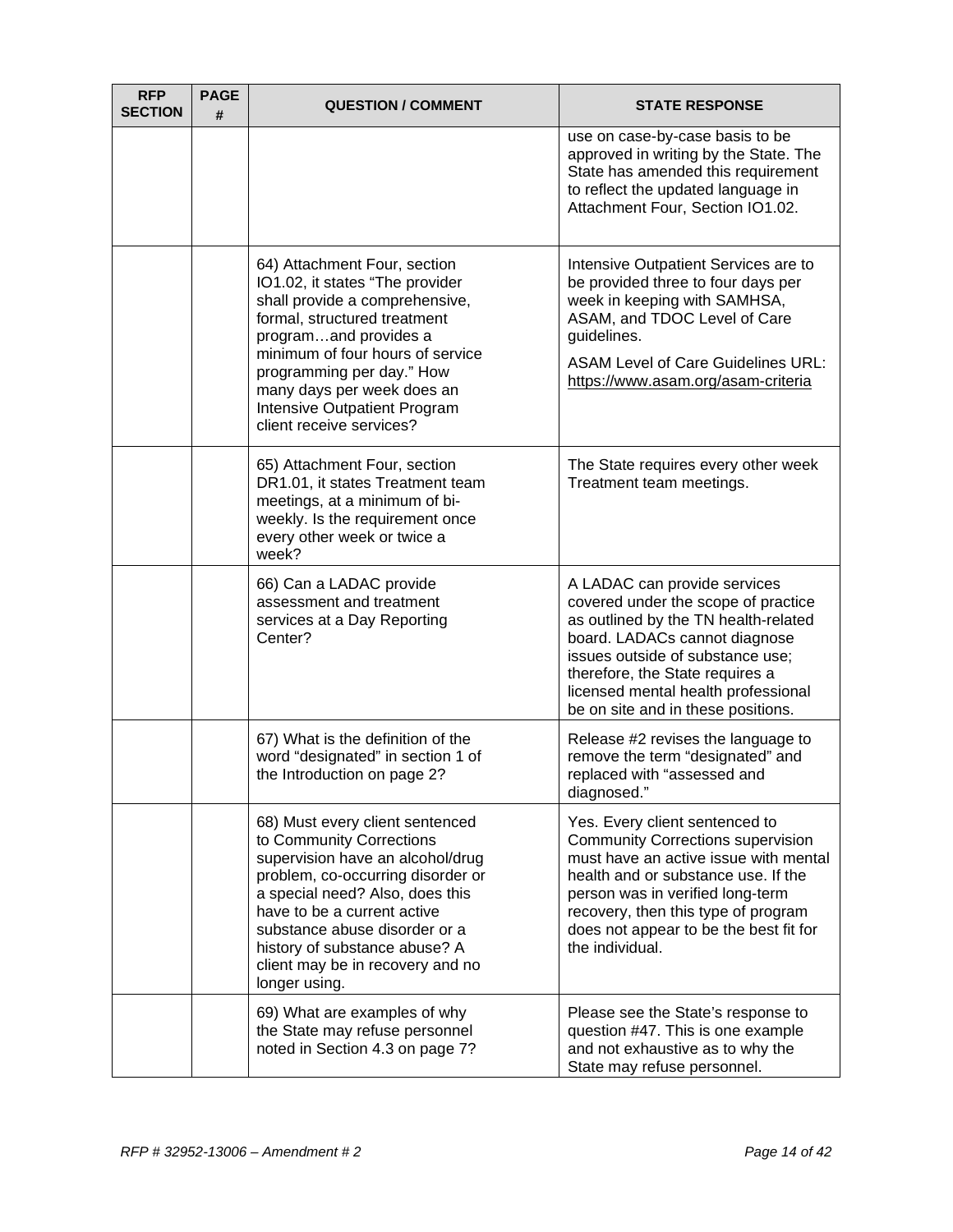| <b>RFP</b><br><b>SECTION</b> | <b>PAGE</b><br># | <b>QUESTION / COMMENT</b>                                                                                                                                                                                                                                                                             | <b>STATE RESPONSE</b>                                                                                                                                                                                                                                          |
|------------------------------|------------------|-------------------------------------------------------------------------------------------------------------------------------------------------------------------------------------------------------------------------------------------------------------------------------------------------------|----------------------------------------------------------------------------------------------------------------------------------------------------------------------------------------------------------------------------------------------------------------|
|                              |                  | 70) Will there be any change in<br>the limits of liability in section<br>A.16 on page 11 and 12?                                                                                                                                                                                                      | Release #2 revises the limits of<br>liability for Professional Liability<br>Insurance and includes the<br>requirement of Technology/Cyber<br>Security Insurance. All other<br>insurance limits will remain as listed.                                          |
|                              |                  | 71) In section A.22 on page 12<br>do we just need to provide a<br>letter from a Certified Public<br>Account or our latest financial<br>audit from a CPA? If a latest<br>financial audit will this be<br>included in the 100- page limit or<br>can it be included in an<br>appendix?                   | Appendix                                                                                                                                                                                                                                                       |
|                              |                  | 72) In Section A.26 on page 13<br>will copies of all these policies be<br>counted in the 100-page limit or<br>can they be included in an<br>appendix?                                                                                                                                                 | Appendix                                                                                                                                                                                                                                                       |
|                              |                  | 73) In Section A.28 on page 13<br>will the personnel roster and<br>resumes of each employee be<br>counted in the 100-page limit or<br>can they be included in an<br>appendix?                                                                                                                         | Appendix                                                                                                                                                                                                                                                       |
|                              |                  | 74) In Section A.31 on page 15<br>we were not provided with a<br>customer reference form. Will<br>this be provided to us to<br>disseminate? Also, we cannot<br>submit these to the state in a<br>sealed envelope as this proposal<br>requires email submission only.<br>How do we submit this to you? | Included in Release #2 as RFGP<br>Attachment Six. Respondents who<br>complete the questionnaire on behalf<br>of a proposer can email the<br>completed questionnaire to the<br>Solicitation Coordinator. A sealed<br>envelope is not necessary or<br>mandatory. |
|                              |                  | 75) In Section A.31 on page 15<br>what is the definition of a<br>"completed project" and "a<br>currently serviced account".                                                                                                                                                                           | A completed project could be a<br>contract that has come to its natural<br>end even if a replacement contract is<br>issued.<br>A currently serviced account could be<br>a current contract the Respondent<br>has in effect as the proposal deadline            |
|                              |                  | 76) In B.7 on page 17 what                                                                                                                                                                                                                                                                            | date.<br>At minimum, the SUT (Substance Use                                                                                                                                                                                                                    |
|                              |                  | accreditation is required for a<br>program doing IOP and<br>supervision?                                                                                                                                                                                                                              | Treatment) accreditation should be<br>with the TNDMHSAS. Federal<br>accreditations listed at:<br>https://www.samhsa.gov/medication-<br>assisted-treatment/become-<br>accredited-opioid-treatment-                                                              |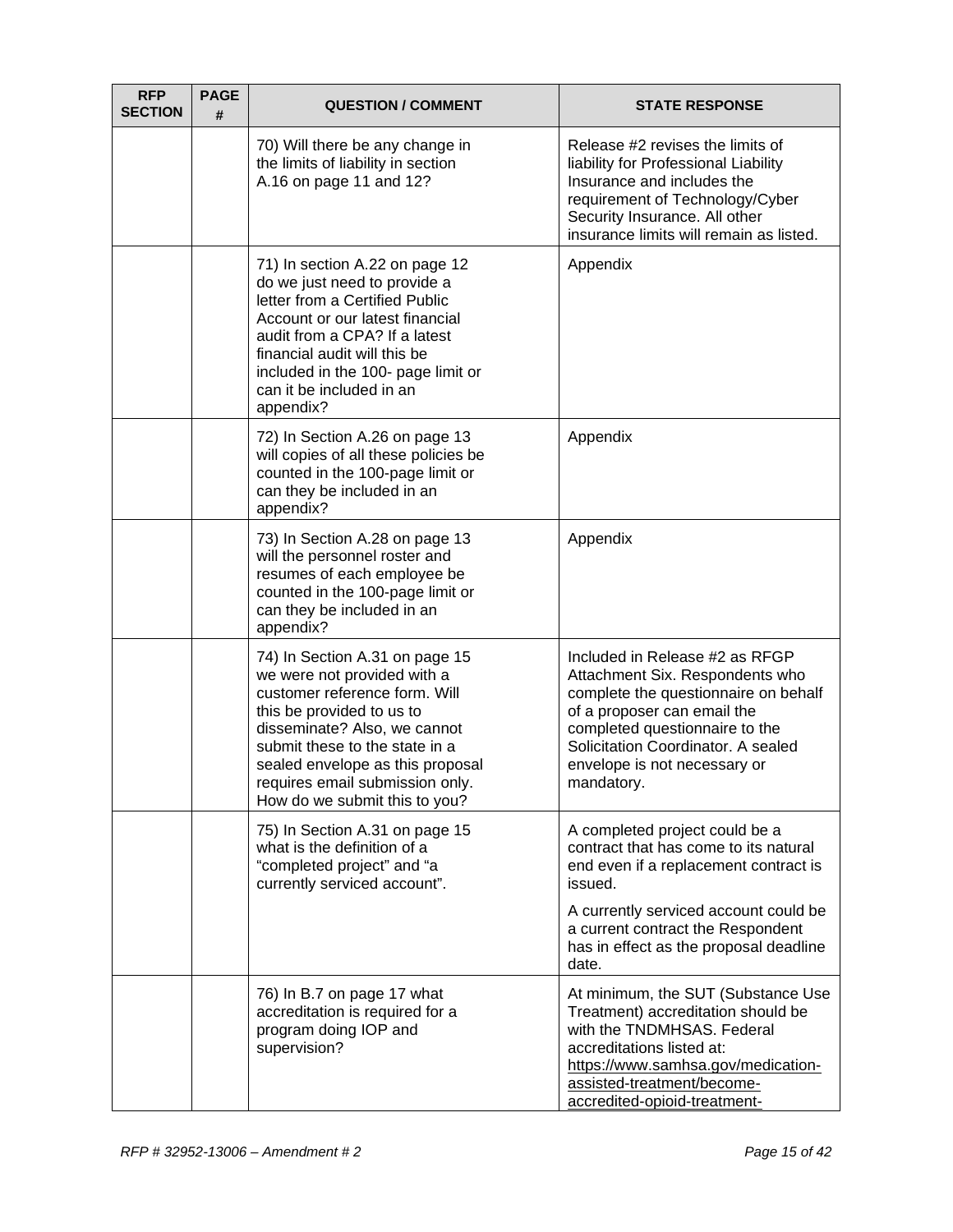| <b>RFP</b><br><b>SECTION</b> | <b>PAGE</b><br># | <b>QUESTION / COMMENT</b>                                                                                                                                                                                                                                                                       | <b>STATE RESPONSE</b>                                                                                                                                                                                                                                                                                                                                                                                                                                                            |
|------------------------------|------------------|-------------------------------------------------------------------------------------------------------------------------------------------------------------------------------------------------------------------------------------------------------------------------------------------------|----------------------------------------------------------------------------------------------------------------------------------------------------------------------------------------------------------------------------------------------------------------------------------------------------------------------------------------------------------------------------------------------------------------------------------------------------------------------------------|
|                              |                  |                                                                                                                                                                                                                                                                                                 | program/approved-accreditation-<br>bodies will be accepted by the State.                                                                                                                                                                                                                                                                                                                                                                                                         |
|                              |                  |                                                                                                                                                                                                                                                                                                 | Any supervision provided needs to be<br>in accordance with the health-related<br>boards for each specific license.<br>Anyone providing clinical services,<br>must be appropriately licensed.                                                                                                                                                                                                                                                                                     |
|                              |                  | 77) In B.12 on page 18-is a<br>security professional required in<br>an agency that is IOP and<br>supervision and not residential or<br>DRC? If required, should it be<br>armed or un-armed?                                                                                                     | The State has removed the<br>requirement for security<br>professionals.                                                                                                                                                                                                                                                                                                                                                                                                          |
|                              |                  | 78) In S2.04 on page 10 of the<br>Standards can you provide a<br>copy of the Community<br><b>Correction Contact Note</b><br>Handbook?                                                                                                                                                           | The State is providing a copy of the<br><b>TDOC Community Supervision</b><br>Contact Note Handbook labeled<br>Attachment Seven of Release #2 to<br>this RFGP. This handbook will serve<br>as a sample for review purposes only<br>and the final Community Corrections<br>Contact Note handbook will be made<br>available to all awarded grantees<br>upon contract execution and all<br>awarded grantees will receive<br>appropriate training from the State on<br>this handbook. |
|                              |                  | 79) In the Glossary of Terms #20<br>Intensive Outpatient on page 25<br>it states that the offender must<br>have at least 3 hours of clinical<br>care group hours per day. I was<br>told that the current required<br>CBIP classes could not exceed<br>1.5 hours per day. Why the<br>difference? | Cognitive Behavioral Intervention<br>Programming (CBIP) and Intensive<br>Outpatient Program (IOP) are<br>completely two different programs.<br>CBIP is a cognitive program that has<br>set dosage requirements set forth by<br>New Freedom, IOP is a substance<br>use program, and these dosage hours<br>are set by SAMHSA and<br>ASAM.SAMHSA is the federal<br>governing body for substance use<br>treatment, programming and<br>protocols.                                     |
|                              |                  | 80) In the Glossary of Terms #34<br>Sanctions on page 26 it uses the<br>term "PPO". That is a TDOC<br>State Probation title. Are you<br>proposing that only TDOC<br>employees can provide<br>supervision services and not<br><b>Community Corrections Case</b><br>Officers?                     | The State is revising the term "PPO"<br>and replacing it with the term<br>"Supervising Case Officer." All<br>sections in reference to this term have<br>been revised in Release #2 of this<br>RFGP.                                                                                                                                                                                                                                                                              |
|                              |                  | 81) On page 1 of the Grant<br>Contract for non-governmental                                                                                                                                                                                                                                     | The language is drafted by the State's<br>Central Procurement Office and lists                                                                                                                                                                                                                                                                                                                                                                                                   |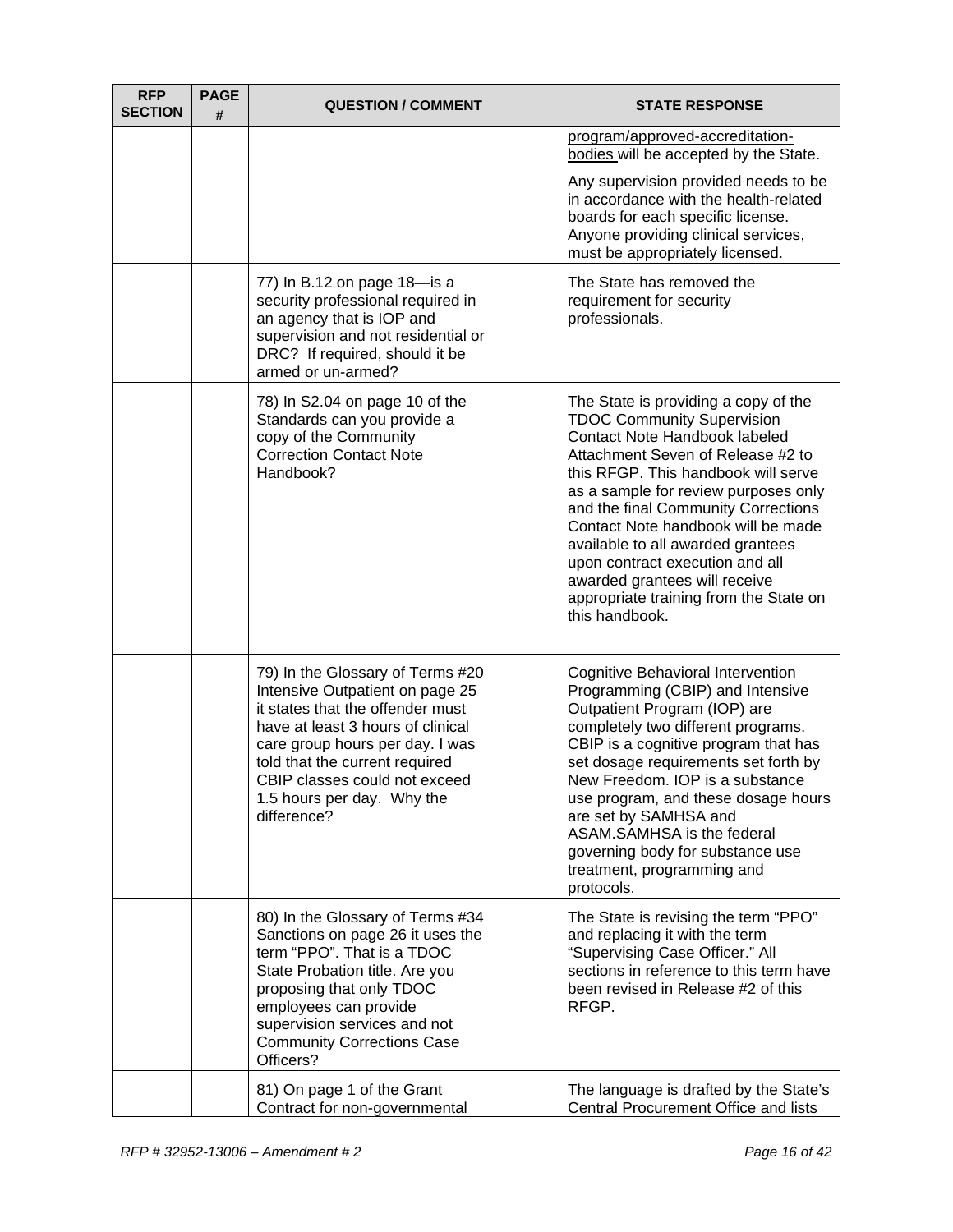| <b>RFP</b><br><b>SECTION</b> | <b>PAGE</b><br># | <b>QUESTION / COMMENT</b>                                                                                                                                                                                                                                                                                                                                                                                                                                                                                                                                         | <b>STATE RESPONSE</b>                                                                                                                                                                                                                                                                                                                                                                                                                                                                            |
|------------------------------|------------------|-------------------------------------------------------------------------------------------------------------------------------------------------------------------------------------------------------------------------------------------------------------------------------------------------------------------------------------------------------------------------------------------------------------------------------------------------------------------------------------------------------------------------------------------------------------------|--------------------------------------------------------------------------------------------------------------------------------------------------------------------------------------------------------------------------------------------------------------------------------------------------------------------------------------------------------------------------------------------------------------------------------------------------------------------------------------------------|
|                              |                  | agencies it specifically notes that<br>a For- Profit Corporation can<br>service the grant. Why is this a<br>change in the wording for<br>previous grants?                                                                                                                                                                                                                                                                                                                                                                                                         | that a non-governmental agency can<br>include a for-profit corporation.                                                                                                                                                                                                                                                                                                                                                                                                                          |
|                              |                  | 82) On page 2 of the Grant<br>Contract for non-governmental<br>agencies Contact Note it says<br>the contact notes must be<br>entered into Offender<br>Management System. Does this<br>mean that a supervision program<br>must utilize the OMS instead of<br>their own case management<br>system?                                                                                                                                                                                                                                                                  | Yes. A supervision program must use<br>the State's defined OMS instead of<br>their own case management system.                                                                                                                                                                                                                                                                                                                                                                                   |
|                              |                  | 83) On page 7 of the Grant<br>Contract for non-government<br>agencies A.7 General Program<br>Requirements it says offenders<br>placed on the program must be<br>eligible for State Probation and<br>are under the direct supervision<br>of TDOC. Does this mean that<br>there will no longer be<br><b>Community Corrections Case</b><br>Officers who provide direct<br>supervision? And doesn't this<br>negate that Community<br>Corrections can provide the<br>direct supervision of offenders as<br>is noted throughout the RFGP<br>that a proposer may provide | If an Offender is sentenced as a CC<br>Offender and receiving treatment from<br>a CC provider, then CC can provide<br>supervision services. If an Offender is<br>sentenced under probation to be<br>supervised directly by TDOC and<br>receiving treatment from a CC<br>provider, then TDOC retains<br>supervision of those Offenders.<br>CC providers can provide direct<br>supervision of CC Offenders as long<br>as the supervision is in conjunction<br>with a provider treatment component. |
|                              |                  | direct supervision services?<br>84) On pages 7 and 8 of the<br>Grant Contract for non-<br>governmental agencies under<br>A.7 c and d General Program<br>Requirements it says that a FSW<br>will refer the offender to the<br>Grantee. Does this mean that<br>only a TDOC employee can refer<br>to a Community Corrections<br>Grantee and that an offender<br>cannot be directly sentenced for<br>supervision from the Court?                                                                                                                                      | FSWs will refer TDOC sentenced and<br>supervised Offenders to treatment.<br>This RFGP will not impede on the<br>courts right to assign community-<br>based treatment to eligible<br><b>Community Correction Offenders.</b>                                                                                                                                                                                                                                                                       |
|                              |                  | 85) On page 9 of the Grant<br>Contract for non-governmental<br>agencies requirements for a<br>Program Manger must have the<br>proper license and credentials<br>through the Tennessee Health-<br>Related Boards. This is not a                                                                                                                                                                                                                                                                                                                                    | A.9.c. of both the GR & GG contracts<br>have been revised to reflect the<br>requirements for a Program Manager<br>based upon role/duties.                                                                                                                                                                                                                                                                                                                                                        |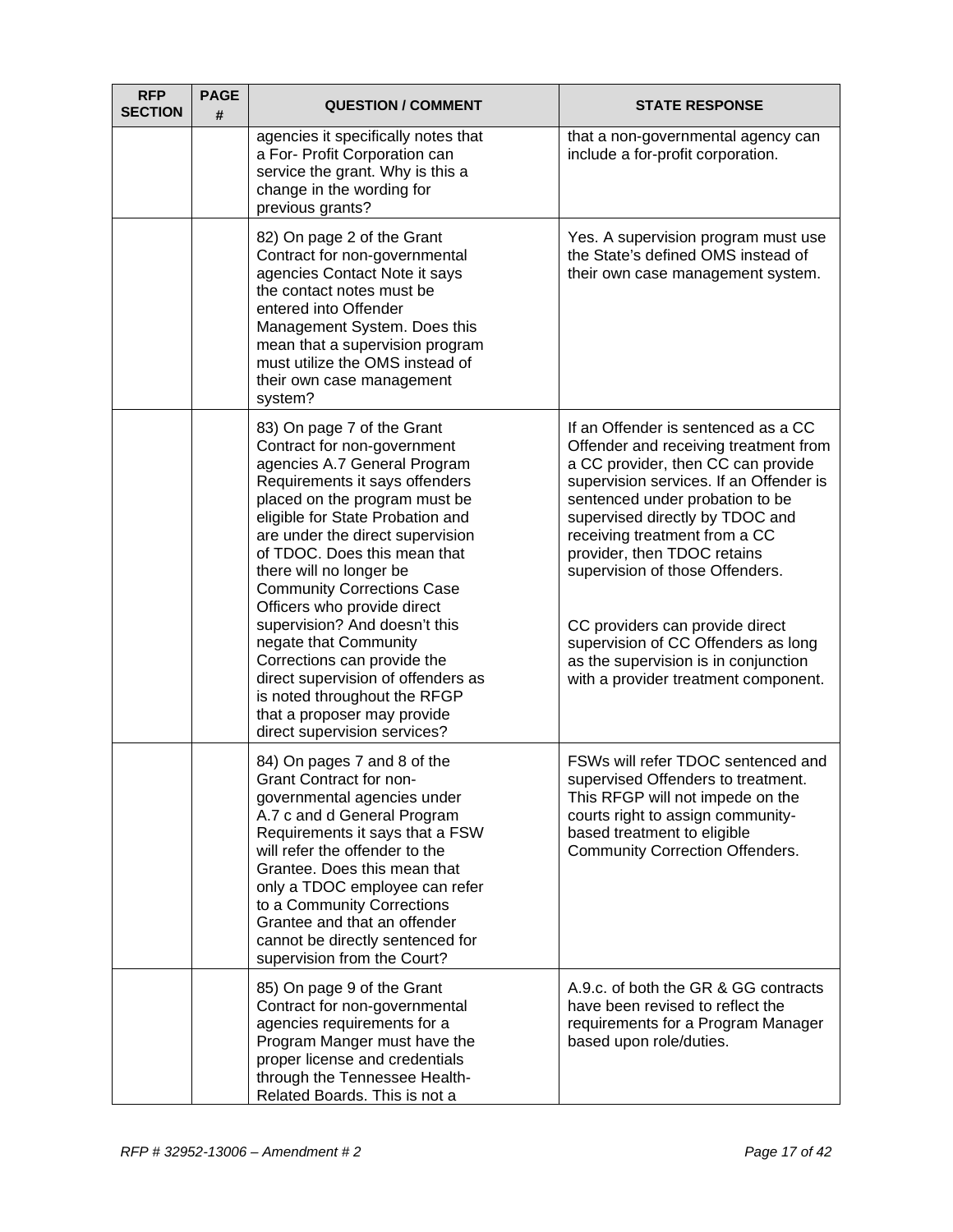| <b>RFP</b><br><b>SECTION</b> | <b>PAGE</b><br># | <b>QUESTION / COMMENT</b>                                                                                                                                                                                                                                                                                                                                                         | <b>STATE RESPONSE</b>                                                                                                                                                                                                                                                                                                                                                                                                          |
|------------------------------|------------------|-----------------------------------------------------------------------------------------------------------------------------------------------------------------------------------------------------------------------------------------------------------------------------------------------------------------------------------------------------------------------------------|--------------------------------------------------------------------------------------------------------------------------------------------------------------------------------------------------------------------------------------------------------------------------------------------------------------------------------------------------------------------------------------------------------------------------------|
|                              |                  | requirement in the Program<br>Standards AP2.03 on page 4.<br>Why is this in conflict?                                                                                                                                                                                                                                                                                             |                                                                                                                                                                                                                                                                                                                                                                                                                                |
|                              |                  | 86) On page 9 of the Grant<br>Contract for non-governmental<br>agencies the qualification for a<br>Case Officer it states that a Case<br>Officer must have a<br>baccalaureate degree. This is in<br>conflict with the Program<br>Standards AP2.04 on page 4.<br>Why the difference?                                                                                               | Standard AP2.04 has been amended<br>to remove the 4 years of qualifying<br>full-time professional experience"<br>clause. However, consistent with<br>TDOC practice, current staff that do<br>not have the required degree will be<br>"grandfathered in" and allowed to<br>continue to work as a case officer.<br>However, they will not be eligible for<br>promotion to a supervisory position<br>without the required degree. |
|                              |                  | 87) On page 17 of the Grant<br>Contract for non-governmental<br>agencies A.16 b Leases it states<br>that a lease may not exceed the<br>total term of the grant contract.<br>Will this be waived if a grantee<br>already has an approved lease<br>contract from TDOC that<br>exceeds this? We cannot reduce<br>the period of the lease now and it<br>was already approved by TDOC. | State will review all current and<br>proposed leases on a case by case<br>basis.                                                                                                                                                                                                                                                                                                                                               |
|                              |                  | 88) In S5.02 on page 16 of the<br>Standards it states that we must<br>use an "evidenced-based<br>sanctioning process". Are we to<br>utilize the current TDOC sanction<br>process or may we procure our<br>own?                                                                                                                                                                    | The awarded Grantee shall utilize<br>TDOC's Sanction Policy #704.10,<br>unless the treatment services being<br>provided require additional or different<br>sanctions that must be submitted in<br>writing to be approved by the State.                                                                                                                                                                                         |
|                              |                  | 89) If we are not providing<br>residential or Day Reporting<br>Center services, how should we<br>note this in our proposal<br>response? Just put in those<br>sections we are not providing<br>that service?                                                                                                                                                                       | Release #2 revises the score sheet to<br>separate each treatment option. All<br>associated points have been<br>restructured accordingly. Proposers<br>will only be awarded points for<br><b>Technical Qualifications, Experience</b><br>& Approach for the service type<br>proposed. Proposers will not lose<br>points for any categories they do not<br>propose.                                                              |
|                              |                  | 90) Why can there only be one<br>Day Reporting in a city?                                                                                                                                                                                                                                                                                                                         | The State wants to ensure<br>consistency in program offerings and<br>to provide services in each region of<br>the state where a defined need is<br>present and to not duplicate services<br>provided by the State.                                                                                                                                                                                                             |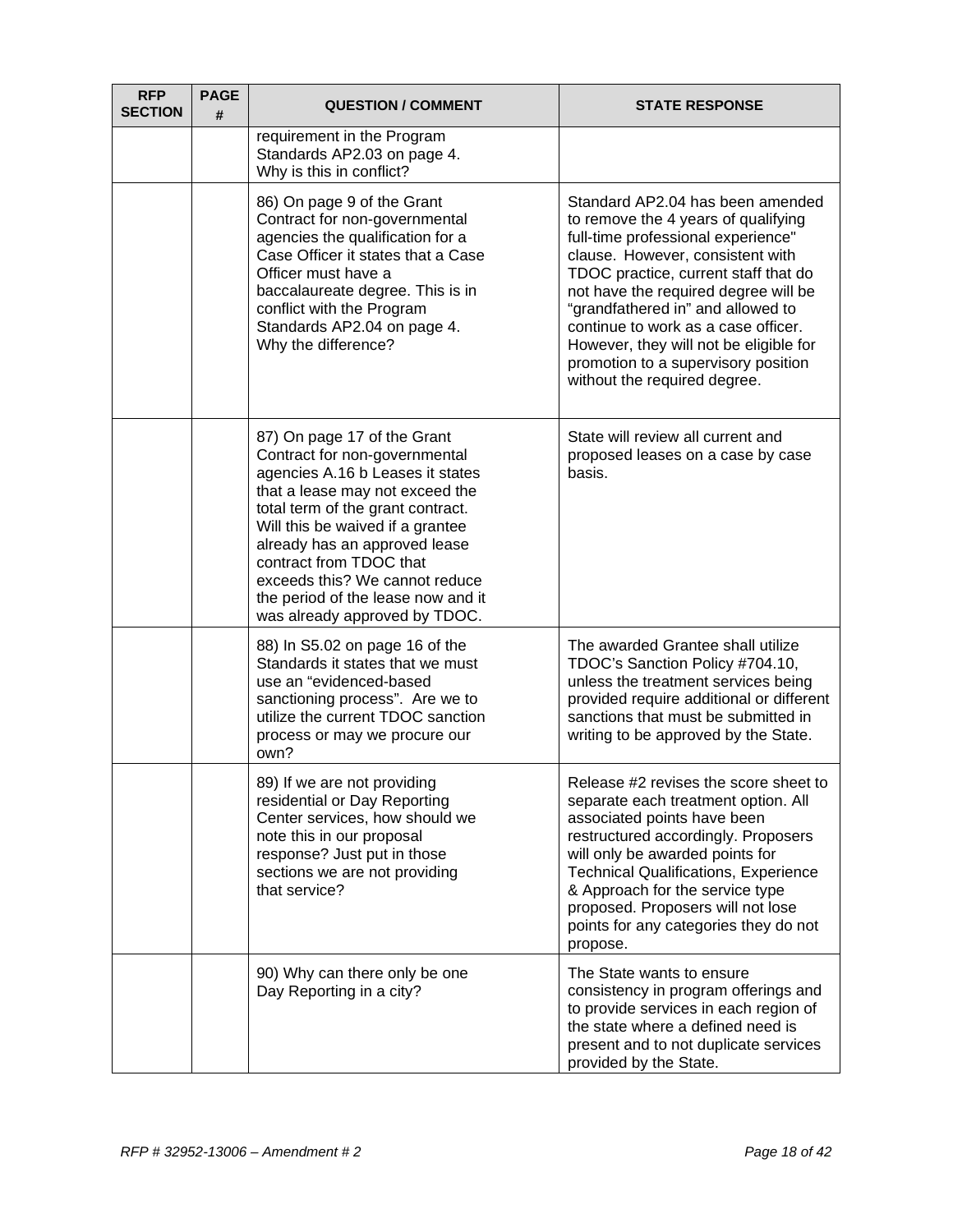| <b>RFP</b><br><b>SECTION</b> | <b>PAGE</b><br># | <b>QUESTION / COMMENT</b>                                                                                                                                                                                                                                                                                                                                                                                                                                                                                                                                                                                                                                 | <b>STATE RESPONSE</b>                                                                                                                                                                                                                                        |
|------------------------------|------------------|-----------------------------------------------------------------------------------------------------------------------------------------------------------------------------------------------------------------------------------------------------------------------------------------------------------------------------------------------------------------------------------------------------------------------------------------------------------------------------------------------------------------------------------------------------------------------------------------------------------------------------------------------------------|--------------------------------------------------------------------------------------------------------------------------------------------------------------------------------------------------------------------------------------------------------------|
|                              |                  | 91) Reference RFGP 5.<br>Proposal Evaluation & Contract<br>Award, page 8 of 29:                                                                                                                                                                                                                                                                                                                                                                                                                                                                                                                                                                           | Release #2 revises the score sheet to<br>separate each treatment option. All<br>associated points have been<br>restructured accordingly. Proposers                                                                                                           |
|                              |                  | <b>Evaluation Category</b>                                                                                                                                                                                                                                                                                                                                                                                                                                                                                                                                                                                                                                | will only be awarded points for<br><b>Technical Qualifications, Experience</b>                                                                                                                                                                               |
|                              |                  | <b>Maximum Points Possible</b>                                                                                                                                                                                                                                                                                                                                                                                                                                                                                                                                                                                                                            | & Approach for the service type<br>proposed. Proposers will not lose                                                                                                                                                                                         |
|                              |                  | Technical Qualifications,<br>Experience & Approach 70                                                                                                                                                                                                                                                                                                                                                                                                                                                                                                                                                                                                     | points for any categories they do not<br>propose.                                                                                                                                                                                                            |
|                              |                  | a. The evaluation criteria indicate<br>if a Respondent offers<br><b>Residential Treatment Program</b><br>only, the Maximum Technical<br>Points Possible is 25 points. As<br>discussed during the Pre-<br>Response conference, please<br>revise the maximum points<br>allowed to indicate a maximum<br>amount for each of the four<br>service categories (Day<br><b>Reporting Centers, Intensive</b><br><b>Outpatient Treatment,</b><br>Residential Treatment Program,<br>and Supervision Services). This<br>will allow a Respondent to<br>achieve a more competitive<br>share of the Maximum Points<br>Possible if offering only one<br>service category. |                                                                                                                                                                                                                                                              |
|                              |                  | 92) Reference RFGP Attachment<br>6.2 - Section A - General<br><b>Qualifications &amp; Experience</b><br>Items: Item Ref. A.4, page 10 of<br>29:                                                                                                                                                                                                                                                                                                                                                                                                                                                                                                           | Release #2, Section 1 "Introduction"<br>revised the language to allow<br>proposers to submit separate<br>proposals for each treatment and<br>supervision type.                                                                                               |
|                              |                  | Respondent's combined<br>response submitted for RFGP<br>Attachment 6.2. Sections A & B<br>must not exceed one hundred<br>(100) pages in length and all text<br>must be at least a twelve (12)<br>point font (maps, graphs, and<br>charts included as an appendix<br>will not count against this page<br>limit).                                                                                                                                                                                                                                                                                                                                           | For example, a Respondent<br>proposing DRC needs to only submit<br>one proposal for DRC services but in<br>that proposal must detail all locations<br>where they want to provide DRC<br>services.<br>Refer to RFGP Attachment 6.2.,<br>Section A., Item A.5. |
|                              |                  | 93) If a Respondent offers<br>multiple locations and/or service<br>categories, please clarify how<br>proposals should be submitted.                                                                                                                                                                                                                                                                                                                                                                                                                                                                                                                       |                                                                                                                                                                                                                                                              |
|                              |                  | i. For example, if a Respondent<br>offers one Residential Treatment<br>Program and two-Day Reporting                                                                                                                                                                                                                                                                                                                                                                                                                                                                                                                                                      |                                                                                                                                                                                                                                                              |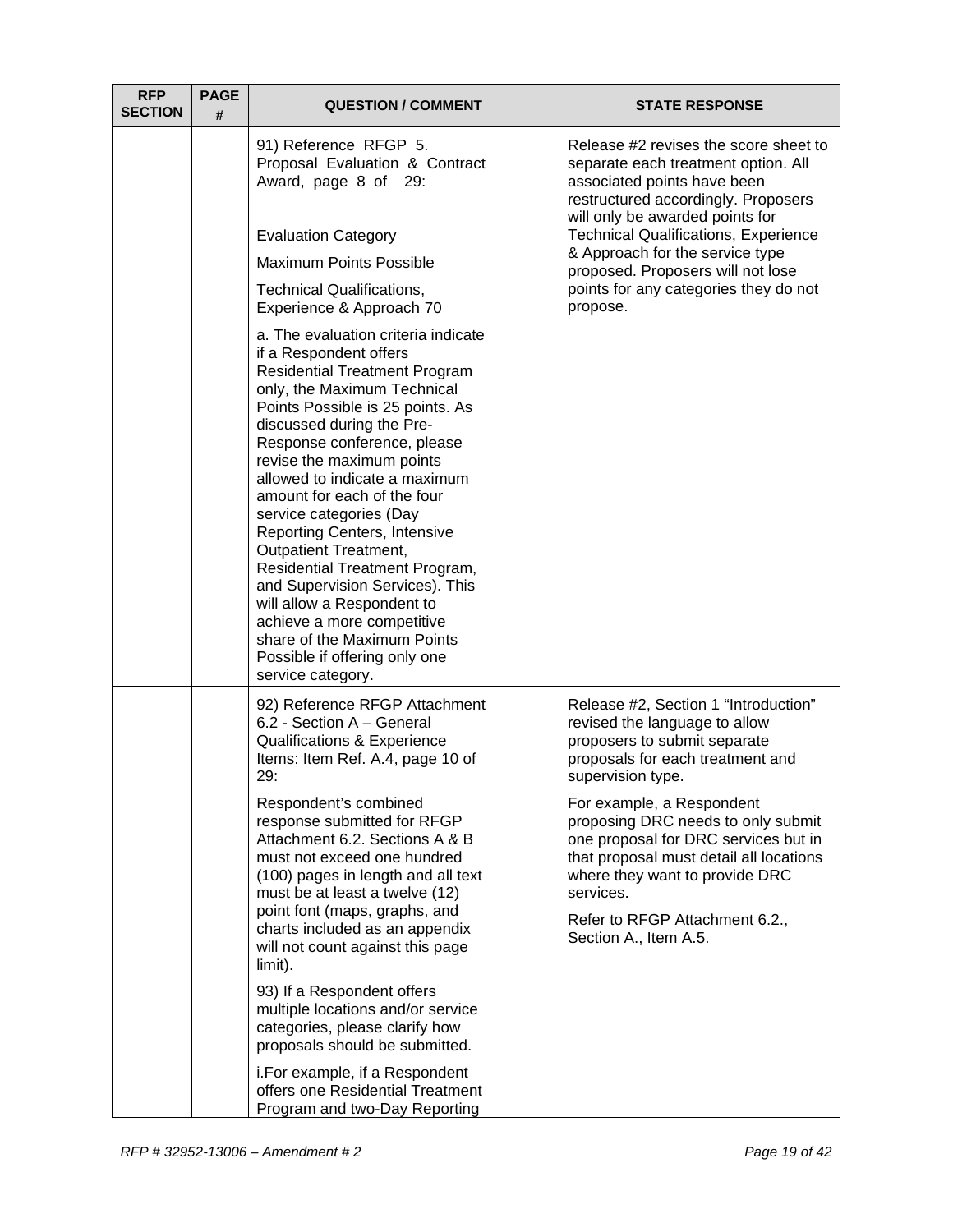| <b>RFP</b><br><b>SECTION</b> | <b>PAGE</b><br># | <b>QUESTION / COMMENT</b>                                                                                                                                                                                                                                                                                                                                                                                                                                                                                                                                                                                                                                    | <b>STATE RESPONSE</b>                                                                              |
|------------------------------|------------------|--------------------------------------------------------------------------------------------------------------------------------------------------------------------------------------------------------------------------------------------------------------------------------------------------------------------------------------------------------------------------------------------------------------------------------------------------------------------------------------------------------------------------------------------------------------------------------------------------------------------------------------------------------------|----------------------------------------------------------------------------------------------------|
|                              |                  | Centers, all in different counties,<br>should the Respondent submit<br>separate RFGP responses for<br>each location or one response<br>that contains information on all<br>service categories and locations?                                                                                                                                                                                                                                                                                                                                                                                                                                                 |                                                                                                    |
|                              |                  | 94) Reference RFGP Attachment<br>6.2 - Section A - General<br>Qualifications & Experience<br>Items: Item Ref. A.5, page 10 of<br>29:                                                                                                                                                                                                                                                                                                                                                                                                                                                                                                                         | The State is providing the requested<br>data as Attachment Seven to Release<br>#2 of this RFGP.    |
|                              |                  | Provide a narrative detailing the<br>provision of treatment services<br>being proposed. The statement<br>must include the proposed<br>location for the provision of<br>treatment service being<br>proposed. If the Respondent<br>proposes to offer Day Reporting<br>Center Services, provide a<br>statement affirming that the<br>Respondent's response to this<br>RFGP does not include service<br>locations in the following cities:<br>Johnson City, Knoxville,<br>Nashville, Murfreesboro,<br>Chattanooga, Columbia,<br>Jackson, and Memphis.<br>a. Can the State please provide<br>the offender referral numbers by<br>county and district for the past |                                                                                                    |
|                              |                  | year?<br>95) Reference RFGP Attachment<br>6.2 - Section A - General<br>Qualifications & Experience<br>Items: Item Ref. A.12, page 11 of<br>29:                                                                                                                                                                                                                                                                                                                                                                                                                                                                                                               | These requirements are set by<br>Tennessee Law and specifically<br>contained in TCA 40-36-301 (b). |
|                              |                  | Provide a letter of support or pre-<br>approval letter from the identified<br>county entity where the<br>Respondent seeks to provide<br>services. If the Respondent<br>seeks to provide services in<br>more than one (1) county, a letter<br>of support or pre-approval letter<br>must be provided from all<br>identified counties.                                                                                                                                                                                                                                                                                                                          |                                                                                                    |
|                              |                  | a. To promote equitable<br>evaluation of proposals and<br>foster competition in counties<br>with existing providers, please<br>consider removing this                                                                                                                                                                                                                                                                                                                                                                                                                                                                                                        |                                                                                                    |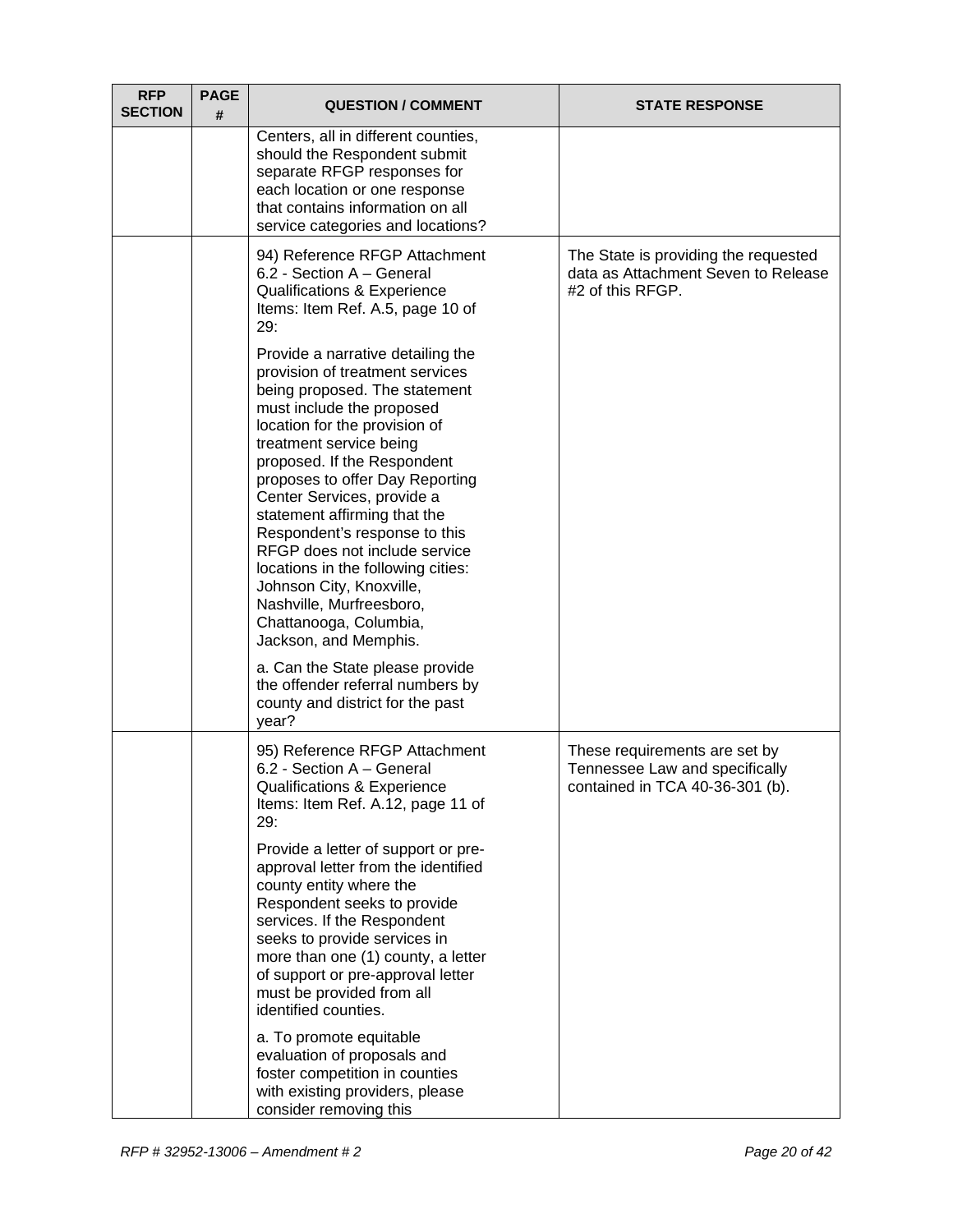| <b>RFP</b><br><b>SECTION</b> | <b>PAGE</b><br># | <b>QUESTION / COMMENT</b>                                                                                                                                                                                                                                                                                                                                                                                                                                                                                                   | <b>STATE RESPONSE</b>                                                                                                                                                                                                                                              |
|------------------------------|------------------|-----------------------------------------------------------------------------------------------------------------------------------------------------------------------------------------------------------------------------------------------------------------------------------------------------------------------------------------------------------------------------------------------------------------------------------------------------------------------------------------------------------------------------|--------------------------------------------------------------------------------------------------------------------------------------------------------------------------------------------------------------------------------------------------------------------|
|                              |                  | requirement, as Respondents<br>offering services in underserved<br>areas will build quality<br>relationships and trust with those<br>respective county entities as<br>services are constructed and<br>rendered. Since any potential<br>new provider in a particular<br>county will initially not have these<br>same relationships, it is likely the<br>identified county entity will not<br>provide the required support<br>letter to the unknown provider(s),<br>especially within the timeframe<br>required by this RFGP. |                                                                                                                                                                                                                                                                    |
|                              |                  | b. Current providers may have<br>existing relationships with<br>various county entities, including<br>those surrounding their current<br>service area, which provides a<br>disadvantage to new<br>Respondents without those<br>established relationships. This<br>could prevent the TDOC from<br>selecting the best provider<br>proposing the best program and<br>value.                                                                                                                                                    |                                                                                                                                                                                                                                                                    |
|                              |                  | 96) Reference RFGP Attachment<br>6.2 - Section A - General<br>Qualifications & Experience<br>Items: Item Ref. A.14, page 11 of<br>29:<br>Describe the Respondent's<br>number of employees, client<br>base, and location of offices.<br>a. Please clarify if TDOC seeks a                                                                                                                                                                                                                                                    | The Respondent shall provide both<br>nationally and within the State of<br>Tennessee.<br>RFGP Attachment 6.2 - Section A -<br><b>General Qualifications &amp; Experience</b><br>Items: Item Ref. A.14 has been<br>revised in Release #2 to reflect this<br>change. |
|                              |                  | Respondent's number of<br>employees, client base, and<br>location(s) of offices within the<br>State of Tennessee or nationally.                                                                                                                                                                                                                                                                                                                                                                                             |                                                                                                                                                                                                                                                                    |
|                              |                  | 97) Reference RFGP Attachment<br>6.2 - Section A - General<br>Qualifications & Experience<br>Items: Item Ref. A.15, page 11 of<br>29:                                                                                                                                                                                                                                                                                                                                                                                       | Yes. As long as the letter of intent<br>details the terms of lease in order to<br>be evaluated by the State for<br>acceptance.                                                                                                                                     |
|                              |                  | Provide a copy of all current and<br>proposed leases that the<br>Respondent intends to enter into<br>for all locations identified to<br>perform services outlined within<br>this RFGP. If the Respondent<br>provides a current, active lease                                                                                                                                                                                                                                                                                |                                                                                                                                                                                                                                                                    |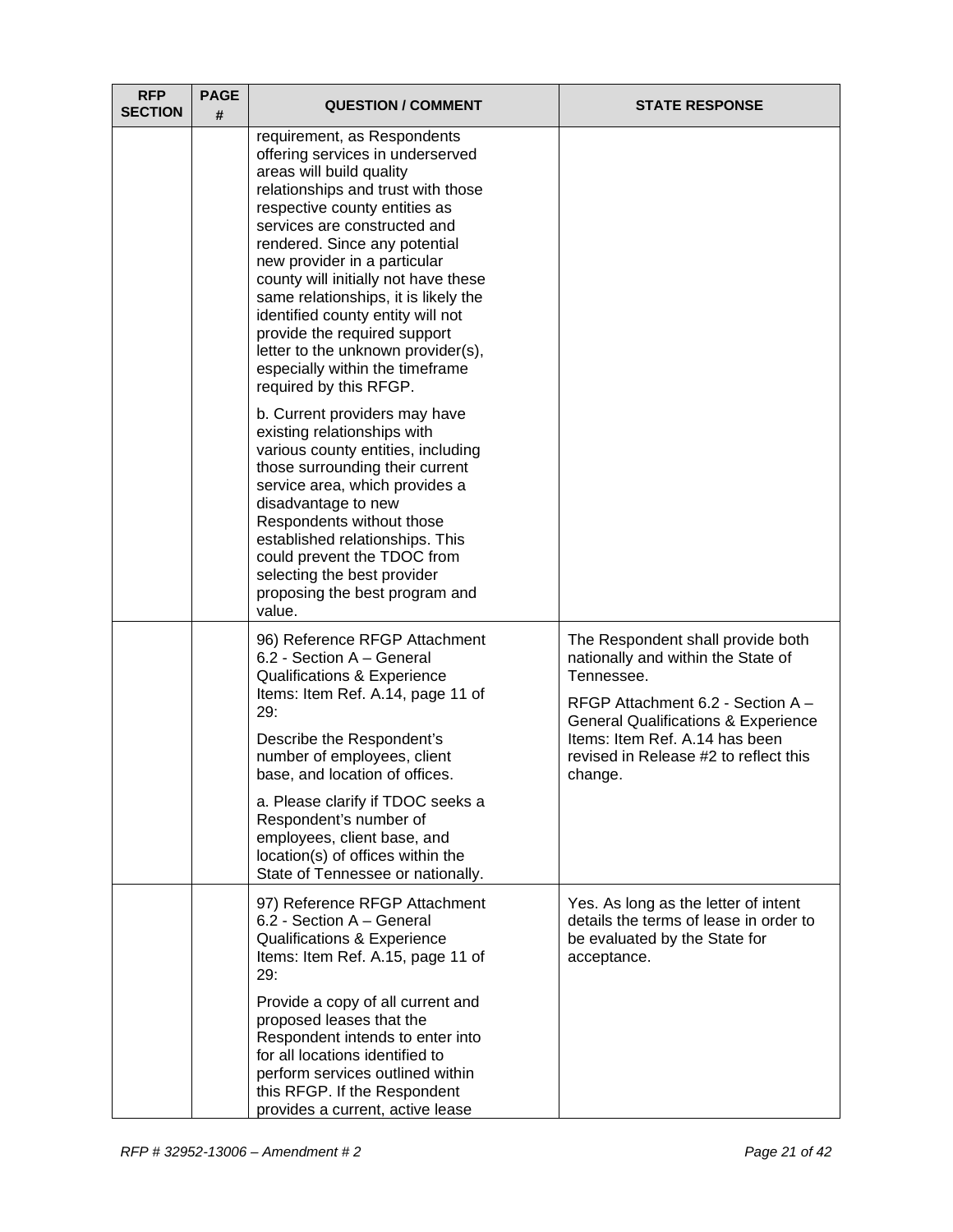| <b>RFP</b><br><b>SECTION</b> | <b>PAGE</b><br># | <b>QUESTION / COMMENT</b>                                                                                                                                                                                                                                                                                                                                                                                                                                                       | <b>STATE RESPONSE</b>                                                                              |
|------------------------------|------------------|---------------------------------------------------------------------------------------------------------------------------------------------------------------------------------------------------------------------------------------------------------------------------------------------------------------------------------------------------------------------------------------------------------------------------------------------------------------------------------|----------------------------------------------------------------------------------------------------|
|                              |                  | the property must be in<br>accordance with the State's Fire<br>Marshal regulations and all<br>applicable local building codes.                                                                                                                                                                                                                                                                                                                                                  |                                                                                                    |
|                              |                  | a. Prior to signing a fully<br>executed lease, it is common to<br>enter into a Letter of Intent.<br>Please confirm that a Letter of<br>Intent for a proposed site meets<br>this requirement.                                                                                                                                                                                                                                                                                    |                                                                                                    |
|                              |                  | 98) Reference RFGP Attachment<br>6.2 - Section A - General<br>Qualifications & Experience<br>Items: Item Ref. A.22, page 12 of<br>29:                                                                                                                                                                                                                                                                                                                                           | Yes. The State will accept Form 10-Q<br>to satisfy requirement A.22.                               |
|                              |                  | Provide documentation<br>disclosing the amount of cash<br>flows from operating activities for<br>the Respondent's most current<br>operating period. Said<br>documentation must indicate<br>whether the cash flows are<br>positive or negative, and, if the<br>cash flows are negative for the<br>most recent operating period, the<br>documentation must include a<br>detailed explanation of the<br>factors contributing to the<br>negative cash flows.<br>a. Please confirm a |                                                                                                    |
|                              |                  | Respondent's Form 10-Q will<br>satisfy the current cash flow<br>requirement.                                                                                                                                                                                                                                                                                                                                                                                                    |                                                                                                    |
|                              |                  | 99) Reference RFGP Attachment<br>6.2 - Section A - General<br>Qualifications & Experience<br>Items: Item Ref. A.22, page 12 of<br>29:                                                                                                                                                                                                                                                                                                                                           | The reference document has been<br>added as Attachment Six and as<br>detailed in Release #2 below. |
|                              |                  | Provide customer references<br>from individuals who are not<br>current or former State<br>employees for projects similar to<br>the good or services sought<br>under this RFP and which<br>represent:                                                                                                                                                                                                                                                                            |                                                                                                    |
|                              |                  | •Two (2) accounts Respondent<br>currently services that are similar<br>in size to the State; and                                                                                                                                                                                                                                                                                                                                                                                |                                                                                                    |
|                              |                  | •Three (3) completed projects                                                                                                                                                                                                                                                                                                                                                                                                                                                   |                                                                                                    |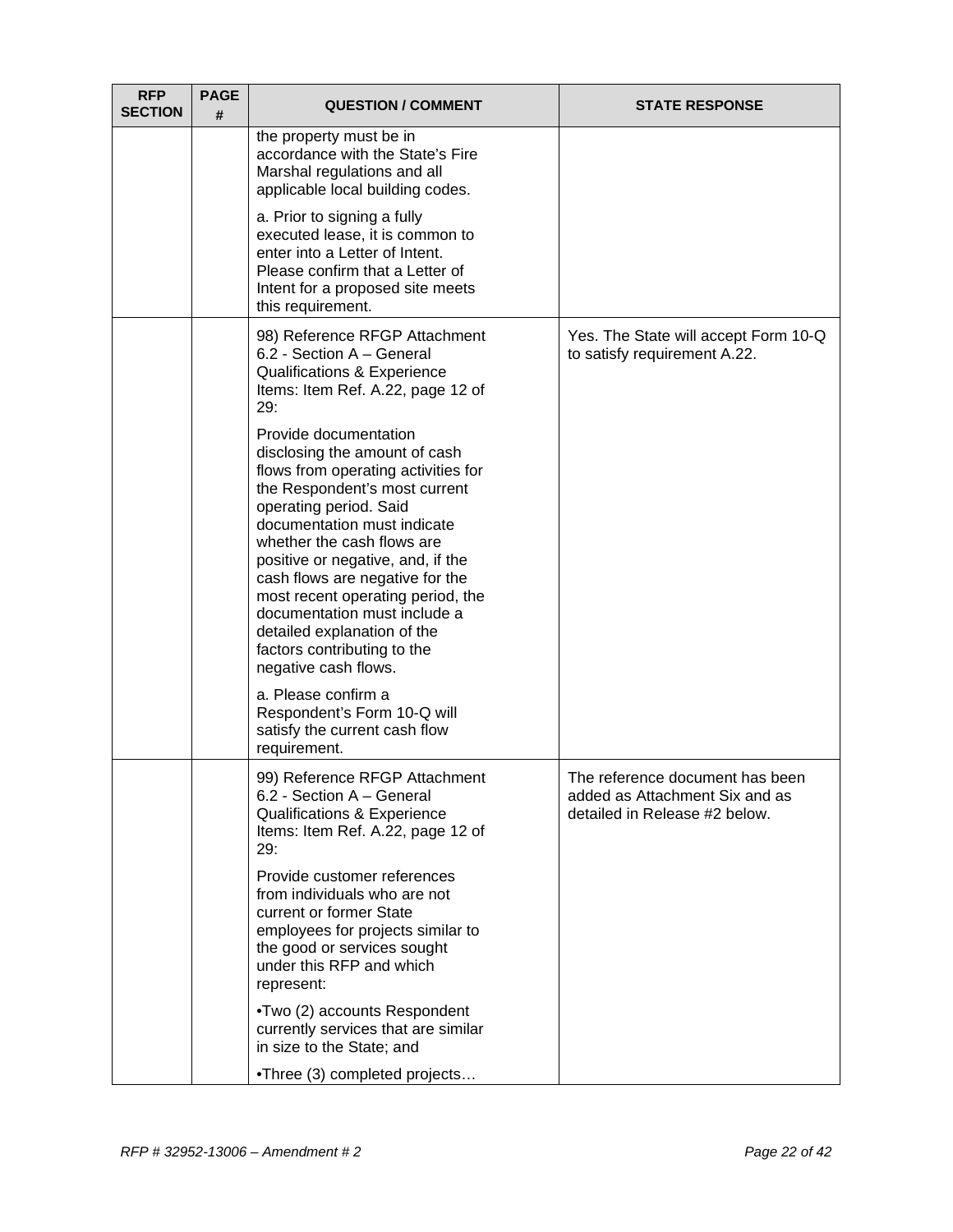| <b>RFP</b><br><b>SECTION</b> | <b>PAGE</b><br># | <b>QUESTION / COMMENT</b>                                                                                                                                                                                                                                                                                       | <b>STATE RESPONSE</b>                                                                                                                                                                                                                                                                                                                                                |
|------------------------------|------------------|-----------------------------------------------------------------------------------------------------------------------------------------------------------------------------------------------------------------------------------------------------------------------------------------------------------------|----------------------------------------------------------------------------------------------------------------------------------------------------------------------------------------------------------------------------------------------------------------------------------------------------------------------------------------------------------------------|
|                              |                  | The standard reference<br>questionnaire, which must be<br>used and completed, is provided<br>at RFP Attachment 6.4.<br>References that are not<br>completed as required may be<br>deemed non-responsive and<br>may not be considered.                                                                           |                                                                                                                                                                                                                                                                                                                                                                      |
|                              |                  | a. Please issue Attachment 6.4<br>to include the standard reference<br>questionnaire, as it does not<br>appear to be included with the<br><b>RFPG</b>                                                                                                                                                           |                                                                                                                                                                                                                                                                                                                                                                      |
|                              |                  | 100) Reference RFGP<br>Attachment 6.2 - Section B -<br>Technical Response &<br>Evaluation Guide: B.2, page 17<br>of $29$ :                                                                                                                                                                                      | Yes, narrative descriptions of<br>proposed assessment instruments<br>are acceptable.                                                                                                                                                                                                                                                                                 |
|                              |                  | Provide a sample of all<br>assessments identified and<br>utilized as screening tools for<br>referrals for treatment services<br>(Substance Use Disorder,<br>Behavioral Health, Co- Occurring<br>Disorder) and include the length<br>of time the Respondent has been<br>utilizing the identified<br>assessments. |                                                                                                                                                                                                                                                                                                                                                                      |
|                              |                  | a. Please confirm narrative<br>descriptions of proposed<br>assessment instruments, rather<br>than samples of the actual<br>assessments, are acceptable.                                                                                                                                                         |                                                                                                                                                                                                                                                                                                                                                                      |
|                              |                  | 101) Reference RFGP<br>Attachment 6.2 - Section B -<br>Technical Response &<br>Evaluation Guide: B.20, page 18<br>of 29:                                                                                                                                                                                        | A. Yes, we will allow job descriptions<br>to be submitted for this RFGP.<br>B. Treatment or clinical services must                                                                                                                                                                                                                                                   |
|                              |                  | Provide a narrative detailing the<br>licensed and credentialed staff<br>identified to provide treatment<br>services and programming.<br>Licensed staff should possess a<br>Master's Level degree and<br>include at a minimum one of the<br>following clinical designations:                                     | be delivered by a licensed clinical<br>professional. Other recovery activities<br>can be provided by unlicensed staff<br>under direct supervision of a licensed<br>clinical provider with a State-approved<br>formal supervision agreement. The<br>formal supervision agreement must<br>be submitted to the State's Director of<br>Behavioral Health or designee for |
|                              |                  | •LPC, MHSP                                                                                                                                                                                                                                                                                                      | review and written approval.                                                                                                                                                                                                                                                                                                                                         |
|                              |                  | •LCSW<br>$-LSPE$                                                                                                                                                                                                                                                                                                |                                                                                                                                                                                                                                                                                                                                                                      |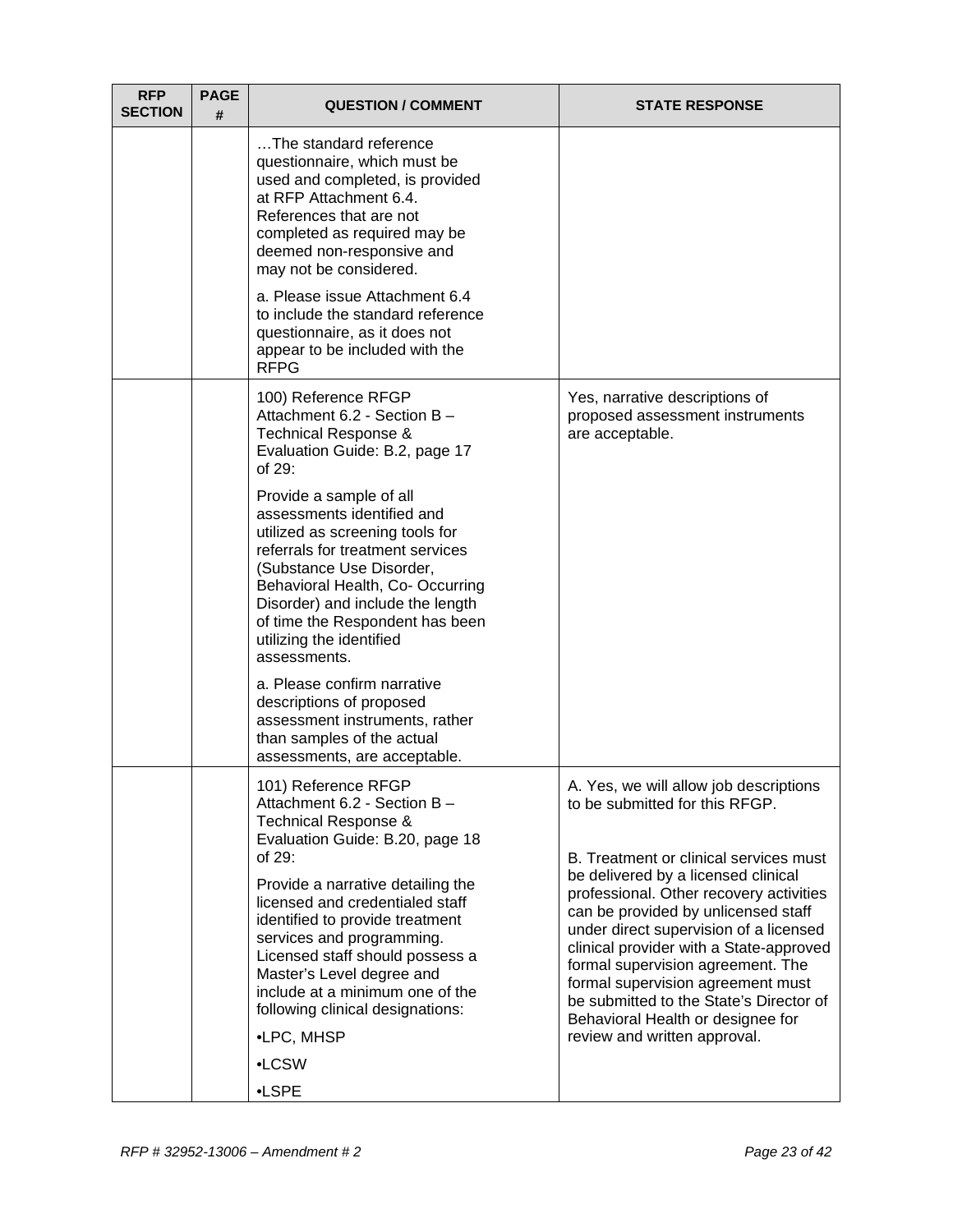| <b>RFP</b><br><b>SECTION</b> | <b>PAGE</b><br># | <b>QUESTION / COMMENT</b>                                                                                                                                                                                                                                                                                                                                                                                                                                                                                                                                                                                                                                                                                                                                                 | <b>STATE RESPONSE</b>                      |
|------------------------------|------------------|---------------------------------------------------------------------------------------------------------------------------------------------------------------------------------------------------------------------------------------------------------------------------------------------------------------------------------------------------------------------------------------------------------------------------------------------------------------------------------------------------------------------------------------------------------------------------------------------------------------------------------------------------------------------------------------------------------------------------------------------------------------------------|--------------------------------------------|
|                              |                  | •Psychologist.                                                                                                                                                                                                                                                                                                                                                                                                                                                                                                                                                                                                                                                                                                                                                            |                                            |
|                              |                  | Respondent shall provide a copy<br>of all licensure as issued by<br>Tennessee Health- Related<br>Boards for all identified treatment<br>staff.                                                                                                                                                                                                                                                                                                                                                                                                                                                                                                                                                                                                                            |                                            |
|                              |                  | a. New Respondents may be<br>building a new staff and<br>personnel roster in areas where<br>there is currently no service to<br>the offender population. In order<br>to ensure that the appropriate<br>personnel are selected for<br>proposed service locations,<br>please confirm the State will<br>accept Job Descriptions at this<br>time, with actual resumes and<br>licensures provided to the State<br>after contract award and hiring of<br>staff.                                                                                                                                                                                                                                                                                                                 |                                            |
|                              |                  | b. Please confirm that not all<br>personnel that deliver treatment<br>services to the offender<br>population require licensure or<br>certifications.                                                                                                                                                                                                                                                                                                                                                                                                                                                                                                                                                                                                                      |                                            |
|                              |                  | 102) Reference RFGP #32952-<br>13006 GG Pro Forma (Non-<br>Government Entity) - D.<br>Standard Terms and Conditions,<br>page 20 of 37:                                                                                                                                                                                                                                                                                                                                                                                                                                                                                                                                                                                                                                    | No. The State will not amend the<br>terms. |
|                              |                  | Termination for Convenience.<br>The State may terminate this<br>Grant Contract without cause for<br>any reason. A termination for<br>convenience shall not be a<br>breach of this Grant Contract by<br>the State. The State shall give<br>the Grantee at least thirty (30)<br>days written notice before the<br>effective termination date. The<br>Grantee shall be entitled to<br>compensation for authorized<br>expenditures and satisfactory<br>services completed as of the<br>termination date, but in no event<br>shall the State be liable to the<br>Grantee for compensation for<br>any service that has not been<br>rendered. The final decision as to<br>the amount for which the State is<br>liable shall be determined by the<br>State. The Grantee shall not |                                            |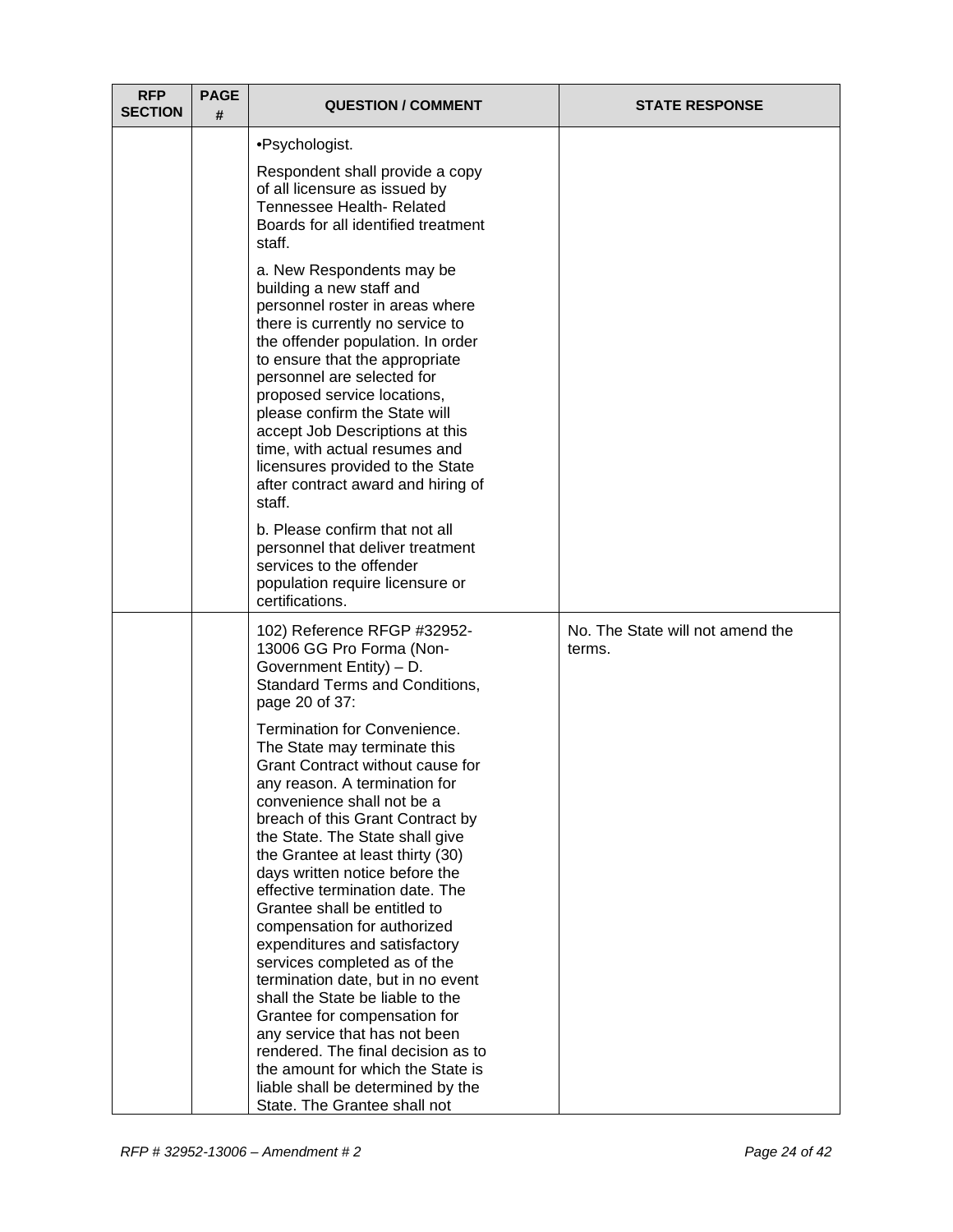| <b>RFP</b><br><b>SECTION</b> | <b>PAGE</b><br># | <b>QUESTION / COMMENT</b>                                                                                                                                                                                                                                                                                                                                                                                                                                                                                                                                                                                                                                                                                        | <b>STATE RESPONSE</b>                                                                                                                                                                                                                                                   |
|------------------------------|------------------|------------------------------------------------------------------------------------------------------------------------------------------------------------------------------------------------------------------------------------------------------------------------------------------------------------------------------------------------------------------------------------------------------------------------------------------------------------------------------------------------------------------------------------------------------------------------------------------------------------------------------------------------------------------------------------------------------------------|-------------------------------------------------------------------------------------------------------------------------------------------------------------------------------------------------------------------------------------------------------------------------|
|                              |                  | have any right to any actual<br>general, special, incidental,<br>consequential, or any other<br>damages whatsoever of any<br>description or amount for the<br>State's exercise of its right to<br>terminate for convenience.                                                                                                                                                                                                                                                                                                                                                                                                                                                                                     |                                                                                                                                                                                                                                                                         |
|                              |                  | a. Please extend the Right to<br>Terminate for Convenience to<br>the Grantee provided that thirty<br>(30) days of written notice is<br>given, and the circumstances of<br>termination are documented.                                                                                                                                                                                                                                                                                                                                                                                                                                                                                                            |                                                                                                                                                                                                                                                                         |
|                              |                  | 103) 12. Reference RFGP<br>Attachment 6.2 - Section B -<br>Technical Response &<br>Evaluation Guide: B.59 - 66,<br>pages 21 - 22 and RFGP<br>Attachment 5: Community<br><b>Corrections Audit Instruments:</b>                                                                                                                                                                                                                                                                                                                                                                                                                                                                                                    | <b>Attachment 5: Community Corrections</b><br>Audit Instruments was provided in a<br>draft format for the purpose of<br>releasing the RFGP. The document<br>will be modified at contract award to<br>reflect the services provided by each<br>specific awarded grantee. |
|                              |                  | a. Please clarify if the<br><b>Community Corrections Audit</b><br>Instrument will be modified after<br>award to reflect only the<br>requirements listed in section A<br>and B of the RFPG and the<br>Respondent's proposal. For<br>example, if a Respondent can<br>comply with all Supervision<br>Services Items B.59 through<br>B.66, but the Community<br><b>Corrections Audit Instrument has</b><br>additional items that a<br>Respondent can't meet, can the<br>Respondent still provide a<br>proposal for these services? The<br>supervision program in section B<br>is substantially different than<br>what is stated in the Community<br><b>Corrections Audit Instrument for</b><br>Supervision Services. |                                                                                                                                                                                                                                                                         |
|                              |                  | 104) In the past, existing<br>agencies have always been told<br>not to even consider additions to<br>budgets. The scope of the<br>RFGP has now significantly<br>changed shifting from a<br>supervision model to a full blown<br>treatment model. This will<br>necessitate budgetary changes<br>and increases in order to hire                                                                                                                                                                                                                                                                                                                                                                                    | Proposers are required to detail their<br>expected costs to provide the<br>services detailed in the RFGP in their<br>grant budget proposals.                                                                                                                            |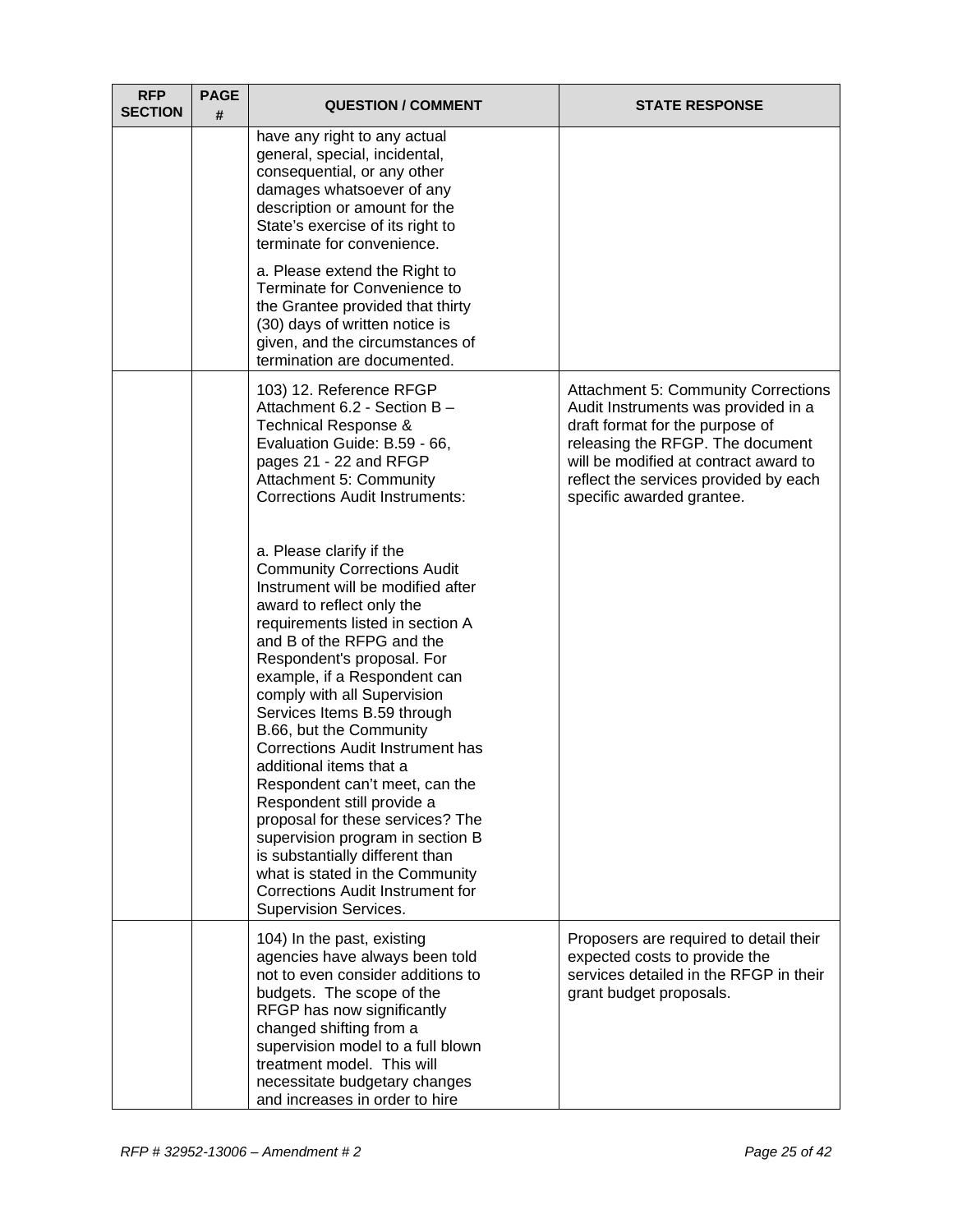| <b>RFP</b><br><b>SECTION</b> | <b>PAGE</b><br># | <b>QUESTION / COMMENT</b>                                                                                                                                                                                                                                                                                                                                                                                                                                                   | <b>STATE RESPONSE</b>                                                                                                                                                    |
|------------------------------|------------------|-----------------------------------------------------------------------------------------------------------------------------------------------------------------------------------------------------------------------------------------------------------------------------------------------------------------------------------------------------------------------------------------------------------------------------------------------------------------------------|--------------------------------------------------------------------------------------------------------------------------------------------------------------------------|
|                              |                  | staff meeting the licensure<br>qualifications. Can we propose<br>the budget necessary to<br>accomplish the requirements of<br>the RFGP without fear of<br>proposal rejection? This budget<br>will look significantly different that<br>previous budgets to conform to<br>the new grant requirements.                                                                                                                                                                        |                                                                                                                                                                          |
|                              |                  | 105) Is it acceptable for a<br>proposer to provide its<br>supervision services while<br>continuing to contract out<br>treatment services through a<br>substance abuse services<br>subcontractor with TNDMHSAS<br>licensure?                                                                                                                                                                                                                                                 | Yes, as long as those services meet<br>the treatment requirements as set<br>forth in the RFGP.                                                                           |
|                              |                  | 106) A.28 states "Provide a<br>personnel roster listing the<br>names and position description<br>of key people who the<br>Respondent will assign to meet<br>the Respondent's requirements<br>under this RFGP along with the<br>estimated number of hours that<br>each individual will devote to that<br>performance." Is this referring<br>only to personnel from our<br>agency or is this referring to<br>personnel from agencies<br>subcontracted to provide<br>services? | To meet the requirement,<br>respondents must include current<br>staff as well as any subcontractors or<br>contract partners who will provide<br>services.                |
|                              |                  | 107) Can IOP services be<br>provided by a non-master's level<br>clinical provider under the<br>Clinical Supervision of an<br>LCSW? Example - Can a<br>bachelor level social worker with<br>years of experience in the field of<br>addiction teach an IOP class<br>under the direct clinical<br>supervision of an LCSW?                                                                                                                                                      | Please see the State's response to<br>question #11.                                                                                                                      |
|                              |                  | 108) Just to clarify, the grant<br>proposal package is to be<br>emailed to ariel.evans@tn.gov<br>for submission with no paper<br>copies being delivered and no<br>electronic copies delivered on<br>USB or CD formats?                                                                                                                                                                                                                                                      | That is correct. Proposals must be<br>transmitted by email to the RFGP<br>coordinator listed in RFGP section<br>3.2.1. No paper copies of proposals<br>will be accepted. |
|                              |                  | 109) Should the grant proposal<br>package be a scanned PDF file<br>attached to the email?                                                                                                                                                                                                                                                                                                                                                                                   | Yes, the grant proposal package shall<br>be a scanned PDF file attached to the<br>email.                                                                                 |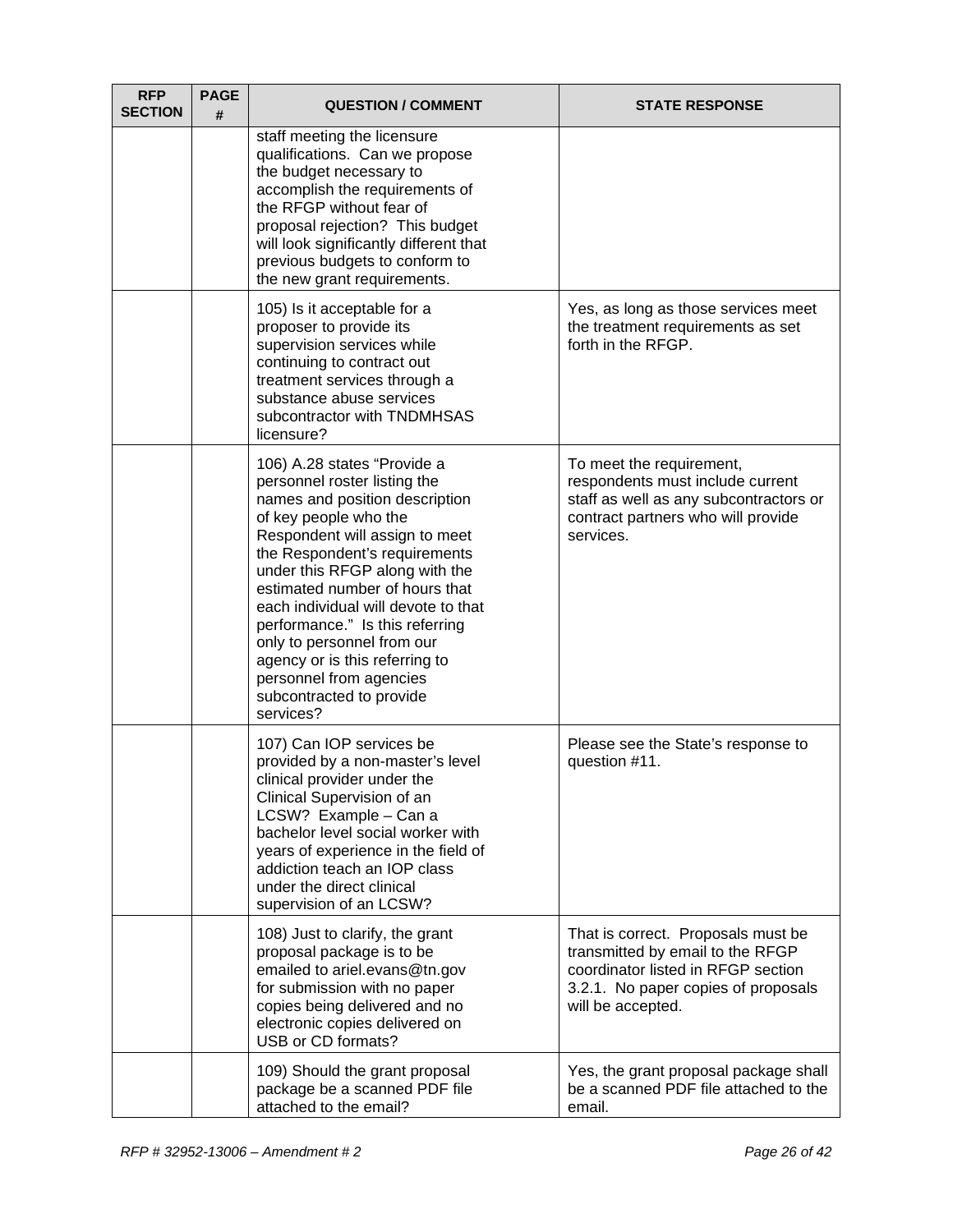| <b>RFP</b><br><b>SECTION</b> | <b>PAGE</b><br># | <b>QUESTION / COMMENT</b>                                                                                                                                                                                                                                                                                                                              | <b>STATE RESPONSE</b>                                                                                                                                                                                                                                                                                                                                             |
|------------------------------|------------------|--------------------------------------------------------------------------------------------------------------------------------------------------------------------------------------------------------------------------------------------------------------------------------------------------------------------------------------------------------|-------------------------------------------------------------------------------------------------------------------------------------------------------------------------------------------------------------------------------------------------------------------------------------------------------------------------------------------------------------------|
|                              |                  | 110) In the event that the grant<br>proposal package is too large for<br>an outgoing or incoming email<br>server (many severely limit<br>attachment sizes) will the State<br>have an FTP upload portal by<br>which to submit the grant<br>package?                                                                                                     | The State will not provide an FTP<br>upload portal. Respondents may send<br>multiple emails with various<br>attachments for the RFGP responses<br>if the files are too large. Respondents<br>must ensure that each attachment is<br>labeled and identified properly.                                                                                              |
|                              |                  | 111) Due to potential email<br>security issues would the State<br>consider changing the<br>submission method to an FTP<br>upload to ensure that the<br>documents are transmitted more<br>securely versus the much more<br>unsecure method of email.                                                                                                    | No. The requirements within this<br>RFGP do not contain information that<br>would be deemed secure to require<br>an FTP upload portal.                                                                                                                                                                                                                            |
|                              |                  | 112) A.31 refers to a standard<br>reference questionnaire that is<br>part of RFGP attachment 6.4,<br>however this attachment is a<br>Score Summary Matrix for<br>scoring the grant proposal. Is<br>this an error?                                                                                                                                      | The reference questionnaire was not<br>originally included in the release of<br>the RFGP. The State is including the<br>reference questionnaire in Release #2<br>as RFGP Attachment Six.                                                                                                                                                                          |
|                              |                  | 113) A.31 requires obtaining<br>sealed references that are to be<br>placed in an envelope to be<br>submitted with the technical<br>proposal, however, the technical<br>proposal is to be submitted by<br>email with no hard copies to be<br>sent. Can someone clarify how<br>the requirements for A.31 are to<br>be met?                               | Respondents who complete the<br>questionnaire on behalf of a proposer<br>can email the completed<br>questionnaire to the Solicitation<br>Coordinator. A sealed envelope is not<br>necessary or mandatory.                                                                                                                                                         |
|                              |                  | 114) What is the appropriate<br>response to section B items<br>regarding for program types the<br>grant proposer is not proposing,<br>for example a program that does<br>not intend to propose Day<br>Reporting or Residential<br>Treatment? How will this affect<br>scoring if a proposer only intends<br>to propose IOP and supervision<br>services? | Release #2 revises the score sheet to<br>separate each treatment option. All<br>associated points have been<br>restructured accordingly. Proposers<br>will only be awarded points for<br><b>Technical Qualifications, Experience</b><br>& Approach for the service type<br>proposed. Proposers will not lose<br>points for any categories they do not<br>propose. |
|                              |                  | 115) What if a referral scores low<br>and does not need treatment, is<br>that offender TDOC to serve their<br>sentence?                                                                                                                                                                                                                                | If an Offender's RNA score is<br>assessed as low and they do not<br>have an assessed need for treatment,<br>then the process will be initiated for<br>the Offender to be transferred to<br>TDOC for supervision of their                                                                                                                                          |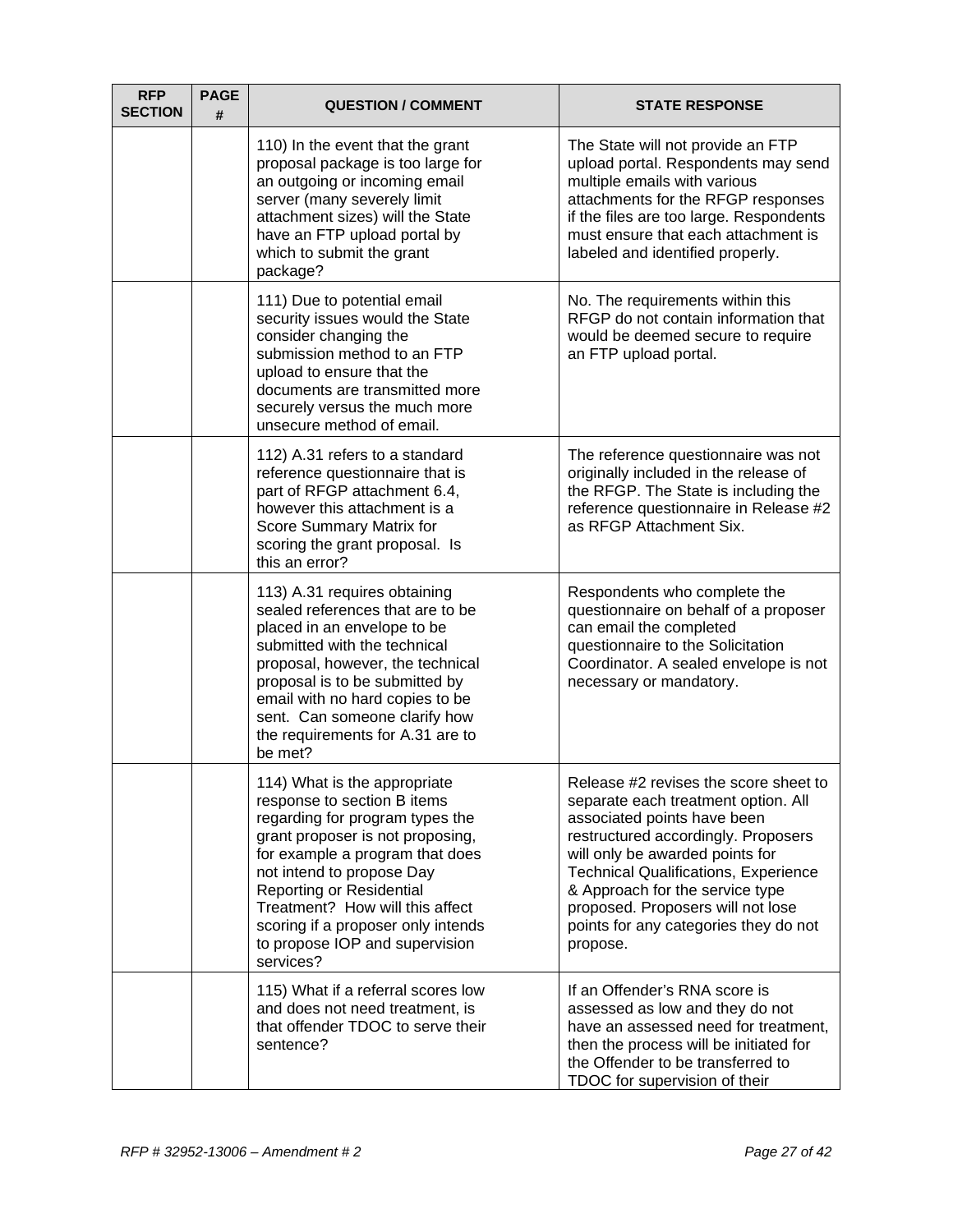| <b>RFP</b><br><b>SECTION</b> | <b>PAGE</b><br># | <b>QUESTION / COMMENT</b>                                                                                                                                                                                                                                                                                            | <b>STATE RESPONSE</b>                                                                                                                                                                                                                                                                                                                                                                                                                                                                                                                                                      |
|------------------------------|------------------|----------------------------------------------------------------------------------------------------------------------------------------------------------------------------------------------------------------------------------------------------------------------------------------------------------------------|----------------------------------------------------------------------------------------------------------------------------------------------------------------------------------------------------------------------------------------------------------------------------------------------------------------------------------------------------------------------------------------------------------------------------------------------------------------------------------------------------------------------------------------------------------------------------|
|                              |                  |                                                                                                                                                                                                                                                                                                                      | sentence or sentenced to serve their<br>sentence at a TDOC institution.                                                                                                                                                                                                                                                                                                                                                                                                                                                                                                    |
|                              |                  | 116) Are DRC intakes required to<br>complete all phases and work<br>around the class times?                                                                                                                                                                                                                          | Yes, DRC intakes are required to<br>complete all phases and work around<br>the class times.                                                                                                                                                                                                                                                                                                                                                                                                                                                                                |
|                              |                  | 117) S 4.05.1 Intakes<br>8. Risk Assessment/one per<br>month. Is that right? One<br>assessment a month?                                                                                                                                                                                                              | An offender is not assessed on a<br>monthly basis. Once the intake is<br>completed and an assessed risk level<br>is determined, the offender is moved<br>into the assessed supervision level<br>based on the risk assessment score.<br>The offender is then reassessed<br>annually or when a significant event<br>occurs in the offender's life."                                                                                                                                                                                                                          |
|                              |                  | 118) S 4.05.5<br>10. Progress Reports (ICOTS)<br>what is this?                                                                                                                                                                                                                                                       | The State is removing this<br>requirement from the Standards.                                                                                                                                                                                                                                                                                                                                                                                                                                                                                                              |
|                              |                  | 119) S1.05 What is a<br>classification report?                                                                                                                                                                                                                                                                       | The State is removing this<br>requirement from the Standards.                                                                                                                                                                                                                                                                                                                                                                                                                                                                                                              |
|                              |                  | 120) S1.06 Says supervision with<br>one or more of the components<br>listed in 2 through 5. #2 is Co-<br><b>Occurring Disorder Treatment</b><br>services. It also states that in 1.<br>introduction of the Proposal, but<br>is not included in the last<br>paragraph of the introduction.<br>Can you please clarify? | The state will allow for acceptance of<br>individuals with co-occurring<br>disorders; However, the primary<br>purpose of this contract is for<br>substance use treatment and<br>supervision. The individual will need<br>to be assessed by the admitting<br>facility in order to determine if he/she<br>is appropriate for the program, will not<br>be disruptive, and they can<br>meaningfully participate. Then this<br>assessment will be reviewed by the<br>State's Director of Behavioral Health<br>Services or designee to determine<br>acceptance into the program. |
|                              |                  | 121) AP2.03 is different from<br>contract A9 C (1). Is a license<br>from THRB required or what is<br>the qualifications of a Program<br>Manger?                                                                                                                                                                      | The Intensive Outpatient Program<br>(IOP) or facility must be at minimum<br>accredited with the State.<br>The program manager does not have<br>to be licensed if this is an<br>administrative role. The Program<br>manager will need to be licensed if<br>they are engaged in providing clinical<br>services. The standard AP2.03 has<br>been revised to reflect the amended<br>language for qualifications of a<br>Program Manager.                                                                                                                                       |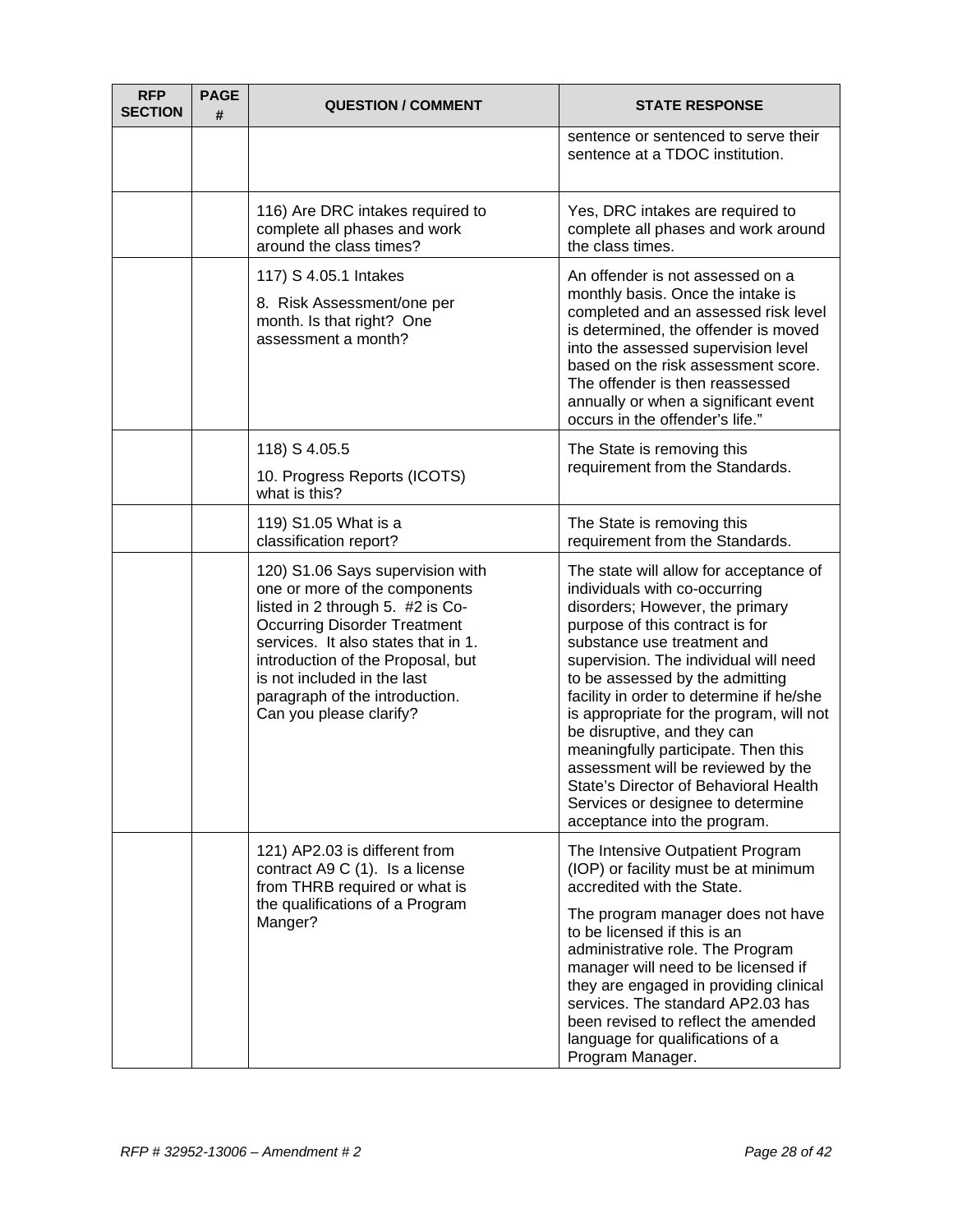| <b>RFP</b><br><b>SECTION</b> | <b>PAGE</b><br># | <b>QUESTION / COMMENT</b>                                                                                                                                                                                                                                                                                                                                                                                                | <b>STATE RESPONSE</b>                                                                                                                                                                                                                                                                                                                                                                                                                                                                                                                                                        |
|------------------------------|------------------|--------------------------------------------------------------------------------------------------------------------------------------------------------------------------------------------------------------------------------------------------------------------------------------------------------------------------------------------------------------------------------------------------------------------------|------------------------------------------------------------------------------------------------------------------------------------------------------------------------------------------------------------------------------------------------------------------------------------------------------------------------------------------------------------------------------------------------------------------------------------------------------------------------------------------------------------------------------------------------------------------------------|
|                              |                  | 122) Are DRC offenders required<br>to have, show proof of license<br>and insurance? And if so, what<br>happens if they don't provide<br>proof of either?                                                                                                                                                                                                                                                                 | The State is unable to answer this<br>question as the question raised by the<br>Respondent is unclear.                                                                                                                                                                                                                                                                                                                                                                                                                                                                       |
|                              |                  | 123) A9 2. Case officer Per<br>Contract<br>d. All hiring and staffing<br>decisions shall be made at the<br>discretion of the State.<br>Do current employees need to<br>reapply and be approved by the<br>state for employment as of July<br>2022? If so, how do we provide<br>personnel roster/resumes as<br>requested in A.28. Upon<br>proposing a DRC, do we list the<br>job and provide resumes after<br>job posting? | All current staff do not have to reapply<br>but must be approved in writing by the<br>State.                                                                                                                                                                                                                                                                                                                                                                                                                                                                                 |
|                              |                  | 124) S5.02 Evidence Based<br>TDOC approved sanction<br>process. Is this the policy<br>currently being used by<br>Probation? Or what will the<br>sanctions be for Community<br>Corrections July 2022?                                                                                                                                                                                                                     | The awarded Grantee shall utilize<br>TDOC's Sanction Policy #704.10,<br>unless the treatment services being<br>provided require additional or different<br>sanctions that must be submitted in<br>writing to be approved by the State.                                                                                                                                                                                                                                                                                                                                       |
|                              |                  | 125) Can the Master's Degree in<br>social work person be working on<br>one of the licenses listed that's<br>needed to provide treatment in<br>the DRC?                                                                                                                                                                                                                                                                   | Yes, as long as they are under formal<br>supervision of a clinically licensed<br>individual as outlined by the TN<br>health-related boards. The person will<br>be effectively working under the<br>licensed supervisor. The person must<br>have a confirmed degree from an<br>accredited college or university and<br>currently working towards licensure.<br>The State would require a formal<br>written agreement between the<br>supervisor and trainee to be<br>submitted to the State's Director of<br>Behavioral Health or designee for<br>review and written approval. |
|                              |                  | 126) S4.11 Are the offenders<br>under supervision while in<br>treatment? This says upon<br>successful completion of the<br>treatment component any<br>offender court-ordered to be<br>supervised by the Grantee, shall<br>be supervised in accordance with<br>the supervision standards                                                                                                                                  | Yes. Offenders under supervision in<br>accordance with the proposed<br>supervision standards. Supervision<br>will be administered by the Grantee if<br>a supervision proposal was submitted<br>in response to this RFGP. If<br>supervision was not proposed by the<br>Respondent within this RFGP, then                                                                                                                                                                                                                                                                      |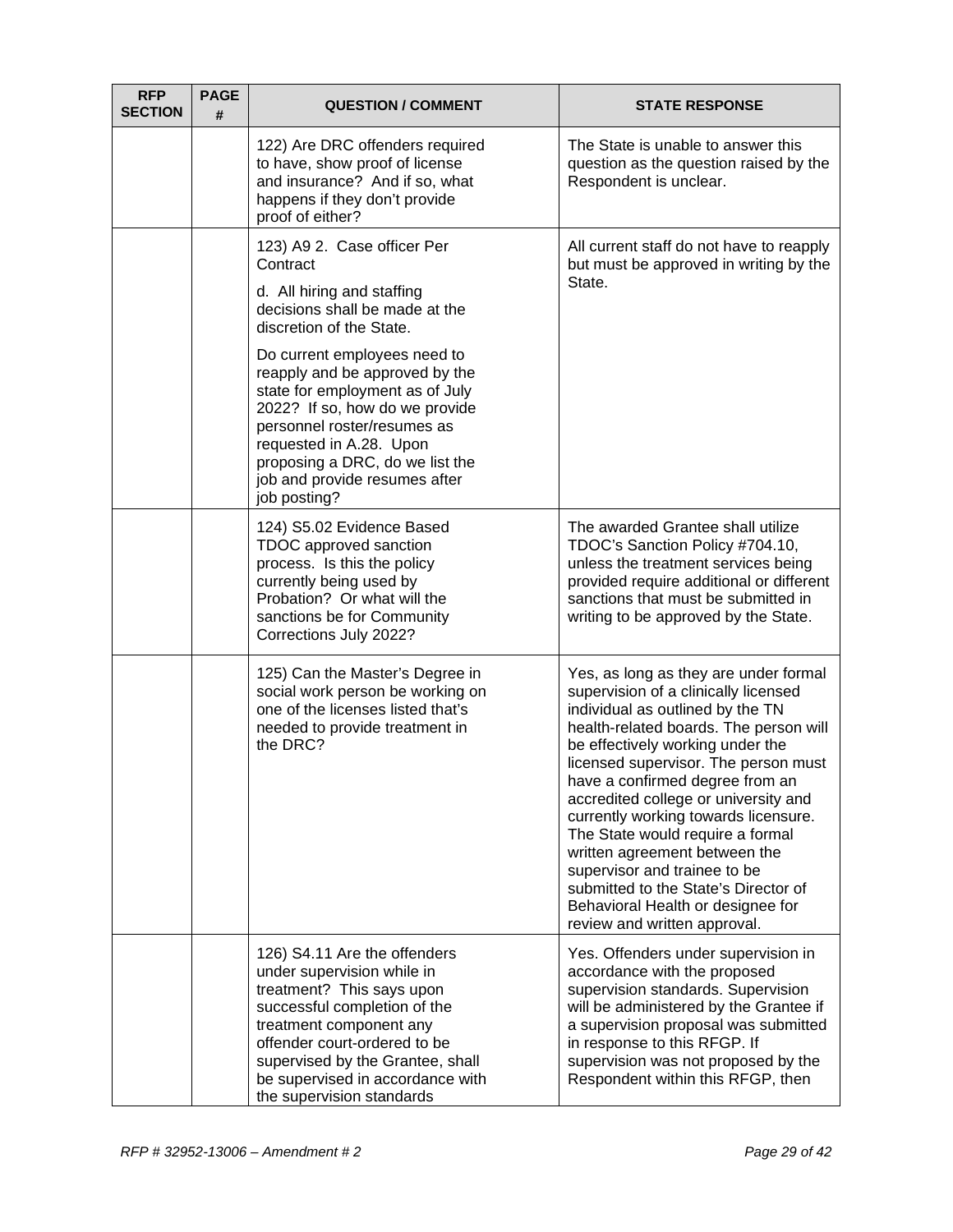| <b>RFP</b><br><b>SECTION</b> | <b>PAGE</b><br># | <b>QUESTION / COMMENT</b>                                                                                                                                                                                                                                                                                                                                                                                                                                                                                                                                                                                                                                            | <b>STATE RESPONSE</b>                                                                                                                                                                                                                                                                                                                                                                                                                                                                                                                                                                                      |
|------------------------------|------------------|----------------------------------------------------------------------------------------------------------------------------------------------------------------------------------------------------------------------------------------------------------------------------------------------------------------------------------------------------------------------------------------------------------------------------------------------------------------------------------------------------------------------------------------------------------------------------------------------------------------------------------------------------------------------|------------------------------------------------------------------------------------------------------------------------------------------------------------------------------------------------------------------------------------------------------------------------------------------------------------------------------------------------------------------------------------------------------------------------------------------------------------------------------------------------------------------------------------------------------------------------------------------------------------|
|                              |                  | outlined in sections S4.05 and<br>S4.06.                                                                                                                                                                                                                                                                                                                                                                                                                                                                                                                                                                                                                             | supervision responsibility falls with<br>TDOC.                                                                                                                                                                                                                                                                                                                                                                                                                                                                                                                                                             |
|                              |                  | 127) Upon receiving an award<br>notice, what will the current case<br>load requirements be?                                                                                                                                                                                                                                                                                                                                                                                                                                                                                                                                                                          | If a Respondent proposes a<br>supervision component in conjunction<br>with a treatment service, the current<br>caseload requirement shall be 50<br>offenders to one supervising officer as<br>referenced in Section A.14.b. of both<br>the GR & GG contracts.                                                                                                                                                                                                                                                                                                                                              |
|                              |                  | 128) If current Grantee does not<br>get an award notice, what<br>happens? And what would<br>happen to referrals set after June<br>2022?                                                                                                                                                                                                                                                                                                                                                                                                                                                                                                                              | The State will work with any current<br>Grantee not awarded a contract as a<br>result of this RFGP to close out<br>operations and transfer all assigned<br>Offenders.                                                                                                                                                                                                                                                                                                                                                                                                                                      |
|                              |                  | 129) If we partner with or<br>outsource, what are the<br>requirements?                                                                                                                                                                                                                                                                                                                                                                                                                                                                                                                                                                                               | All subcontractor or partner(s) must<br>meet certification, credential and<br>licensure requirements detailed in the<br>RFGP.                                                                                                                                                                                                                                                                                                                                                                                                                                                                              |
|                              |                  | 130) Treatment based services<br>and Supervisions proposed/are<br>offenders under a curfew?                                                                                                                                                                                                                                                                                                                                                                                                                                                                                                                                                                          | The proposer must submit their<br>conditions for treatment with the<br>RFGP response. If a response is only<br>to provide treatment, the offender will<br>be under the supervision<br>requirements of their supervising<br>agency-TDOC State Probation. There<br>is no across-the-board curfew-please<br>refer to the Standards, S4.05 pages<br>$13 - 15.$                                                                                                                                                                                                                                                 |
|                              |                  | 131) This is specific to our<br>Program (SECC):<br>We do DC4 only referrals, will we<br>still be able to do these? If they<br>do not get accepted to DC4<br>(Davidson County Drug Court<br>Program) they serve their TDOC<br>sentence. Sometimes we also<br>do treatment referrals, they go<br>straight from jail to a treatment<br>facility and we are sent progress<br>reports each month, meet with<br>them each month, or they may<br>be placed on the program and<br>court ordered to attend the<br>ROCS docket, Veterans Court,<br>Our Recovery Court, or Mental<br>Health court to meet in court as<br>directed by each separate court<br>while in treatment. | Respondents that propose a recovery<br>court, drug court or the like as a<br>treatment component in their<br>submission would need to submit<br>documentation showing an<br>agreement with that court to<br>supervise those offenders in the<br>Court's program. Additionally,<br>documentation would need to be<br>submitted detailing certification by the<br>TNDMHSAS and/or the specific<br>treatment services offered by that<br>court. TDOC will then evaluate on a<br>case-by-case basis as to whether<br>those proposed services offered<br>through the Court qualify as IOP or<br>IRD equivalent. |
|                              |                  | 132) We at ETHRA currently<br>have 19 counties with<br><b>Community Corrections</b>                                                                                                                                                                                                                                                                                                                                                                                                                                                                                                                                                                                  | Upon completion of the evaluation<br>process for the technical proposals<br>submitted, if the agency scores the                                                                                                                                                                                                                                                                                                                                                                                                                                                                                            |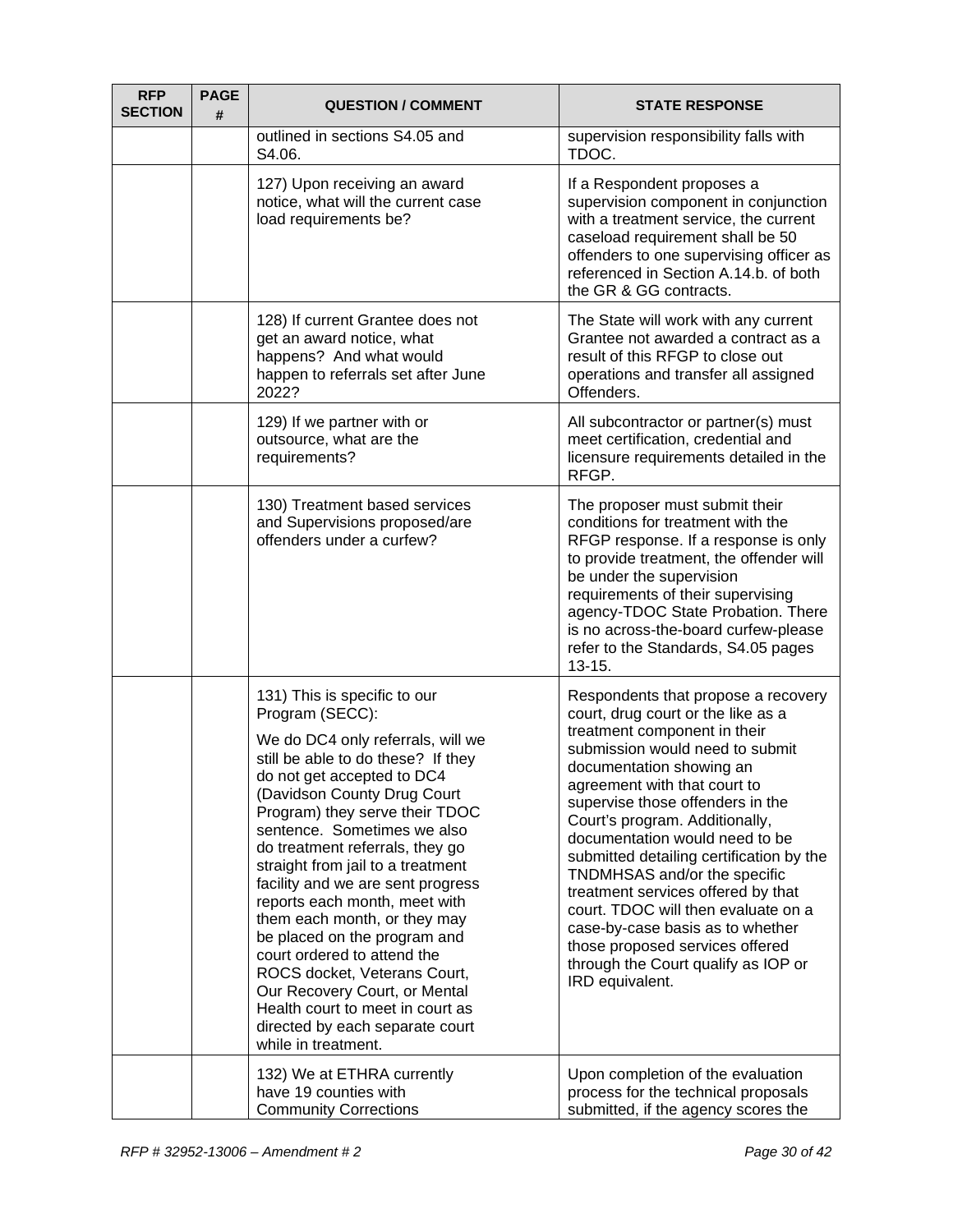| <b>RFP</b><br><b>SECTION</b> | <b>PAGE</b><br># | <b>QUESTION / COMMENT</b>                                                                                                                                                                                                                                                                                                                                                                                                                                                        | <b>STATE RESPONSE</b>                                                                                                                                                                                                                                                                                                                                                                                                                                                                                                                                                                                      |
|------------------------------|------------------|----------------------------------------------------------------------------------------------------------------------------------------------------------------------------------------------------------------------------------------------------------------------------------------------------------------------------------------------------------------------------------------------------------------------------------------------------------------------------------|------------------------------------------------------------------------------------------------------------------------------------------------------------------------------------------------------------------------------------------------------------------------------------------------------------------------------------------------------------------------------------------------------------------------------------------------------------------------------------------------------------------------------------------------------------------------------------------------------------|
|                              |                  | presence. If we propose a DRC<br>in each county, so 19 DRCs, and<br>there's only enough state funds<br>for a smaller number of counties,<br>would we be denied for<br>proposing too many counties for<br>DRCs? If we would be denied<br>based on having too many<br>counties, could there be an<br>adjustment or negotiation period<br>allowing us to propose DRCs in a<br>few less counties so as to align<br>with the state's budget that we<br>would receive for our program? | minimum score of Eighty (80) as<br>required within the RFGP, then the<br>Respondent's cost proposal shall be<br>reviewed and evaluated. Upon cost<br>proposal evaluation, if the costs<br>associated for all proposed treatment<br>options and locations exceed the<br>State's maximum liability, the State<br>may enter into negotiations with the<br>Respondent. If negotiations occur and<br>the Respondent and the State reach<br>an agreement, the Respondent's<br>awarded contract will be amended to<br>reflect the locations serviced based<br>upon successful negotiations.                       |
|                              |                  | 133) Does an MOU or written<br>agreement constitute a<br>subcontract?                                                                                                                                                                                                                                                                                                                                                                                                            | It will depend on the terms and scope<br>of those agreements to be approved<br>in writing by the State.                                                                                                                                                                                                                                                                                                                                                                                                                                                                                                    |
|                              |                  | 134) Does a Recovery Court<br>program constitute an Intensive<br><b>Outpatient Treatment Program?</b><br>If so, does participation with a<br>Recovery meet the requirements<br>of the grant?                                                                                                                                                                                                                                                                                     | Respondents that propose a recovery<br>court, drug court or the like as a<br>treatment component in their<br>submission would need to submit<br>documentation showing an<br>agreement with that court to<br>supervise those offenders in the<br>Court's program. Additionally,<br>documentation would need to be<br>submitted detailing certification by the<br>TNDMHSAS and/or the specific<br>treatment services offered by that<br>court. TDOC will then evaluate on a<br>case-by-case basis as to whether<br>those proposed services offered<br>through the Court qualify as IOP or<br>IRD equivalent. |
|                              |                  | 135) The contract lists Day<br>Reporting Center, Intensive<br>Outpatient Program and<br><b>Residential Treatment Center as</b><br>the services a grantee must<br>provide, but standard S1.07 also<br>includes Co-Occurring Disorder<br>Treatment Services. If a grantee<br>provides Co-Occurring<br>Treatment Services does that<br>meet the eligibility requirement of<br>grant?                                                                                                | The state will allow for acceptance of<br>individuals with cooccurring disorders;<br>However, the primary purpose of this<br>contract is for substance use and<br>supervision. The individual will need<br>to be assessed by the admitting<br>facility to determine if he/she is<br>appropriate for the program, will not<br>be disruptive, and they can<br>meaningfully participate. Then this<br>assessment will be reviewed by the<br>State's Director of Behavioral Health<br>Services or designee to determine<br>acceptance into the program.                                                        |
|                              |                  | 136) Is this grant a proposal for<br>services to be developed during<br>fiscal year 2022-2023?                                                                                                                                                                                                                                                                                                                                                                                   | No. This grant proposal is for services<br>to be offered during fiscal year 2022-<br>2023.                                                                                                                                                                                                                                                                                                                                                                                                                                                                                                                 |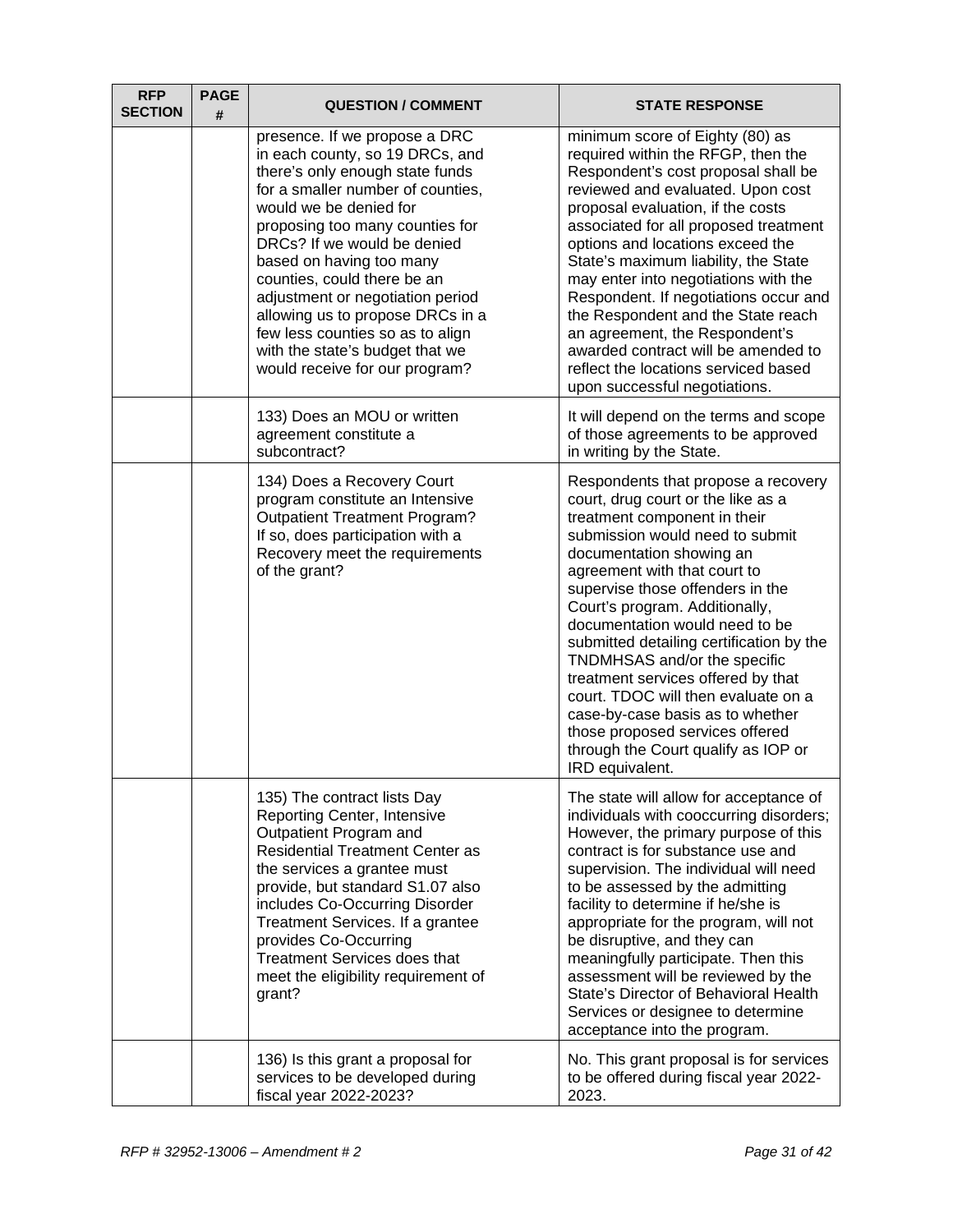| <b>RFP</b><br><b>SECTION</b> | <b>PAGE</b><br># | <b>QUESTION / COMMENT</b>                                                                                                                                                                                                                                                                                                                                                 | <b>STATE RESPONSE</b>                                                                                                                                                                                                                                                                                                                                                                                                                                                                                                                                                                                                                                                                                                                                                                                                                                                                                                                                                                                                                                                                                                                                                                                                                                                                                                                                                                                                                                                     |
|------------------------------|------------------|---------------------------------------------------------------------------------------------------------------------------------------------------------------------------------------------------------------------------------------------------------------------------------------------------------------------------------------------------------------------------|---------------------------------------------------------------------------------------------------------------------------------------------------------------------------------------------------------------------------------------------------------------------------------------------------------------------------------------------------------------------------------------------------------------------------------------------------------------------------------------------------------------------------------------------------------------------------------------------------------------------------------------------------------------------------------------------------------------------------------------------------------------------------------------------------------------------------------------------------------------------------------------------------------------------------------------------------------------------------------------------------------------------------------------------------------------------------------------------------------------------------------------------------------------------------------------------------------------------------------------------------------------------------------------------------------------------------------------------------------------------------------------------------------------------------------------------------------------------------|
|                              |                  | a. Is a Provisional License for<br><b>IOP</b> for Residential Treatment<br>Services by the TDMHSAS<br>under Chapter 0940-05-02-<br>$.02(3)(a)$ sufficient for the<br>grantee to qualify for the grant?<br>b. When does licensure for IOP<br>or Residential Treatment<br>Services need to be provided in<br>order to qualify for the grant in<br>accordance with the grant | a. Facilities will be allowed to submit a<br>provisional license under this RFGP<br>for evaluation.<br>The provisional license is subject to<br>approval by the state. If the state<br>rejects the provisional license, then<br>the facility will not operate on behalf<br>of the state of TN. Please refer to the<br>Rule 0940-05-02.02(3) of the<br>TNDMHSAS as listed below:                                                                                                                                                                                                                                                                                                                                                                                                                                                                                                                                                                                                                                                                                                                                                                                                                                                                                                                                                                                                                                                                                           |
|                              |                  | schedule of events?<br>c. Must the DRC, IOP or<br><b>Residential Treatment Center be</b><br>licensed and operational on July<br>1, 2022 or will there be a<br>transition period between current<br>standards and those for FY<br>2022-2023? If so, what is the<br>proposed transition period?                                                                             | 0940-05-02-.02(3) Provisional<br>License. A provisional license may be<br>issued to a facility or service when it<br>does not meet all of the requirements<br>for a full license. The Department may<br>grant a provisional license if all of the<br>conditions below are satisfied: (a) The<br>facility or service is making a diligent<br>effort to comply with all licensure<br>laws, ordinances, rules, and<br>regulations. A "diligent effort to<br>comply" is determined by past<br>performances of the facility or service<br>in meeting licensure laws, ordinances,<br>rules and regulations and correcting<br>deficiencies and by the facility's or<br>service's commitments to correct<br>existing deficiencies within time<br>frames agreed to by the Department;<br>(b) The continued operation of the<br>facility or service will not endanger the<br>health or safety of individuals being<br>served; (c) The facility or service has<br>submitted an acceptable compliance<br>plan specifying how and when<br>deficiencies will be corrected. The<br>Department will consider the<br>seriousness of the deficiencies and<br>the past performances of the facility<br>or service in determining whether the<br>compliance plan is acceptable; and<br>(d) The facility or service has<br>substantially met the commitments<br>made in the preceding year's<br>compliance plan, if any.<br>b. The Respondent must provide<br>copies all licensure for IOP and |
|                              |                  |                                                                                                                                                                                                                                                                                                                                                                           | <b>Residential Treatment Services within</b><br>the technical responses to this RFGP.                                                                                                                                                                                                                                                                                                                                                                                                                                                                                                                                                                                                                                                                                                                                                                                                                                                                                                                                                                                                                                                                                                                                                                                                                                                                                                                                                                                     |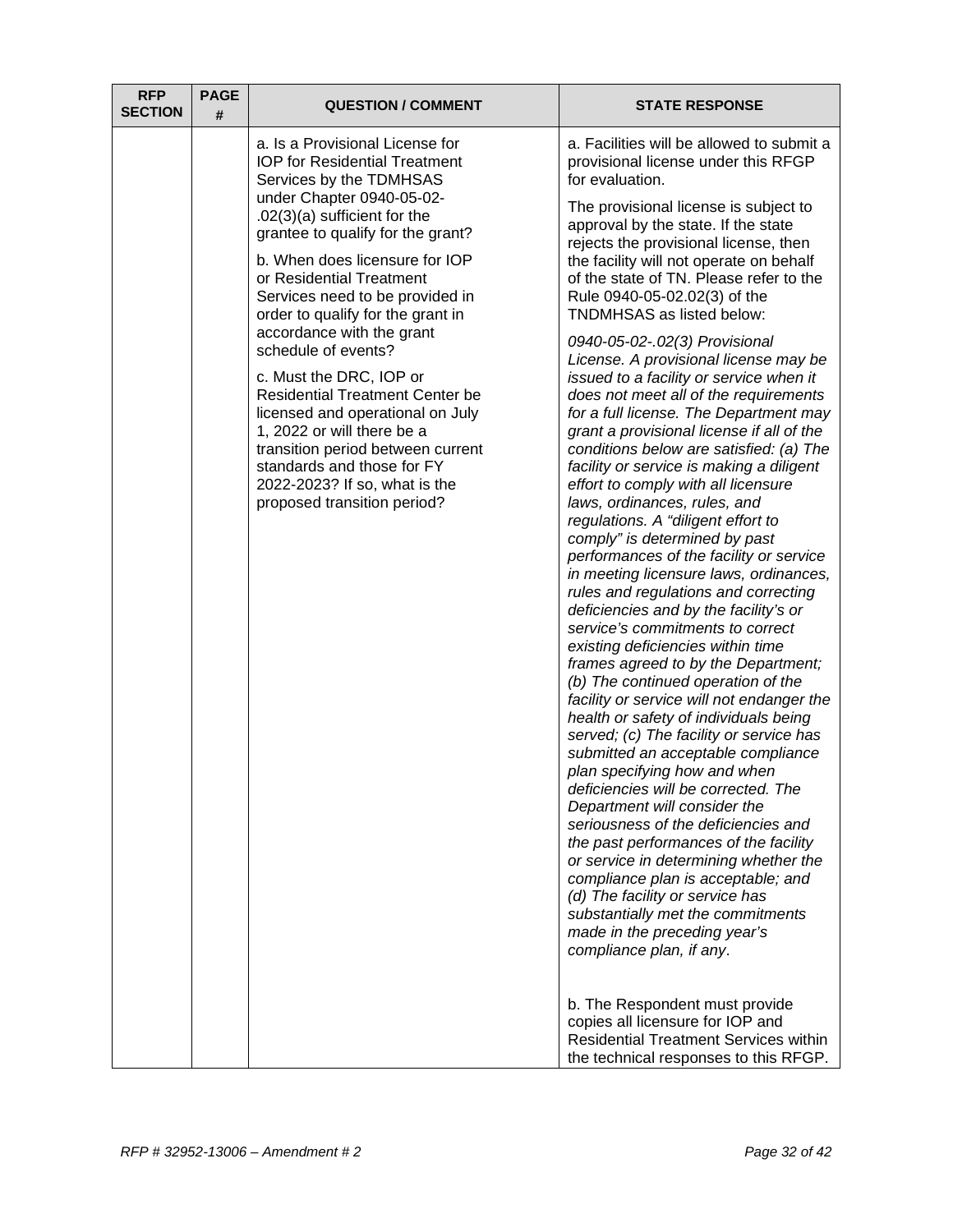| <b>RFP</b><br><b>SECTION</b> | <b>PAGE</b><br># | <b>QUESTION / COMMENT</b>                                                                                                                                                                                                                                                                                                                                                                                                                                                                                                                                                                          | <b>STATE RESPONSE</b>                                                                                                                                                                                                                                                                                                                                                                                                                                                                                                                                                                                                                                                    |
|------------------------------|------------------|----------------------------------------------------------------------------------------------------------------------------------------------------------------------------------------------------------------------------------------------------------------------------------------------------------------------------------------------------------------------------------------------------------------------------------------------------------------------------------------------------------------------------------------------------------------------------------------------------|--------------------------------------------------------------------------------------------------------------------------------------------------------------------------------------------------------------------------------------------------------------------------------------------------------------------------------------------------------------------------------------------------------------------------------------------------------------------------------------------------------------------------------------------------------------------------------------------------------------------------------------------------------------------------|
|                              |                  |                                                                                                                                                                                                                                                                                                                                                                                                                                                                                                                                                                                                    | c. All program operations for DRC,<br><b>IOP and Residential Treatment must</b><br>be fully operational on July 1, 2022.                                                                                                                                                                                                                                                                                                                                                                                                                                                                                                                                                 |
|                              |                  | 137) Program Manager: A.9.c.1<br>of the grant contract states that<br>the Program Manager "must<br>possess the proper license and<br>credentials through the<br><b>Tennessee Health-Related</b><br>Boards" while standards AP2.03<br>does not mention such licensure.<br>Are there additional licensure<br>requirements for the Program<br>Manager under the grant? If so,<br>what are those licensure<br>requirements?                                                                                                                                                                            | The program manager does not have<br>to be licensed if this is an<br>administrative role. The Program<br>manager must be licensed if they are<br>engaged in providing clinical services.                                                                                                                                                                                                                                                                                                                                                                                                                                                                                 |
|                              |                  | 138) Can a grantee's main office<br>be located in Johnson City, but<br>apply for a DRC to be located in<br>another county within the same<br>Judicial District (e.g., Hampton to<br>serve Carter, Johnson, Unicoi<br>Counties, or Mountain City to<br>serve Johnson County)? Or an<br>adjoining Judicial District<br>(Kingsport, Blountville or Bristol<br>in the 2nd Judicial District)?                                                                                                                                                                                                          | Yes.                                                                                                                                                                                                                                                                                                                                                                                                                                                                                                                                                                                                                                                                     |
|                              |                  | 139) The definition of recidivism<br>differs between the Standards<br>and Grant contract. Which is the<br>overriding definition?                                                                                                                                                                                                                                                                                                                                                                                                                                                                   | Please see the State's response to<br>question #33.                                                                                                                                                                                                                                                                                                                                                                                                                                                                                                                                                                                                                      |
|                              |                  | 140) Contract A.7.b. and<br>Standard S4.05 seems to have<br>some discrepancies.<br>a. Standard S4.05.3.a. indicates<br>that community corrections can<br>supervise someone with "high<br>property" only.<br>b. Standard S4.05.5.a. indicates<br>that community corrections can<br>supervise someone who<br>assesses "low" on a risk needs<br>assessment.<br>c. Standard S4.05.2 indicated<br>that in order for a person to be<br>placed on Enhanced Supervision<br>they must be ordered by the<br>court and assessed as "criminally<br>diverse" or "high violent." If the<br>court orders Enhanced | A-B. The Standards refer to the<br>offender's risk level, but the needs<br>report will indicate whether they have<br>a need score of high or moderate in<br>alcohol and drug, mental health, or<br>co-occurring disorder. The<br>supervision levels are based on risk<br>assessment score, and treatment and<br>programming are based on the<br>assessed needs score.<br>C. The State will abide by the orders<br>of the Court.<br>D. The State will abide by the orders<br>of the Court.<br>E. The State will abide by the orders<br>of the Court.<br>F. The offender's sentence is<br>determined by the sentencing court.<br>Based on the eligibility criteria set out |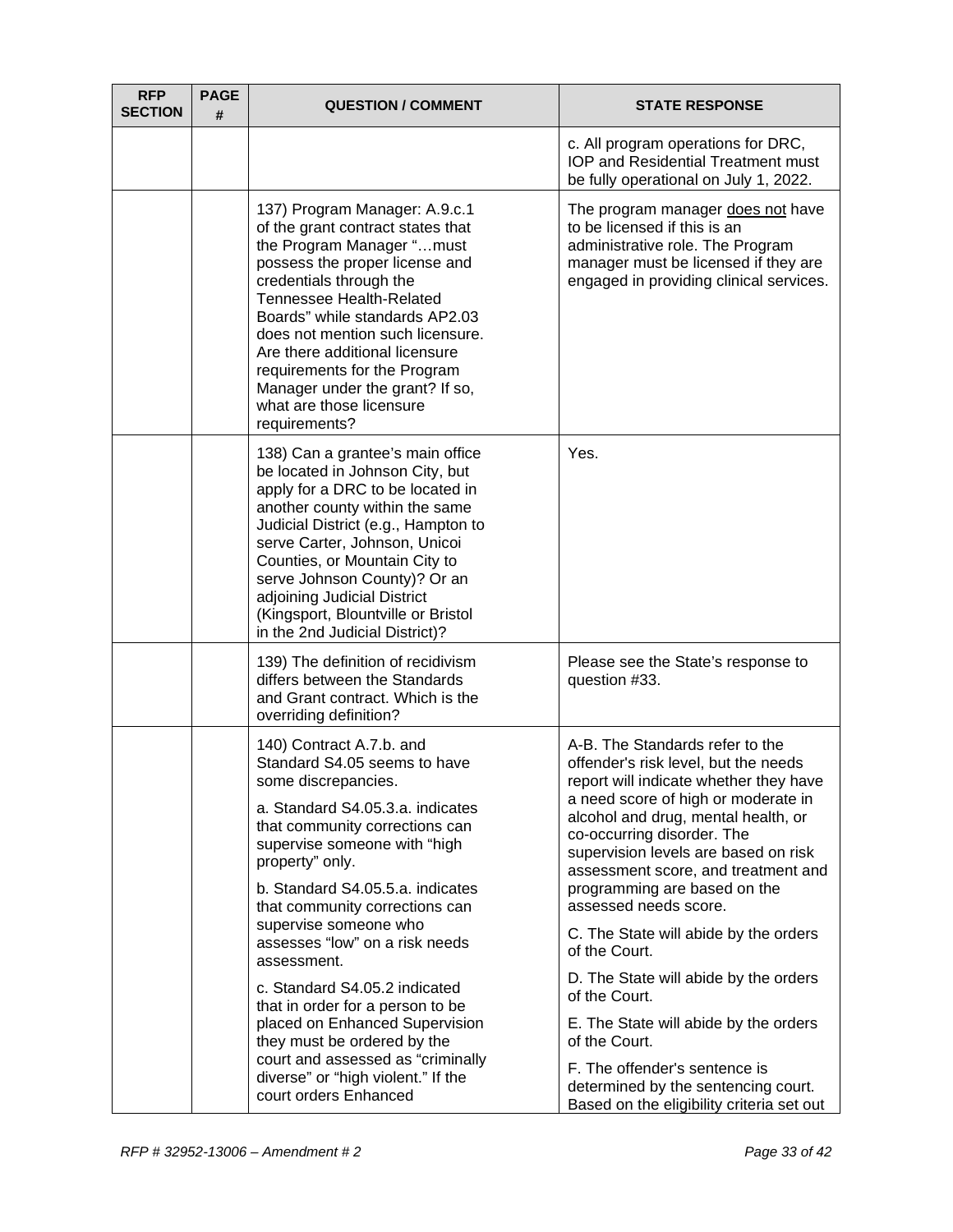| <b>RFP</b><br><b>SECTION</b> | <b>PAGE</b><br># | <b>QUESTION / COMMENT</b>                                                                                                                                                                                                                                                                                                                                                                                                                                                                                                                                                                                                                                                                                                                                                                                                                                                                                                                                                                                                                                      | <b>STATE RESPONSE</b>                                                                                                                                                                                                                                                                                                                                                                                                                                                                                                                                                                      |
|------------------------------|------------------|----------------------------------------------------------------------------------------------------------------------------------------------------------------------------------------------------------------------------------------------------------------------------------------------------------------------------------------------------------------------------------------------------------------------------------------------------------------------------------------------------------------------------------------------------------------------------------------------------------------------------------------------------------------------------------------------------------------------------------------------------------------------------------------------------------------------------------------------------------------------------------------------------------------------------------------------------------------------------------------------------------------------------------------------------------------|--------------------------------------------------------------------------------------------------------------------------------------------------------------------------------------------------------------------------------------------------------------------------------------------------------------------------------------------------------------------------------------------------------------------------------------------------------------------------------------------------------------------------------------------------------------------------------------------|
|                              |                  | Supervision as a condition of the<br>offender's sentence, by what<br>authority can an assessment<br>supersede an order of the court?<br>d. If the court orders an offender<br>to any specific supervision level<br>(enhance, maximum, medium, or<br>low) with a community<br>corrections program, what is the<br>mechanism or authority for the<br>grantee to refuse such<br>supervision as long as the<br>offender meets eligibility<br>requirement under TCA 40-36-<br>106?<br>e. If the community corrections<br>program offers Co-Occurring<br>Treatment, DRC, IOP or RTC,<br>can the court order some<br>offenders to community<br>corrections for supervision only<br>or participation in Recovery<br>Court (if Recovery Court is not<br>considered an Intensive<br>Outpatient Program under<br>question3 above)?<br>f. Can community corrections<br>supervise an offender for the<br>total of their sentence? Is the<br>length of community corrections<br>supervision determined by the<br>policies of the community<br>corrections program and/or the | in the RFGP scope of services, an<br>offender who is eligible for CC<br>treatment will participate in the<br>treatment program based on the<br>program's evidence-based criteria,<br>phases, and rules. An offender is not<br>sentenced to a treatment program for<br>a length of time rather until the<br>program is completed. Suppose a CC<br>grantee provides treatment and<br>supervision. In that case, they may<br>continue to supervise the offender<br>upon completion of their treatment<br>until an otherwise ineligible offender<br>may be transitioned to State<br>probation. |
|                              |                  | court within the parameters of<br>the offender's total sentence?                                                                                                                                                                                                                                                                                                                                                                                                                                                                                                                                                                                                                                                                                                                                                                                                                                                                                                                                                                                               |                                                                                                                                                                                                                                                                                                                                                                                                                                                                                                                                                                                            |
|                              |                  | 141) Will current offenders who<br>do not meet supervision<br>requirements under A.7.b. of the<br>grant contract need to be<br>transferred to TDOC field<br>services supervision or can they<br>remain on community corrections<br>supervision? If they must transfer<br>will there be a transition period<br>after July 1, 2022?                                                                                                                                                                                                                                                                                                                                                                                                                                                                                                                                                                                                                                                                                                                              | Once the determinations are made<br>regarding recipients of awards, the<br>State will evaluate the need for<br>additional transition time with<br>Respondents who were not awarded<br>a contract and TDOC will take<br>necessary steps to ensure a smooth<br>and cooperative transition of<br>offenders etc.                                                                                                                                                                                                                                                                               |
|                              |                  | 142) When will the Community<br><b>Corrections Contact Note</b><br>Handbook be made available<br>grantee agencies? Will TDOC<br>provide training in addition to the<br><b>CC Contact Note Handbook?</b>                                                                                                                                                                                                                                                                                                                                                                                                                                                                                                                                                                                                                                                                                                                                                                                                                                                        | The State is providing a copy of the<br><b>TDOC Community Supervision</b><br>Contact Note Handbook labeled<br>Attachment Seven of Release #2 to<br>this RFGP. This handbook will serve<br>as a sample for review purposes only<br>and the final Community Corrections                                                                                                                                                                                                                                                                                                                      |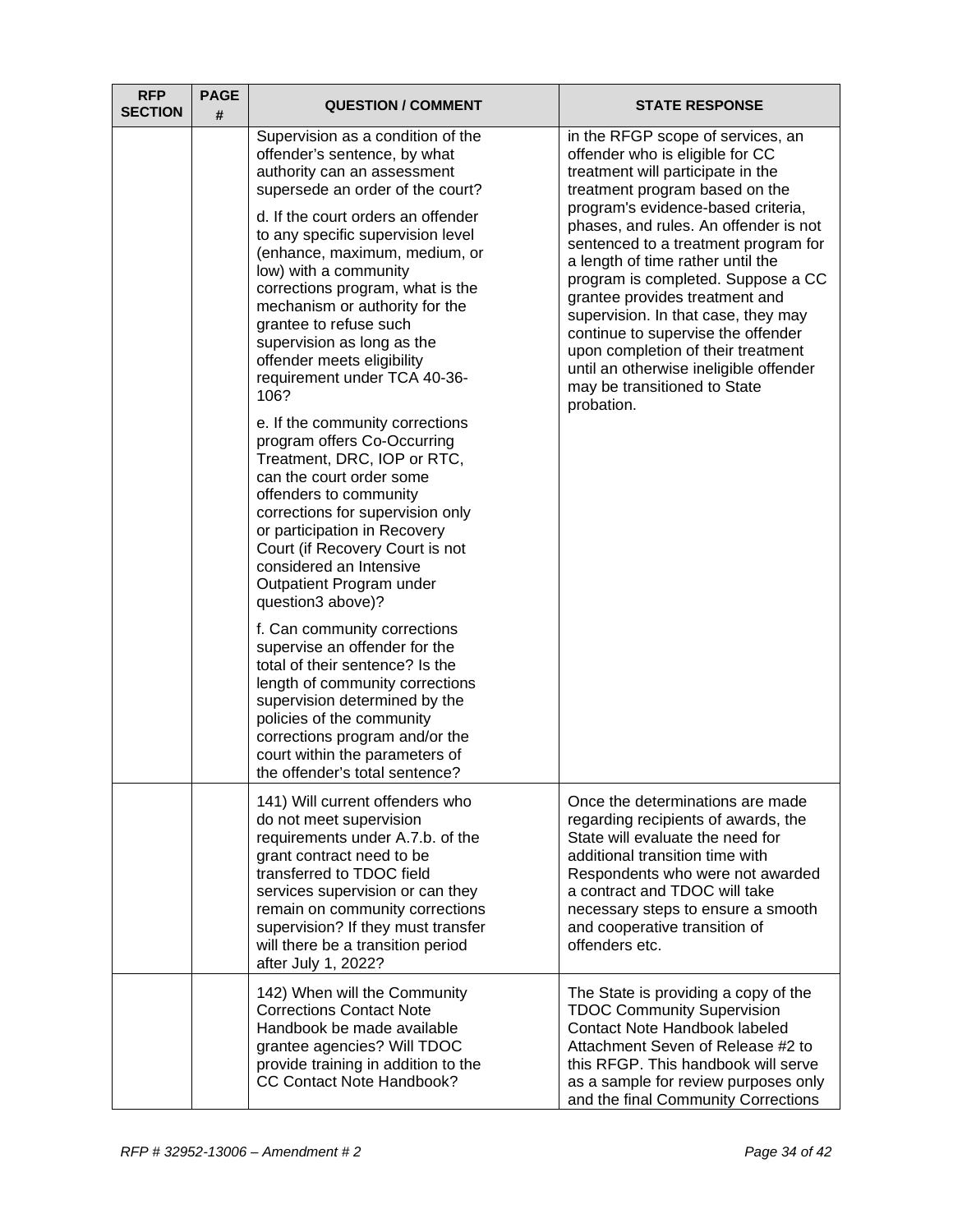| <b>RFP</b><br><b>SECTION</b> | <b>PAGE</b><br># | <b>QUESTION / COMMENT</b>                                                                                                                                                                                                                                                                                                                                                                                                                                                                                                                                                                                                                                                                                                                                                         | <b>STATE RESPONSE</b>                                                                                                                                                                                                                                                                                                                                                                                                                                                                                                                                                                                                                                                                                                                                                                                                                                                                                                |
|------------------------------|------------------|-----------------------------------------------------------------------------------------------------------------------------------------------------------------------------------------------------------------------------------------------------------------------------------------------------------------------------------------------------------------------------------------------------------------------------------------------------------------------------------------------------------------------------------------------------------------------------------------------------------------------------------------------------------------------------------------------------------------------------------------------------------------------------------|----------------------------------------------------------------------------------------------------------------------------------------------------------------------------------------------------------------------------------------------------------------------------------------------------------------------------------------------------------------------------------------------------------------------------------------------------------------------------------------------------------------------------------------------------------------------------------------------------------------------------------------------------------------------------------------------------------------------------------------------------------------------------------------------------------------------------------------------------------------------------------------------------------------------|
|                              |                  |                                                                                                                                                                                                                                                                                                                                                                                                                                                                                                                                                                                                                                                                                                                                                                                   | Contact Note handbook will be made<br>available to all awarded grantees<br>upon contract execution and all<br>awarded grantees will receive<br>appropriate training from the State on<br>this handbook.                                                                                                                                                                                                                                                                                                                                                                                                                                                                                                                                                                                                                                                                                                              |
|                              |                  | 143) Will Community Corrections<br>receive direction or policy<br>direction from TDOC for what it<br>deems scientifically<br>demonstrated strategies for<br>programming? Are such policies<br>already available?                                                                                                                                                                                                                                                                                                                                                                                                                                                                                                                                                                  | Proposers are expected to submit<br>their scientifically demonstrated<br>strategies for programming when they<br>respond to the RFGP. The purpose of<br>the RFGP and its scope is to solicit a<br>quality response and proposal from<br>prospective providers.                                                                                                                                                                                                                                                                                                                                                                                                                                                                                                                                                                                                                                                       |
|                              |                  | 144) Grant contract A.7.b. only<br>lists the Risk Needs assessment<br>as the criteria for participation in<br>community corrections, but lists<br>the ASI based assessment for<br>DRC, IOP and RTC. If there is a<br>contraindication between the two<br>assessments which prevails?                                                                                                                                                                                                                                                                                                                                                                                                                                                                                              | In the unlikely event of such a<br>discrepancy the ASI, TCUD, or any<br>other approved standardized<br>assessment tool would prevail.                                                                                                                                                                                                                                                                                                                                                                                                                                                                                                                                                                                                                                                                                                                                                                                |
|                              |                  | 145) According to Standard<br>IO1.02 requirements:<br>a. Counseling: All programs will<br>maintain a minimum of 1:8<br>counselor-to-patient ration seven<br>days per week.<br>i. Does this mean that the<br>standard requires the IOP to be<br>operational 7 days per week?<br>Can overtime be charged as part<br>of the grant?<br>ii. Or, that the 1:8 counselor<br>patient ratio must be maintained<br>for 24 hour access to supportive<br>staff discussed later under the<br>standard?<br>b. Physician Coverage: "A<br>medical provider is on call and is<br>available for medical consolation<br>for medical situations via<br>telephone within 60 minutes of<br>request."<br>i. 24 hours/7 days per week or<br>only during business hours?<br>ii. According to TDMHSAS Rules | a) The 1:8 counselor to patient ratio is<br>for residential treatment. It is not<br>required for IOP.<br>i) The standard does not require the<br>IOP to be operational seven days per<br>week. This requirement is only for<br>Residential Treatment facilities.<br>The IOP must be open when clinical<br>groups are scheduled. Overtime<br>cannot be charged to the grant.<br>Respondents must provide the clinical<br>services detailed within the scope of<br>services in the grant.<br>ii) The 1:8 counselor to patient ratio is<br>for residential treatment. It is not<br>required for IOP.<br>b i) The person serving in the role of<br>the Medical Director shall be available<br>on an on-call schedule on a twenty-<br>four hour/seven day a week (24/7)<br>basis during the duration of the<br>awarded contract to address medical<br>inquiries or emergencies.<br>ii) If a Respondent employs a licensed |
|                              |                  | Chapter 0940-5-43-.04(2): "A<br>physician must be employed or                                                                                                                                                                                                                                                                                                                                                                                                                                                                                                                                                                                                                                                                                                                     | physician (M.D. or D.O. designation)<br>to serve as Medical Director or                                                                                                                                                                                                                                                                                                                                                                                                                                                                                                                                                                                                                                                                                                                                                                                                                                              |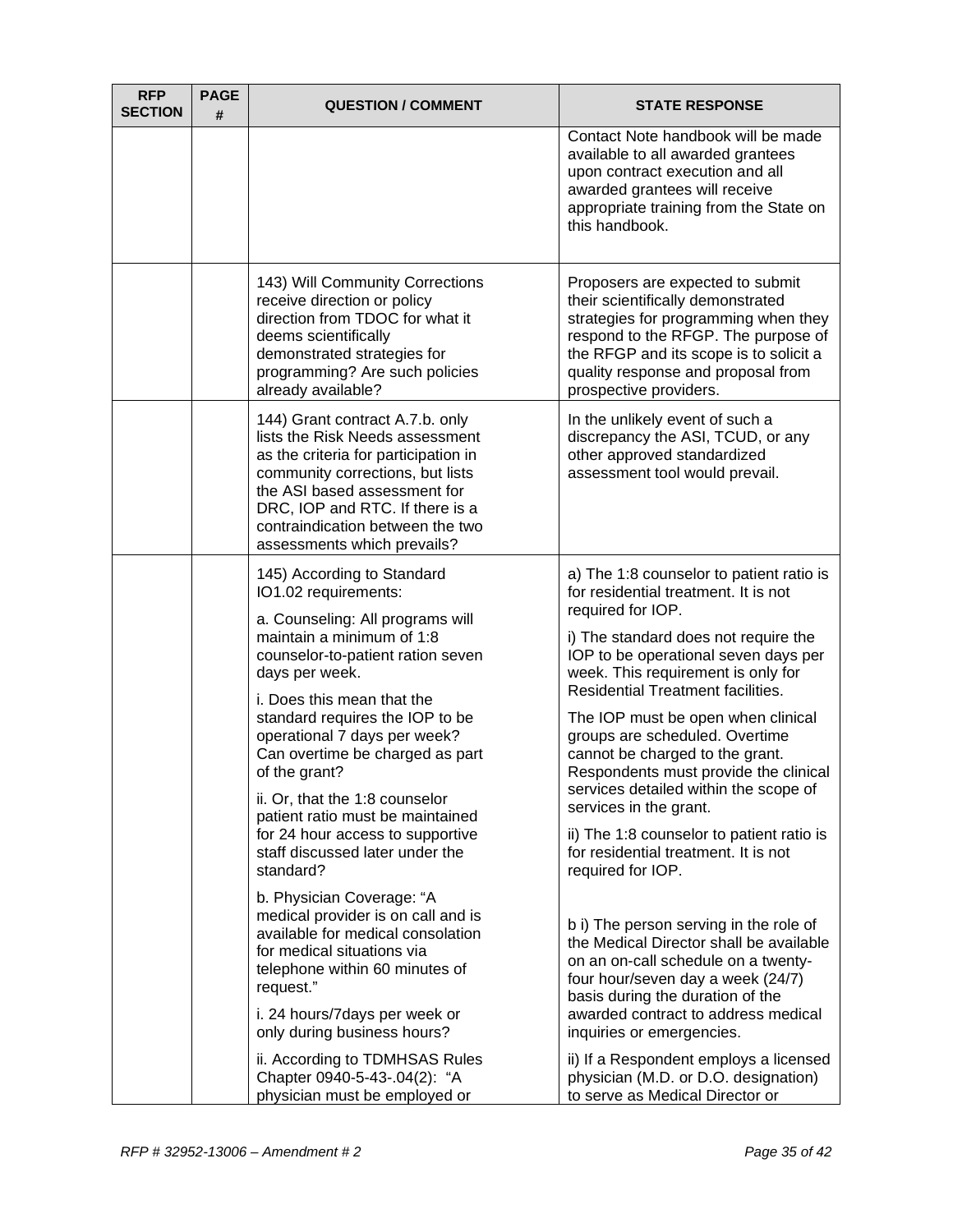| <b>RFP</b><br><b>SECTION</b> | <b>PAGE</b><br>#                                                                                                                                                                                                                                                                  | <b>QUESTION / COMMENT</b>                                                                                                                                                                                                                                  | <b>STATE RESPONSE</b>                                                                                                                                                                                                                                                                                                                                           |
|------------------------------|-----------------------------------------------------------------------------------------------------------------------------------------------------------------------------------------------------------------------------------------------------------------------------------|------------------------------------------------------------------------------------------------------------------------------------------------------------------------------------------------------------------------------------------------------------|-----------------------------------------------------------------------------------------------------------------------------------------------------------------------------------------------------------------------------------------------------------------------------------------------------------------------------------------------------------------|
|                              |                                                                                                                                                                                                                                                                                   | retained by written agreement to<br>serve as medical consultant to<br>the program." Is the grantee                                                                                                                                                         | subcontracts with a licensed<br>physician to serve as Medical Director<br>the grantee would be in compliance.                                                                                                                                                                                                                                                   |
|                              |                                                                                                                                                                                                                                                                                   | compliant if it meets TDMHSAS<br>rules?                                                                                                                                                                                                                    | The medical director needs to be<br>retained in written agreement, which<br>satisfies TDMHSAS. In order to be<br>compliant with this grant, the facility<br>would have to show that there is a<br>protocol in place to manage the<br>medical issues/emergencies. The<br>Medical Director needs to be<br>available 24/7 for Residential<br>Treatment facilities. |
|                              |                                                                                                                                                                                                                                                                                   |                                                                                                                                                                                                                                                            | For IOP, the Medical Director needs<br>to be on call or available for<br>consultation during work hours<br>(standard operating business hours in<br>accordance with the State's<br>approval).                                                                                                                                                                   |
|                              | 146) Does a Ph.D. student in<br>Clinical Psychology providing<br>assessment, counseling and<br>other therapy services under the<br>supervision of a Licensed Clinical<br>Psychologist with a Ph.D.<br>constitute Clinical Staff and<br>Counselor under the terms of the<br>Grant? |                                                                                                                                                                                                                                                            | No. Any Clinical Psychology Ph.D.<br>student would be considered a<br>student trainee and would not meet<br>grant contract staffing requirements.                                                                                                                                                                                                               |
|                              |                                                                                                                                                                                                                                                                                   | The student can perform these tasks<br>indicated, but the only person that will<br>count as grant paid staff would be the<br>licensed clinician supervising the<br>student. The student is only working<br>under the license of the licensed<br>clinician. |                                                                                                                                                                                                                                                                                                                                                                 |
|                              |                                                                                                                                                                                                                                                                                   | 147) Section D.27: No<br>Acquisition of Equipment or<br>Motor Vehicles:                                                                                                                                                                                    | A. Section has been revised. Please<br>see revised language in response to<br>item C.                                                                                                                                                                                                                                                                           |
|                              | a. Is there a minimum cost value<br>that defines equipment under the<br>terms of this section of the grant<br>contract (e.g., \$5,000.00)?                                                                                                                                        |                                                                                                                                                                                                                                                            | B. Any equipment needed will be<br>procured from the State contract by<br>the State and will be billed back to the<br>grant. The specific cost will be                                                                                                                                                                                                          |
|                              | b. Under the terms of the grant<br>contract and standards,<br>computer entries into the state                                                                                                                                                                                     | provided in the next amendment to<br>this RFGP which is currently slated<br>for April 8, 2022.                                                                                                                                                             |                                                                                                                                                                                                                                                                                                                                                                 |
|                              |                                                                                                                                                                                                                                                                                   | OMS are required of the<br>Grantee. Do computers fall under<br>the rubric of equipment in this<br>section?                                                                                                                                                 | C. The State is amending the<br>language for Section D.27. within the<br>GG & GR template with the following<br>language in Release #2:                                                                                                                                                                                                                         |
|                              |                                                                                                                                                                                                                                                                                   | c. Vehicles are also required for<br>the performance of supervision<br>under the terms of supervision<br>with regard to home visits. The<br>purpose of the statute was in part                                                                             | D.27. State Interest in Equipment or<br>Motor Vehicles. The Grantee shall<br>take legal title to all equipment or                                                                                                                                                                                                                                               |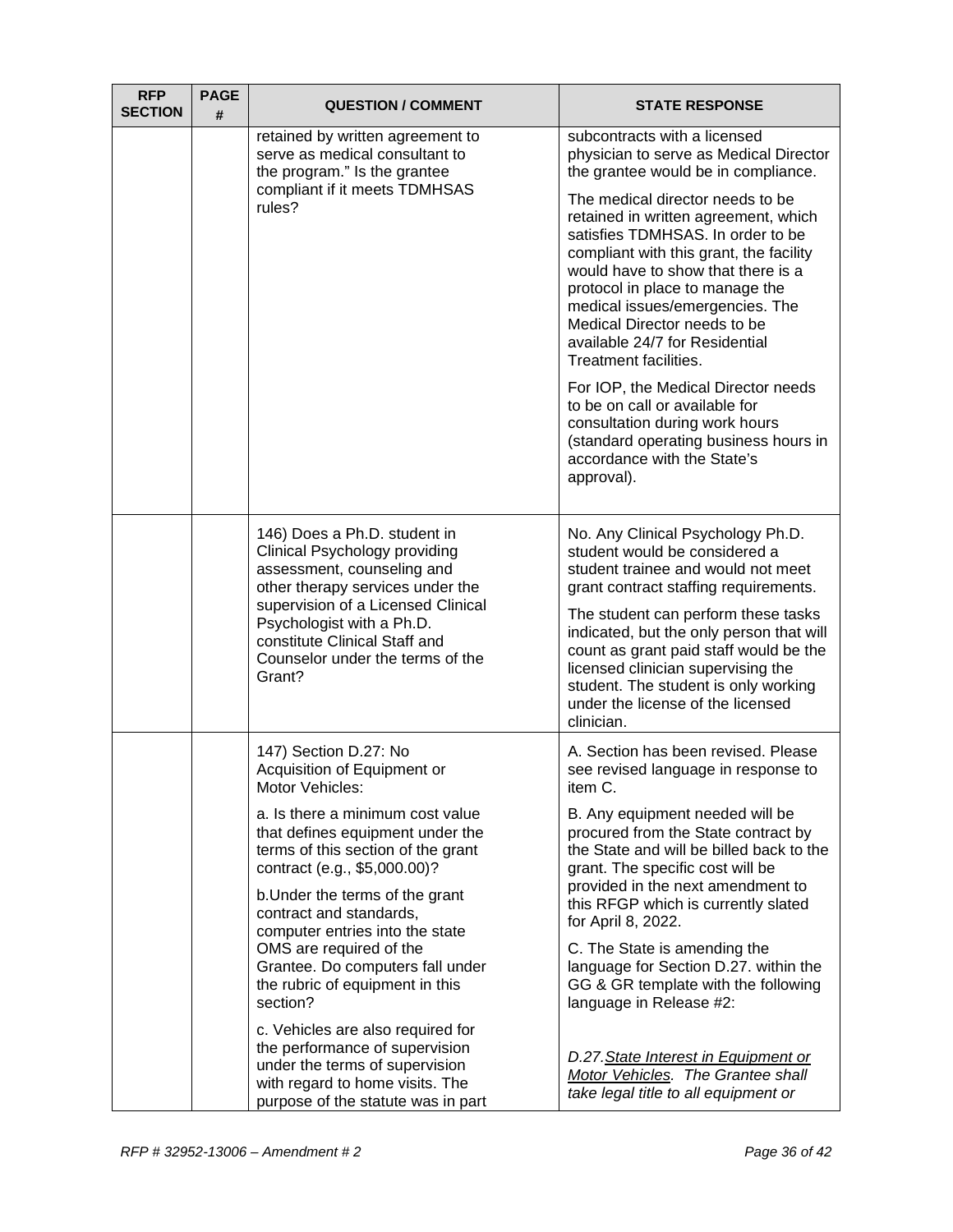| <b>RFP</b><br><b>SECTION</b> | <b>PAGE</b><br># | <b>QUESTION / COMMENT</b>                                                                                                                                                                                                                                                                                                                                                                                                                                                                                                                                                                   | <b>STATE RESPONSE</b>                                                                                                                                                                                                                                                                                                                                                                                                                                                                                                                                                                                                                                                                                                                                                                                                                                                                                                                                                                                                                                                                                                                                                                                                                                                                                                                                                                                                                                                                                                                                                                                                                                                                                                                                                                                                                                                                                                                                                                                                                                                                                                          |
|------------------------------|------------------|---------------------------------------------------------------------------------------------------------------------------------------------------------------------------------------------------------------------------------------------------------------------------------------------------------------------------------------------------------------------------------------------------------------------------------------------------------------------------------------------------------------------------------------------------------------------------------------------|--------------------------------------------------------------------------------------------------------------------------------------------------------------------------------------------------------------------------------------------------------------------------------------------------------------------------------------------------------------------------------------------------------------------------------------------------------------------------------------------------------------------------------------------------------------------------------------------------------------------------------------------------------------------------------------------------------------------------------------------------------------------------------------------------------------------------------------------------------------------------------------------------------------------------------------------------------------------------------------------------------------------------------------------------------------------------------------------------------------------------------------------------------------------------------------------------------------------------------------------------------------------------------------------------------------------------------------------------------------------------------------------------------------------------------------------------------------------------------------------------------------------------------------------------------------------------------------------------------------------------------------------------------------------------------------------------------------------------------------------------------------------------------------------------------------------------------------------------------------------------------------------------------------------------------------------------------------------------------------------------------------------------------------------------------------------------------------------------------------------------------|
|                              |                  | to "Facilitate the growth of<br>treatment-centered pathways to<br>alleviate geographical disparities<br>in Tennessee with respect to the<br>availability of such pathways<br>available to judges at<br>sentencing (TCA 40-36-<br>103(2))" Will grantees that serve<br>rural counties be eligible to<br>purchase vehicles using grant<br>funding in order to fulfill the<br>supervision requirements of the<br>grant?<br>d. What is the process for<br>grantees who currently possess<br>equipment and vehicles<br>previously purchased with grant<br>funding to disposal of those<br>items? | motor vehicles purchased totally or in<br>part with funds provided under this<br>Grant Contract, subject to the State's<br>equitable interest therein, to the<br>extent of its pro rata share, based<br>upon the State's contribution to the<br>purchase price. The term<br>"equipment" shall include any article<br>of nonexpendable, tangible, personal<br>property having a useful life of more<br>than one year and an acquisition cost<br>which equals or exceeds five<br>thousand dollars (\$5,000.00). The<br>term "motor vehicle" shall include any<br>article of tangible personal property<br>that is required to be registered under<br>the "Tennessee Motor Vehicle Title<br>and Registration Law", Tenn. Code<br>Ann. Title 55, Chapters 1-6.<br>As authorized by the Tennessee<br>Uniform Commercial Code, Tenn.<br>Code Ann. Title 47, Chapter 9 and the<br>"Tennessee Motor Vehicle Title and<br>Registration Law," Tenn. Code Ann.<br>Title 55, Chapters 1-6, the parties<br>intend this Grant Contract to create a<br>security interest in favor of the State<br>in the equipment or motor vehicles<br>acquired by the Grantee pursuant to<br>the provisions of this Grant Contract.<br>A further intent of this Grant Contract<br>is to acknowledge and continue the<br>security interest in favor of the State<br>in the equipment or motor vehicles<br>acquired by the Grantee pursuant to<br>the provisions of this program's prior<br>year Grant Contracts between the<br>State and the Grantee.<br>The Grantee grants the State a<br>security interest in all equipment or<br>motor vehicles acquired in whole or in<br>part by the Grantee under this Grant<br>Contract. This Grant Contract is<br>intended to be a security agreement<br>pursuant to the Uniform Commercial<br>Code for any of the equipment or<br>motor vehicles herein specified which,<br>under applicable law, may be subject<br>to a security interest pursuant to the<br>Uniform Commercial Code, and the<br>Grantee hereby grants the State a<br>security interest in said equipment or<br>motor vehicles. The Grantee agrees |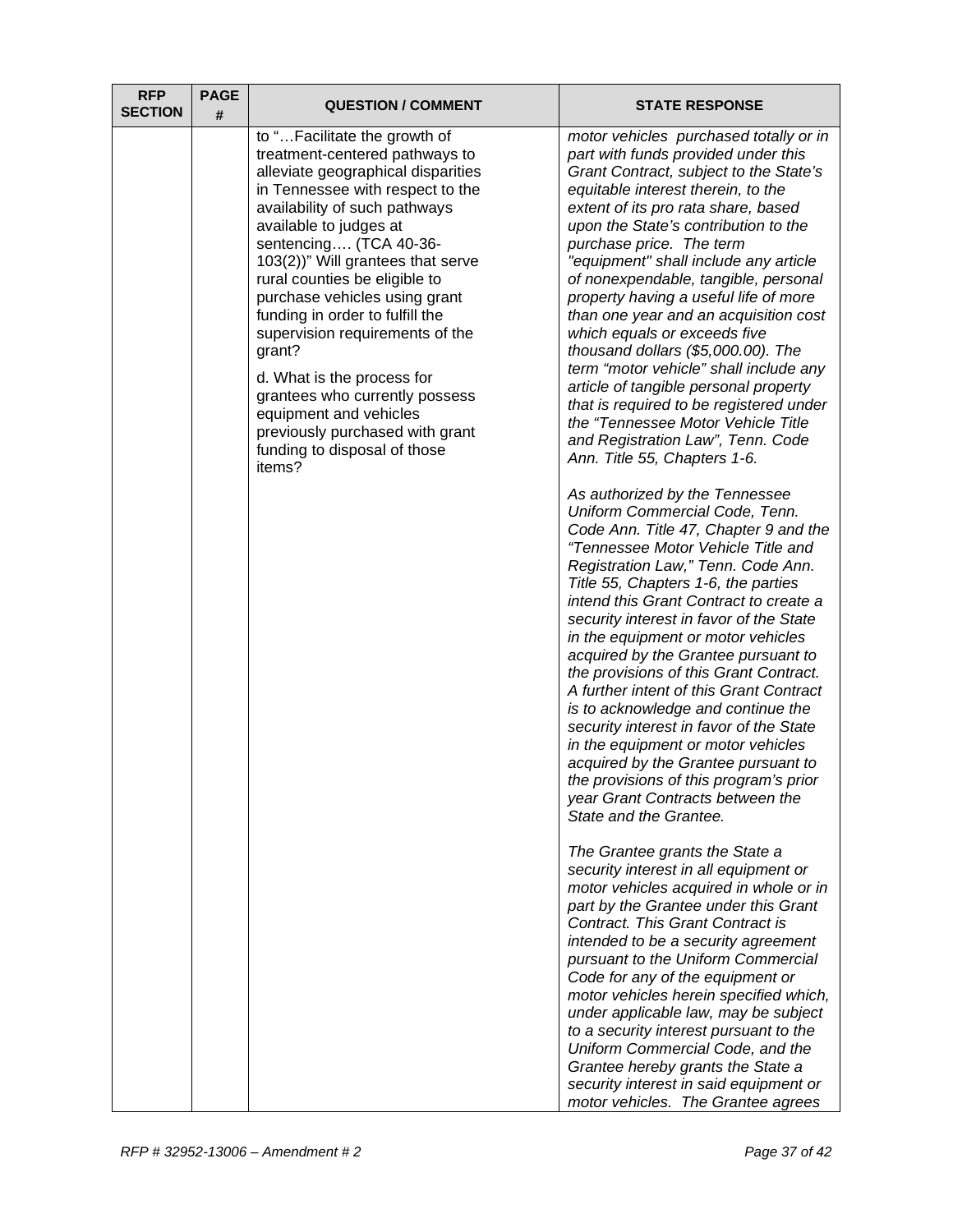| <b>RFP</b><br><b>SECTION</b> | <b>PAGE</b><br># | <b>QUESTION / COMMENT</b> | <b>STATE RESPONSE</b>                                                                                                                                                                                                                                                                                                                                                                                                                                                                                                                                                                                                                                                                                                                                                                                                                                                                                                                                                                                                                                                                                                                                                                                                                                                                                                                                                                                                                                                                                                                                                                                                                                                         |
|------------------------------|------------------|---------------------------|-------------------------------------------------------------------------------------------------------------------------------------------------------------------------------------------------------------------------------------------------------------------------------------------------------------------------------------------------------------------------------------------------------------------------------------------------------------------------------------------------------------------------------------------------------------------------------------------------------------------------------------------------------------------------------------------------------------------------------------------------------------------------------------------------------------------------------------------------------------------------------------------------------------------------------------------------------------------------------------------------------------------------------------------------------------------------------------------------------------------------------------------------------------------------------------------------------------------------------------------------------------------------------------------------------------------------------------------------------------------------------------------------------------------------------------------------------------------------------------------------------------------------------------------------------------------------------------------------------------------------------------------------------------------------------|
|                              |                  |                           | that the State may file this Grant<br>Contract or a reproduction thereof, in<br>any appropriate office, as a financing<br>statement for any of the equipment or<br>motor vehicles herein specified. Any<br>reproduction of this or any other<br>security agreement or financing<br>statement shall be sufficient as a<br>financing statement. In addition, the<br>Grantee agrees to execute and<br>deliver to the State, upon the State's<br>request, any financing statements, as<br>well as extensions, renewals, and<br>amendments thereof, and<br>reproduction of this Grant Contract in<br>such form as the State may require to<br>perfect a security interest with respect<br>to said equipment or motor vehicles.<br>The Grantee shall pay all costs of<br>filing such financing statements and<br>any extensions, renewals,<br>amendments and releases thereof,<br>and shall pay all reasonable costs<br>and expenses of any record searches<br>for financing statements the State<br>may reasonably require. Without the<br>prior written consent of the State, the<br>Grantee shall not create or suffer to<br>be created pursuant to the Uniform<br>Commercial Code any other security<br>interest in said equipment or motor<br>vehicles, including replacements and<br>additions thereto. Upon the Grantee's<br>breach of any covenant or agreement<br>contained in this Grant Contract,<br>including the covenants to pay when<br>due all sums secured by this Grant<br>Contract, the State shall have the<br>remedies of a secured party under the<br>Uniform Commercial Code and, at the<br>State's option, may also invoke the<br>remedies herein provided. |
|                              |                  |                           | The Grantee agrees to be responsible<br>for the accountability, maintenance,<br>management, and inventory of all<br>property purchased totally or in part<br>with funds provided under this Grant<br>Contract. The Grantee shall maintain<br>a perpetual inventory system for all<br>equipment or motor vehicles<br>purchased with funds provided under                                                                                                                                                                                                                                                                                                                                                                                                                                                                                                                                                                                                                                                                                                                                                                                                                                                                                                                                                                                                                                                                                                                                                                                                                                                                                                                       |
|                              |                  |                           | this Grant Contract and shall submit<br>an inventory control report which must<br>include, at a minimum, the following:                                                                                                                                                                                                                                                                                                                                                                                                                                                                                                                                                                                                                                                                                                                                                                                                                                                                                                                                                                                                                                                                                                                                                                                                                                                                                                                                                                                                                                                                                                                                                       |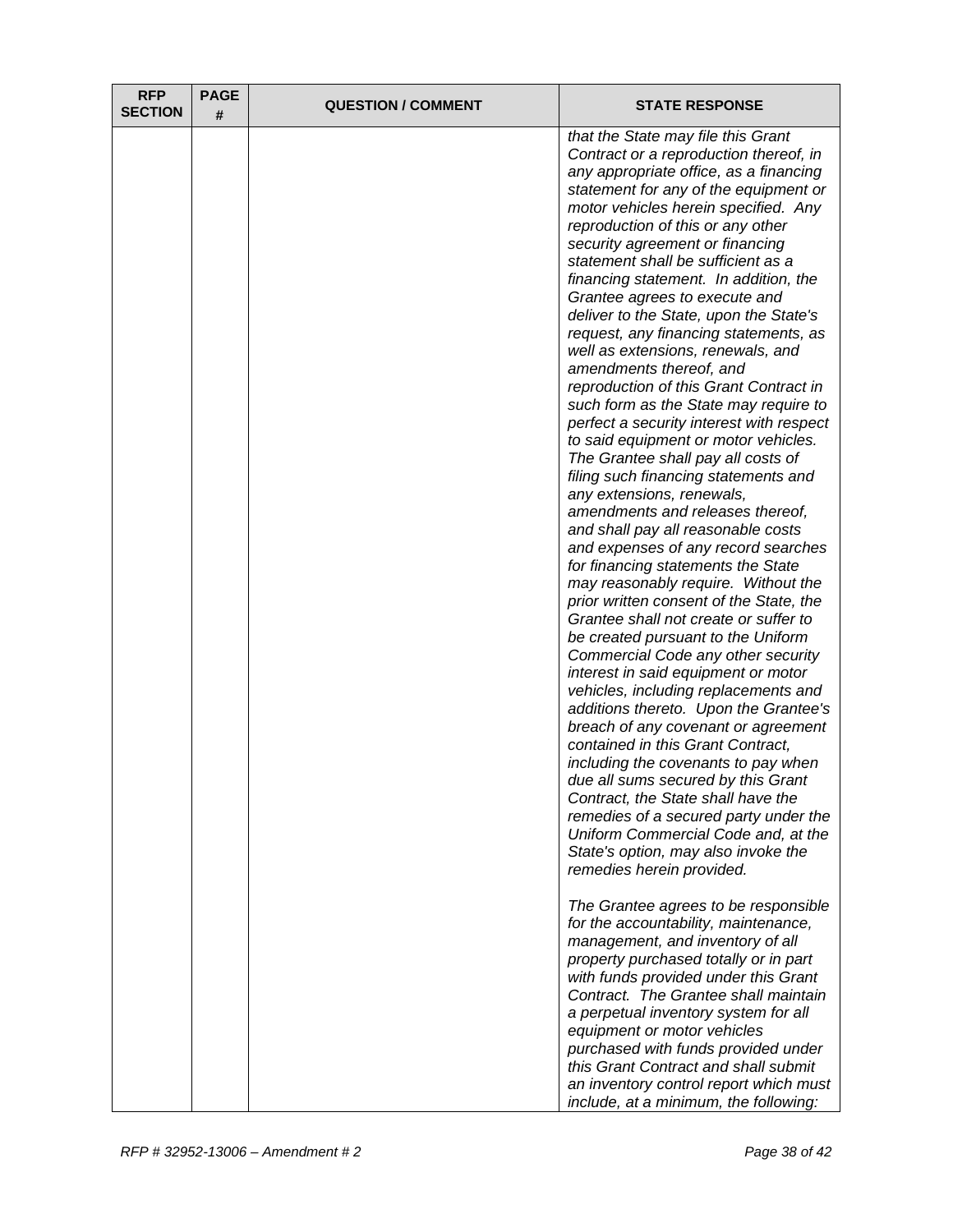| <b>RFP</b><br><b>SECTION</b> | <b>PAGE</b><br># | <b>QUESTION / COMMENT</b> | <b>STATE RESPONSE</b>                                                                                                                                                                                                                                                                                                                                                                                                                                                                                                                                           |
|------------------------------|------------------|---------------------------|-----------------------------------------------------------------------------------------------------------------------------------------------------------------------------------------------------------------------------------------------------------------------------------------------------------------------------------------------------------------------------------------------------------------------------------------------------------------------------------------------------------------------------------------------------------------|
|                              |                  |                           | a. Description of the equipment or<br>motor vehicles;                                                                                                                                                                                                                                                                                                                                                                                                                                                                                                           |
|                              |                  |                           | b. Vehicle identification number;                                                                                                                                                                                                                                                                                                                                                                                                                                                                                                                               |
|                              |                  |                           | c. Manufacturer's serial number or<br>other identification number, when<br>applicable;                                                                                                                                                                                                                                                                                                                                                                                                                                                                          |
|                              |                  |                           | d. Acquisition date, cost, and check<br>number;                                                                                                                                                                                                                                                                                                                                                                                                                                                                                                                 |
|                              |                  |                           | e. Fund source, State Grant number,<br>or other applicable fund source<br><i>identification;</i>                                                                                                                                                                                                                                                                                                                                                                                                                                                                |
|                              |                  |                           | f. Percentage of state funds applied to<br>the purchase;                                                                                                                                                                                                                                                                                                                                                                                                                                                                                                        |
|                              |                  |                           | g. Location within the Grantee's<br>operations where the equipment or<br>motor vehicles is used;                                                                                                                                                                                                                                                                                                                                                                                                                                                                |
|                              |                  |                           | h. Condition of the property or<br>disposition date if Grantee no longer<br>has possession;                                                                                                                                                                                                                                                                                                                                                                                                                                                                     |
|                              |                  |                           | <i>i. Depreciation method, if applicable;</i><br>and                                                                                                                                                                                                                                                                                                                                                                                                                                                                                                            |
|                              |                  |                           | j. Monthly depreciation amount, if<br>applicable.                                                                                                                                                                                                                                                                                                                                                                                                                                                                                                               |
|                              |                  |                           | The Grantee shall tag equipment or<br>motor vehicles with an identification<br>number which is cross referenced to<br>the equipment or motor vehicle item<br>on the inventory control report. The<br>Grantee shall inventory equipment or<br>motor vehicles annually. The Grantee<br>must compare the results of the<br>inventory with the inventory control<br>report and investigate any<br>differences. The Grantee must then<br>adjust the inventory control report to<br>reflect the results of the physical<br>inventory and subsequent<br>investigation. |
|                              |                  |                           | The Grantee shall submit its inventory<br>control report of all equipment or<br>motor vehicles purchased with<br>funding through this Grant Contract<br>within thirty (30) days of its end date                                                                                                                                                                                                                                                                                                                                                                 |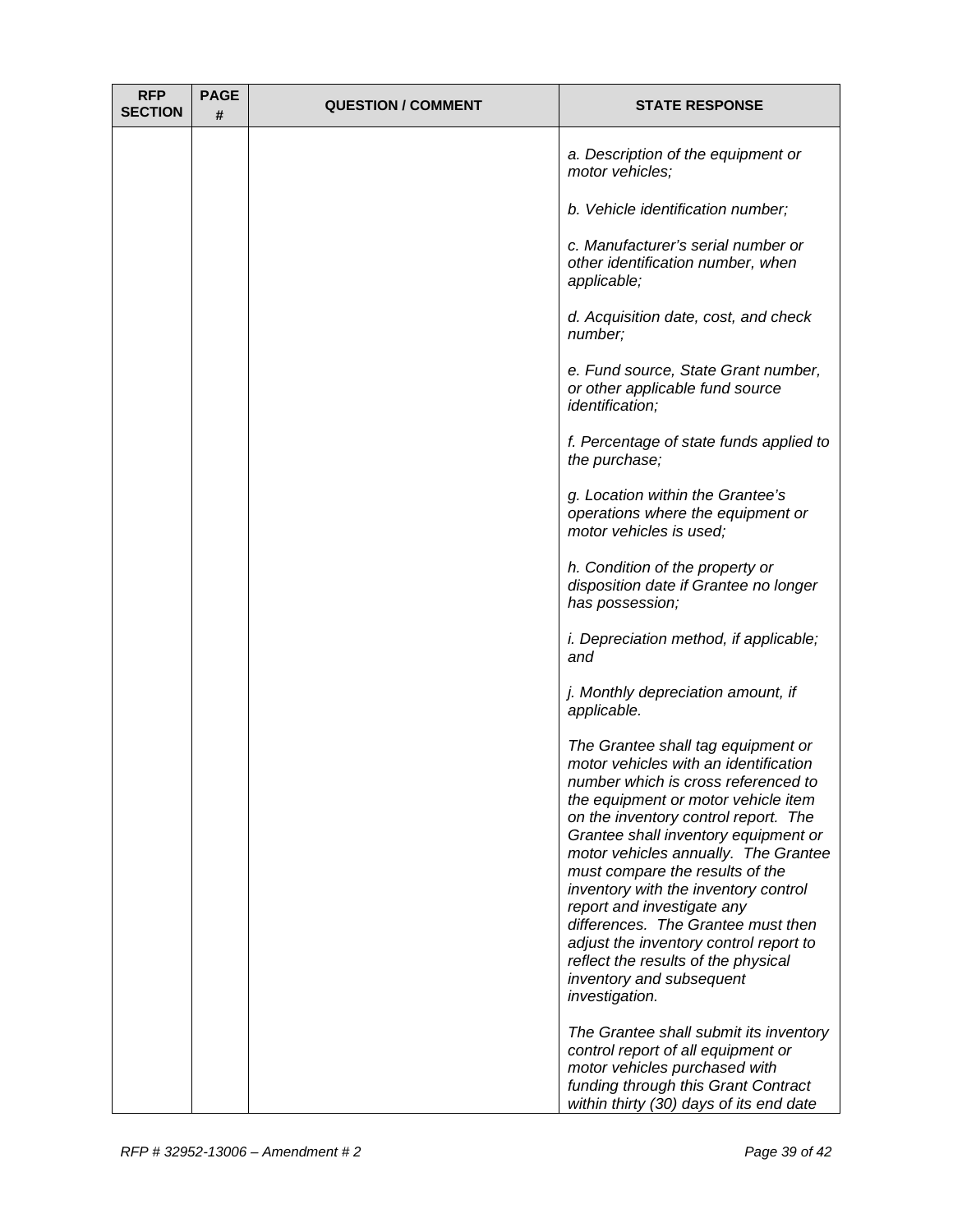| <b>RFP</b><br><b>SECTION</b> | <b>PAGE</b><br># | <b>QUESTION / COMMENT</b>                                                                                                                                   | <b>STATE RESPONSE</b>                                                                                                                                                                                                                                                                                                                                                                                                                                                                                                                                                                                                                      |
|------------------------------|------------------|-------------------------------------------------------------------------------------------------------------------------------------------------------------|--------------------------------------------------------------------------------------------------------------------------------------------------------------------------------------------------------------------------------------------------------------------------------------------------------------------------------------------------------------------------------------------------------------------------------------------------------------------------------------------------------------------------------------------------------------------------------------------------------------------------------------------|
|                              |                  |                                                                                                                                                             | and in form and substance acceptable<br>to the State. This inventory control<br>report shall contain, at a minimum,<br>the requirements specified above for<br>inventory control. The Grantee shall<br>notify the State, in writing, of any<br>equipment or motor vehicle loss<br>describing the reasons for the loss.<br>Should the equipment or motor<br>vehicles be destroyed, lost, or stolen,<br>the Grantee shall be responsible to<br>the State for the pro rata amount of<br>the residual value at the time of loss<br>based upon the State's original<br>contribution to the purchase price.                                      |
|                              |                  |                                                                                                                                                             | Upon termination of the Grant<br>Contract, where a further contractual<br>relationship is not entered into, or at<br>another time during the term of the<br>Grant Contract, the Grantee shall<br>request written approval from the<br>State for any proposed disposition of<br>equipment or motor vehicles<br>purchased with Grant funds. All<br>equipment or motor vehicles shall be<br>disposed of in such a manner as the<br>parties may agree from among<br>alternatives approved by the<br><b>Tennessee Department of General</b><br>Services as appropriate and in<br>accordance with any applicable<br>federal laws or regulations. |
|                              |                  |                                                                                                                                                             | D. A surplus process has been and<br>remains in place for existing<br>Community Correction grantees.<br>Should an existing grantee fail to<br>propose or be awarded a new<br>contract, TDOC staff will assist in the<br>surplus and take all TDOC purchased<br>equipment back.                                                                                                                                                                                                                                                                                                                                                             |
|                              |                  | 148) Audit guide #7 of admin.,<br>org., and management for<br>AP1.07 reads 10% while<br>standard AP1.07 reads 3%,<br>which one is the expected<br>standard? | The expected standard for case file<br>reviews will remain at 10%. The<br>percentage for Standard AP1.07<br>within Attachment Four has been<br>updated to reflect the 10%<br>requirement.                                                                                                                                                                                                                                                                                                                                                                                                                                                  |
|                              |                  | 149) Under attachment 6.2, AP<br>31., what constitutes a<br>customer? Do judges, District                                                                   | A customer is a person, organization<br>or entity that the Respondent has<br>done business with.                                                                                                                                                                                                                                                                                                                                                                                                                                                                                                                                           |